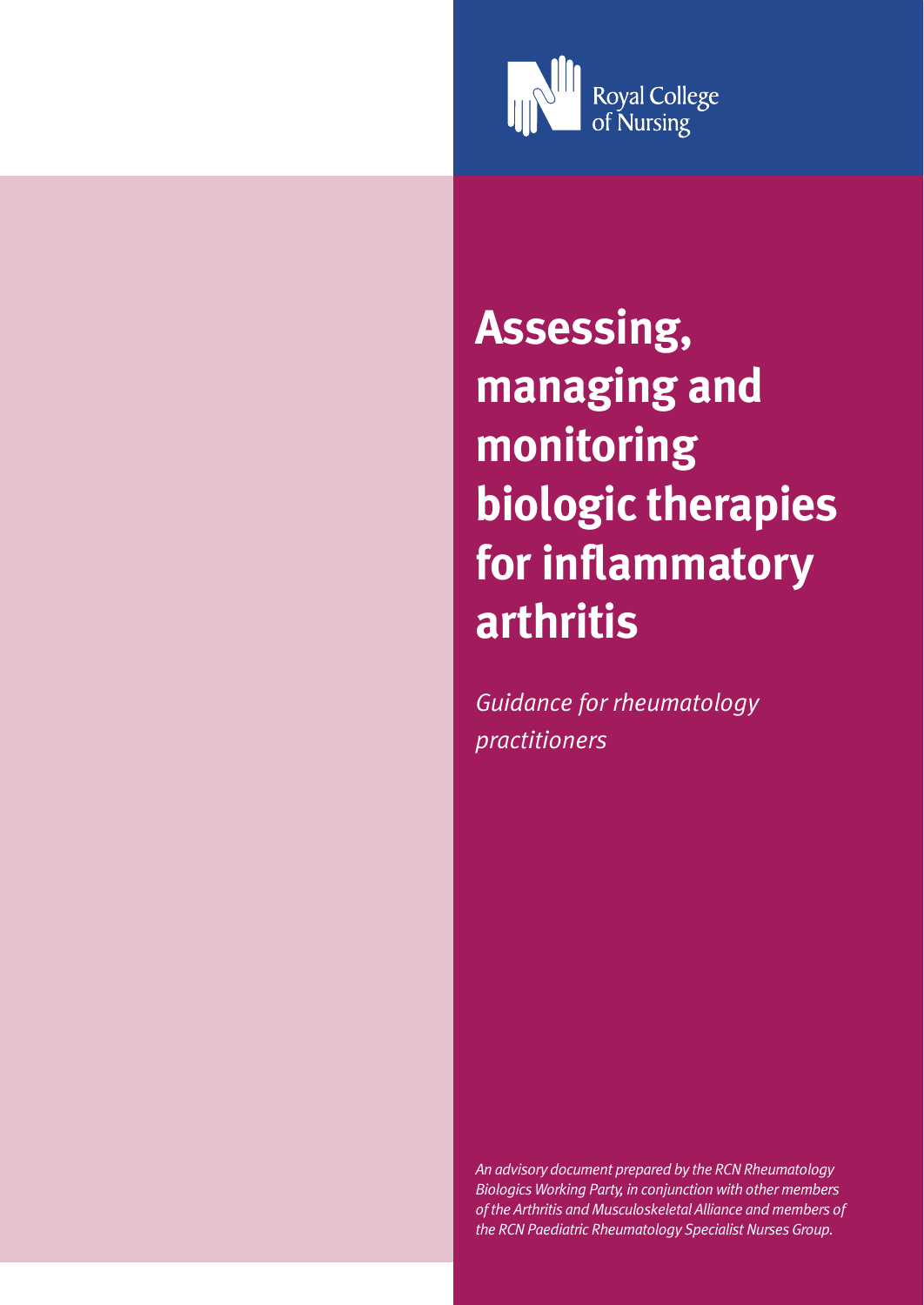

## **Erratum**

## *Assessing, managing and monitoring biologic therapies for inflammatory arthritis***, RCN 2003.**

The following acknowledgment was omitted from the publication:

**During the development of the Rheumatology Forum document the University Hospital Birmingham NHS Trust, Department of Rheumatology's** *Protocol for the administration of subcutaneous methotrexate by registered nurses, patients and carers***, as drawn up by Valerie Arthur and Dawn Homer, was consulted. This protocol is one example of good practice in the administration of subcutaneous methotrexate.** 

## **Update**

Please see revised British Society for Rheumatology Guidance on the use of biologic therapies: Reference: Update on the British Society for Rheumatology guidelines for prescribing TNFa blockers in adults with rheumatoid arthritis (update of previous guidelines of April 2001). Ledingham J; Deighton C. Rheumatology 2005. 44. 157-163.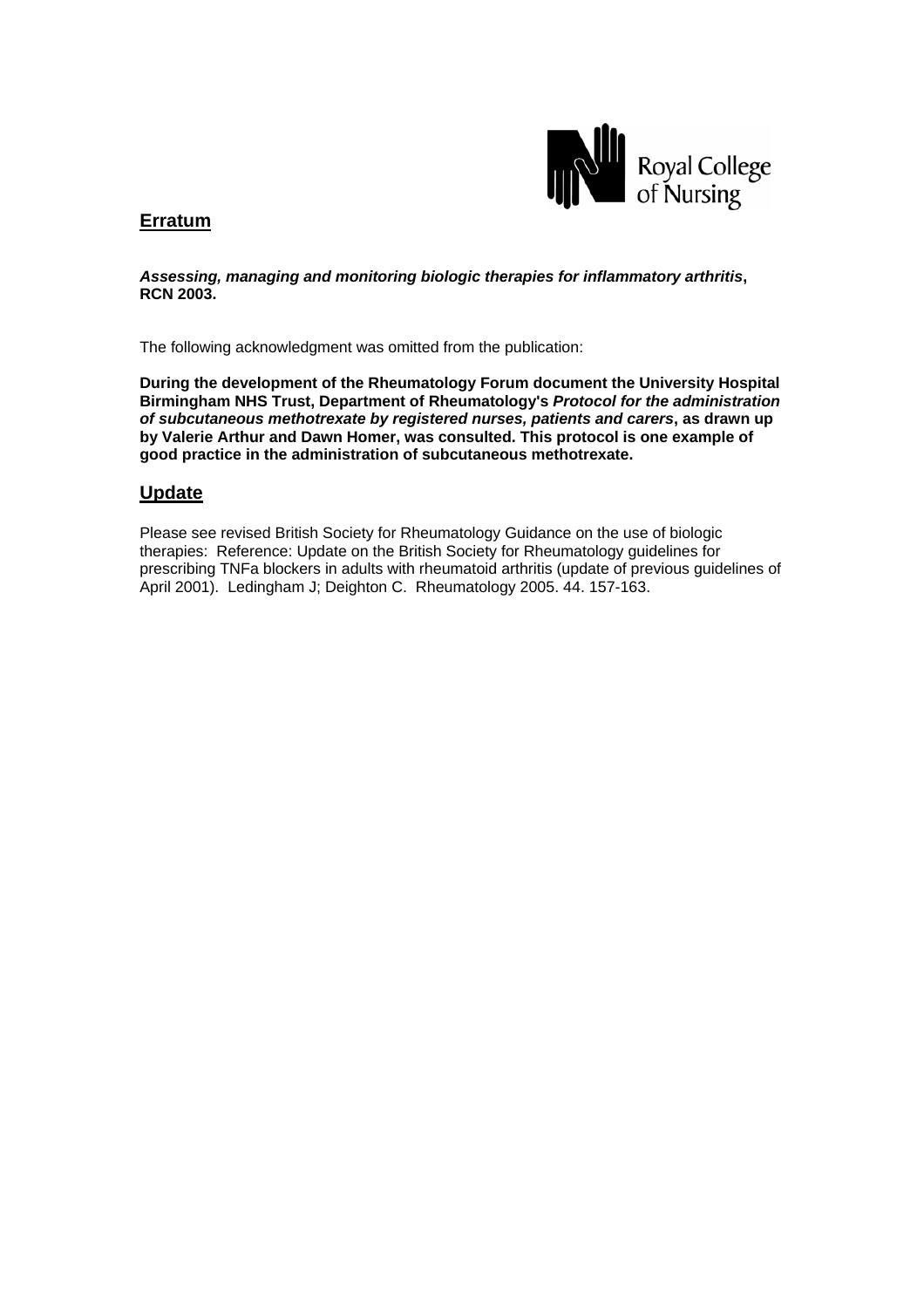

# Assessing, managing and monitoring biologic therapies for inflammatory arthritis

*Guidance for rheumatology practitioners*

An advisory document prepared by the RCN Rheumatology Biologics Working Party, in conjunction with other members of the Arthritis and Musculoskeletal Alliance and members of the RCN Paediatric Rheumatology Specialist Nurses Group.





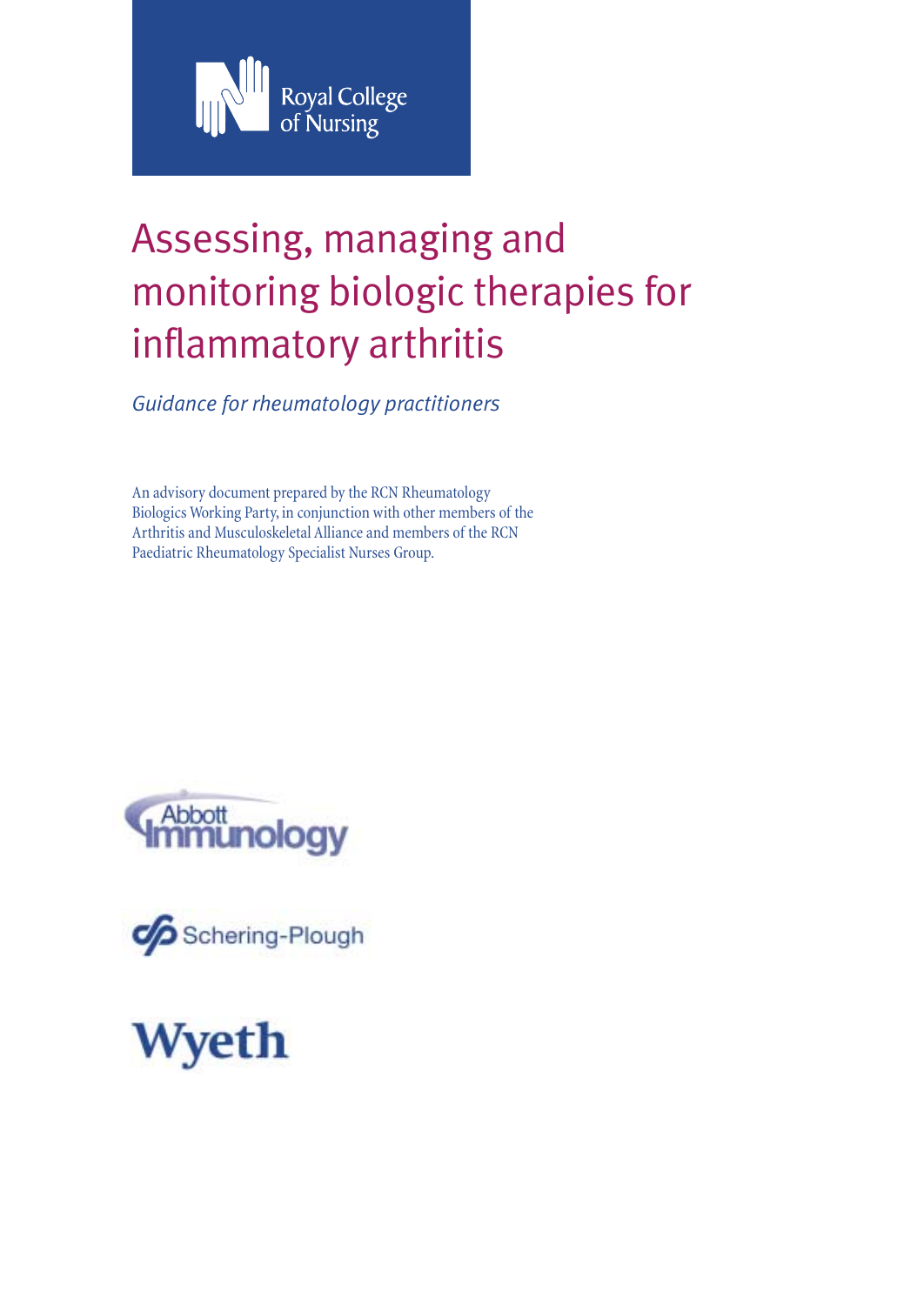# **Contents**

| <b>Foreword</b>                                               | $\overline{2}$ | Part 2: Children and young people                                     | 47 |
|---------------------------------------------------------------|----------------|-----------------------------------------------------------------------|----|
| <b>Introduction</b>                                           | $\overline{3}$ | <b>Introduction</b>                                                   | 47 |
| <b>Part 1: Adult patients</b>                                 | 5              | <b>Paediatric Section 1:</b><br>Assessment and management of patients | 49 |
| <b>Section 1:</b>                                             |                | a. The Biologics Register                                             | 49 |
| Assessment and management of patients                         | 5              | b. Special skills for working with children                           |    |
| a. Selection of patients                                      | 5              | and young people receiving biologic therapies                         | 49 |
| b. Assessment of patients before and                          |                | c. Selection of patients                                              | 49 |
| during treatment                                              | 5              | d. Detailed assessment of patients                                    | 50 |
| c. Managing intravenous or subcutaneous<br>biologic therapies | 6              | e. Before subcutaneous biologic therapies                             |    |
| d. Following treatment with all biologic therapies            | $\overline{7}$ | are administered                                                      | 51 |
| e. Drug dosages                                               | $\overline{7}$ | f. Drug dosages                                                       | 51 |
| f. Dosage and delivery for patients receiving                 |                | g. Follow-up care between treatments                                  | 51 |
| intravenous infusions of infliximab                           | 8              | <b>Paediatric Section 2:</b>                                          |    |
| Section 2:                                                    |                | Specific issues in resource planning for                              |    |
| Resource issues                                               | 9              | children and young people                                             | 52 |
|                                                               |                | a. Biologics Register                                                 | 52 |
| a. Analysis of resources and costs                            | 10             | b. Providing a seamless service                                       | 53 |
| b. Specialist expertise<br>c. Resources available from        | 10             | c. Tailoring support from                                             |    |
| pharmaceutical companies                                      | 11             | pharmaceutical companies                                              | 53 |
| d. Preparing a business case                                  | 11             | d. Specialist expertise and skill mix                                 | 53 |
| e. Unified lobbying for services                              | 12             | Paediatric references and contacts                                    | 54 |
| References, websites and other contacts,                      |                | <b>Paediatric Appendices</b>                                          |    |
| pharmaceutical companies                                      | 13             | 1. Classification of juvenile                                         |    |
|                                                               |                | idiopathic arthritis (JIA)                                            | 56 |
| <b>Appendices</b>                                             |                | 2. The British Paediatric Rheumatology Group                          |    |
| 1. Patient management workbook                                | 15             | Guidelines for prescribing biologic therapies                         |    |
| Section 1                                                     | 16             | for children and young persons with juvenile                          |    |
| Section 2<br>Section 3                                        | 22<br>23       | idiopathic arthritis                                                  | 57 |
| Section 4                                                     | 24             | 3. Varicella and vaccinations                                         | 58 |
| 2. Flow chart: Selection and management                       |                |                                                                       |    |
| of patients for biologic therapies                            | 27             | 4. Core competencies for paediatric                                   |    |
| 3. Algorithm for patients receiving infliximab                | 28             | rheumatology care                                                     | 58 |
| 4. Instigating a patient subcutaneous self                    |                |                                                                       |    |
| injection programme                                           | 29             |                                                                       |    |
| 5. Guidance on screening for tuberculosis                     | 40             |                                                                       |    |
| 6. Core competencies for practitioners                        |                |                                                                       |    |
| administering biologic therapies                              | 41             |                                                                       |    |
| 7. Calculating nursing and practitioner time                  |                |                                                                       |    |
| and costs                                                     | 44             |                                                                       |    |
| 8. The RCN Rheumatology Biologics                             |                |                                                                       |    |
| Working Party - members and remit                             | 45             |                                                                       |    |

**1**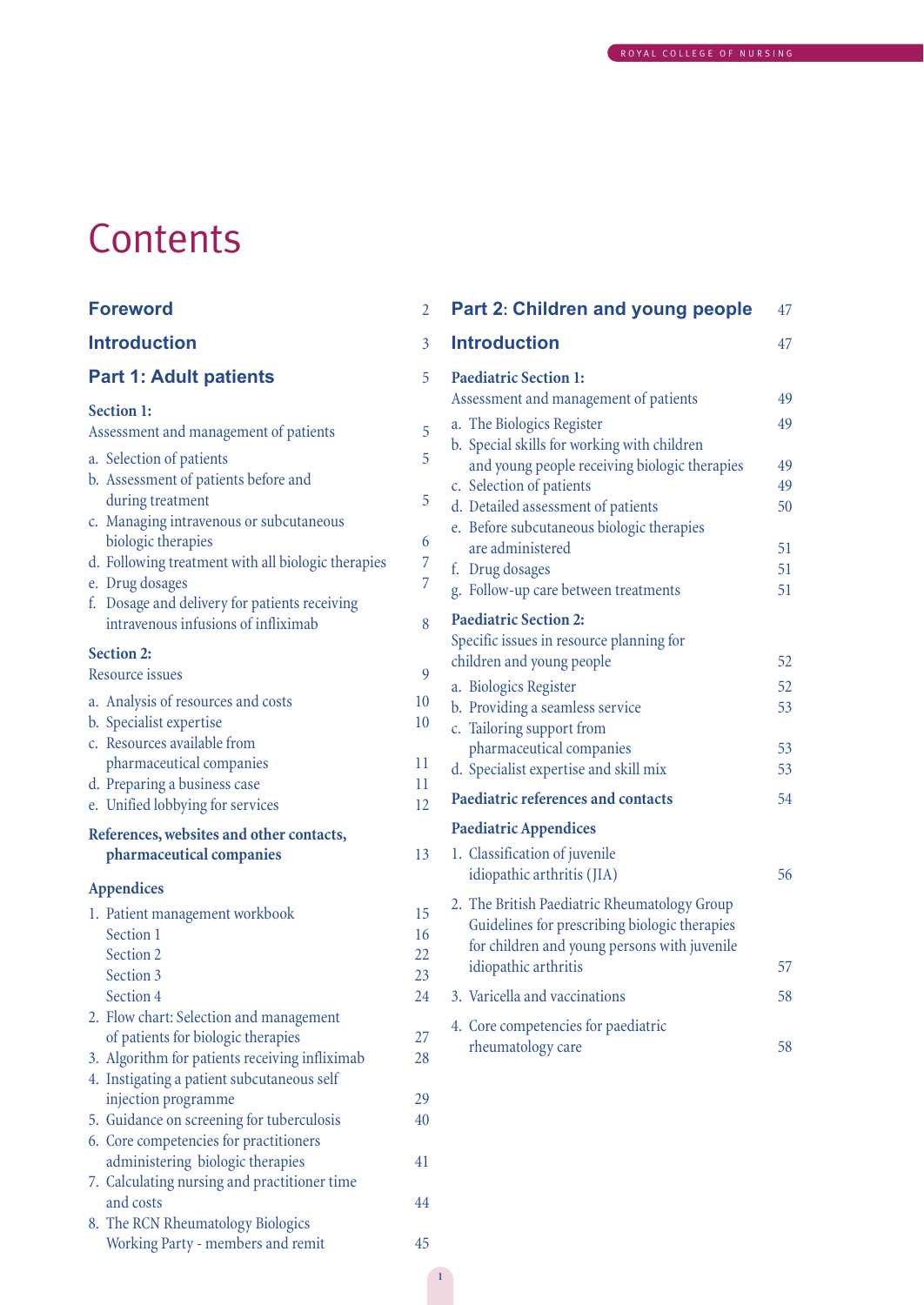# Foreword

*Professor D.G.I. Scott, President of the British Society for Rheumatology, and Chair of the RCN Working Party for Biologic Therapies*

The introduction of targeted biologic therapies for rheumatoid arthritis is one of the most significant developments in anti-rheumatic treatment of recent years. The role of TNF alpha in inflammation and the benefits of its suppression/blockade is also an example of one of the best bench-to-bedside research programmes in rheumatology. This research was pioneered by Professor Sir Tiny Maini and colleagues at the Kennedy Institute, and funded by the Arthritis Research Campaign (arc).

ASSESSING, MANAGING AND MONITORING BIOLOGIC THERAPIES FOR INFLAMMATORY ARTHRITIS

These biologic agents have dramatically altered clinical practice. Current guidelines (developed by the British Society for Rheumatology in 2003) restrict their use in the UK to patients who fail two or more conventional second-line agents. Increasing numbers of patients are now being treated with good effect, though the long-term complications of such treatment are not fully known. The British Society for Rheumatology developed its Biologics Register (BSRBR) to study long-term outcomes of these treatments over a five-year period. Biologic therapies are expensive and their introduction has been variable in uptake in different parts of the country. Since their approval by the National Institute of Clinical Excellence (2002), numbers referred to the BSRBR have increased exponentially, and it is expected that between 200-300 patients per half million population will be on biologic agents once full resources are available.

Current guidelines concentrate on indications/exclusions for treatment and on dosage. The drugs are, however, given in a clinical setting (often on day units) by practitioners including nurses, physiotherapists and junior doctors. Practical guidelines for such practitioners are not available and this was the main reason for setting up the Royal College of Nursing Rheumatology Biologics Working Party, which produced this document. It involved representatives of the whole multidisciplinary team, including patients, and was supported by the Arthritis and Musculo-skeletal Alliance, which provided invaluable help.

The introduction of any new, potentially toxic and expensive agent requires careful monitoring by appropriately trained and skilled professionals. This document should aid this process significantly by forming a template for the practical use of biologic agents across the UK. Developments in biologic therapy are rapid and evolving, so we will review any change in practice and update the document at regular intervals.

As the current President of the British Society for Rheumatology, I have been very privileged to chair the working party, and would like to acknowledge the enormous work and efforts of all my colleagues involved, particularly Sue Oliver. I encourage practitioners involved in biologic therapy to access the document, promote the appropriate use of biologic agents and to demand adequate resources from the local health economy, involving, if necessary, patient groups as well as primary care trusts, strategic health authorities and if need be, politicians. We have, with the introduction of these treatments, an opportunity to improve significantly the health and well being of our patients.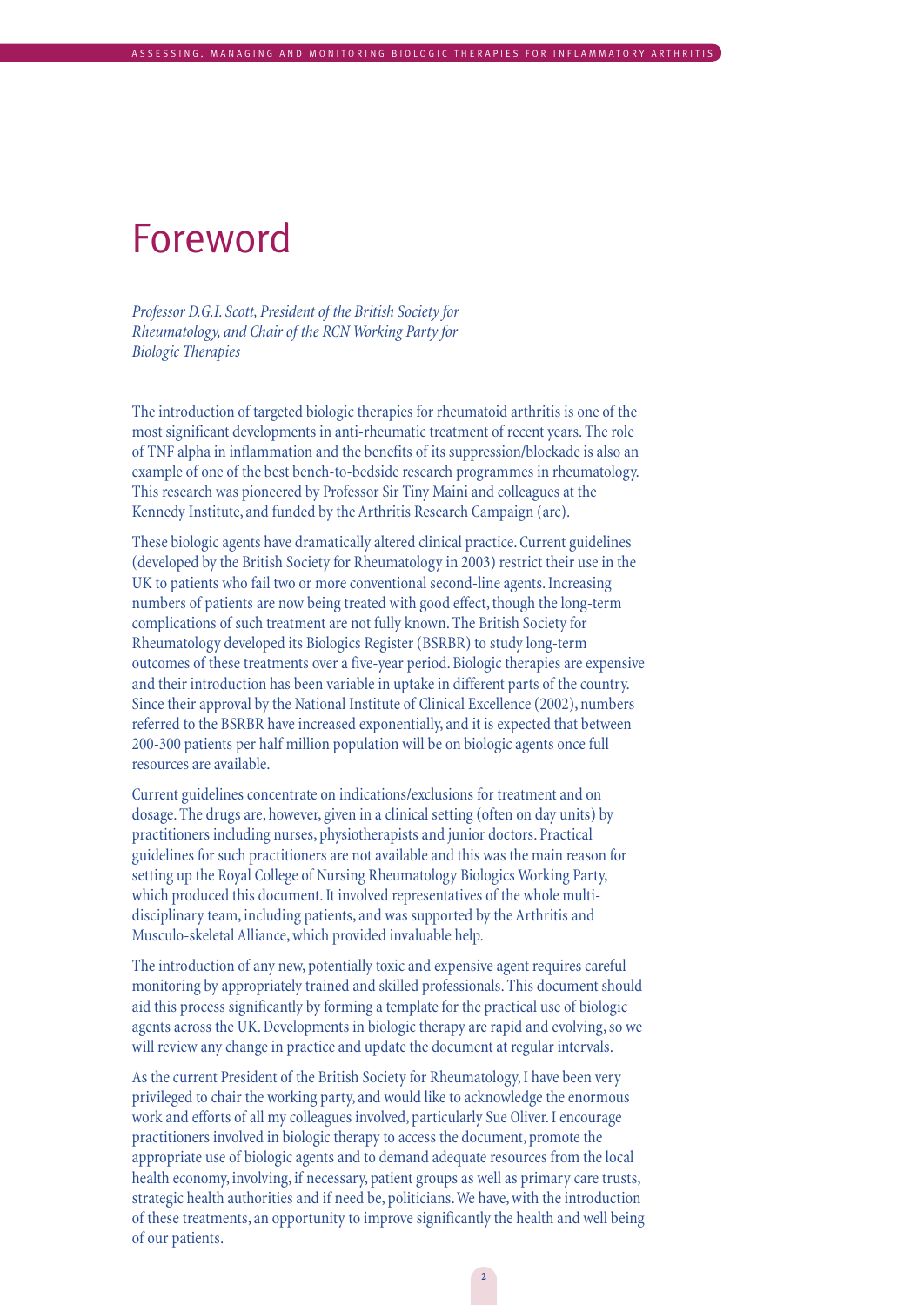# Introduction

The role of biologic therapies in the treatment and management of patients with inflammatory joint disease is an evolving area that has significant implications for all practitioners.

The number of patients with rheumatoid arthritis eligible to receive the biologic therapies is estimated at 40-50 patients per 100,000 of the population. These calculations are based on a model business case prepared by the British Society for Rheumatology (BSR), and may underestimate the true number of eligible patients. The BSR's work has shown that many patients have not yet gained access to these treatments, so the numbers of patients currently receiving biologics is small but expected to rise rapidly, assuming adequate resources are available for delivery. Research has also demonstrated the value of anti-tumour necrosis factor alpha (anti-TNFa) treatments for other inflammatory diseases such as psoratic arthritis and ankylosing spondylitis, increasing the potential usage of these drugs.

# **Developing this guidance**

In 2000, the British Society for Rheumatology set out criteria for selecting patients eligible to receive treatment with biologic therapies in England and Wales (note that in Scotland, the Scottish Consensus Guidelines (SCG) are used, and all data is forwarded to the British Society for Rheumatology Biologics Register [BSRBR]). The BSR criteria were selected to support guidance published in March 2002 by the National Institute for Clinical Excellence (NICE) concerning adults receiving infliximab or etanercept to treat rheumatoid arthritis (RA).

The British Paediatric Rheumatology Group prepared similar guidance in 2000 which was incorporated into 2002 NICE guidance concerning the use of etanercept in the treatment of juvenile idiopathic arthritis (JIA).

Most rheumatology and specialist paediatric rheumatology units are already administering these treatments, and the Royal College of Nursing (RCN) Rheumatology Forum Steering Committee, in consultation with health care professionals in a range of settings, identified an urgent need to provide guidance for practitioners on administering the drugs. The

Committee presented a proposal to develop guidance for nurses on the assessment, management and monitoring of patients receiving the targeted therapies, and this proposal was approved at the May 2002 meeting of the Arthritis and Musculo-skeletal Alliance (ARMA).

An RCN Rheumatology Biologics Working Party was set up to develop this guidance. This group was chaired by the President of the British Society for Rheumatology, Professor D.G.I. Scott - for full details of the composition and remit of the Working Party, see Appendix 8.

The Working Party considered three key issues:

- ✦ provision of guidance on specific clinical issues in the assessment and management of patients receiving biologic therapies
- nursing resource implications for biologic therapies. Although the biologic therapies have been endorsed for specific groups of patients by NICE, no funding has been allocated for additional nursing support
- ✦ the need for consensus and clarity about emerging evidence and what can be agreed as best practice.

## **This document**

The Working Party's recommendations for care are set out in this document. The guidance will help practitioners around the UK develop a standardised approach to caring for patients receiving biologic therapies and to reviewing that care. It highlights key issues and advises on best practice.

In some areas of clinical practice, the evidence to support best practice remains unclear. In these cases, we have provided advisory documents based on pragmatic clinical experience and on information from clinicians experienced in the assessment and management of patients receiving biologic therapies. An extensive reference section includes highlighted publications that we urge you to consult.

We have included a practitioner's workbook to aid a standardised assessment and management process. This is merely advisory, and you may prefer to modify your practice according to local need. Nevertheless, we stress the need for all practitioners to recognise the importance of collecting relevant data for the BSRBR, which is an integral part of NICE guidance on the use of etanercept and infliximab (NICE, 2002). For this reason, some sections of the workbook are designed to be used in conjunction with BSRBR documentation.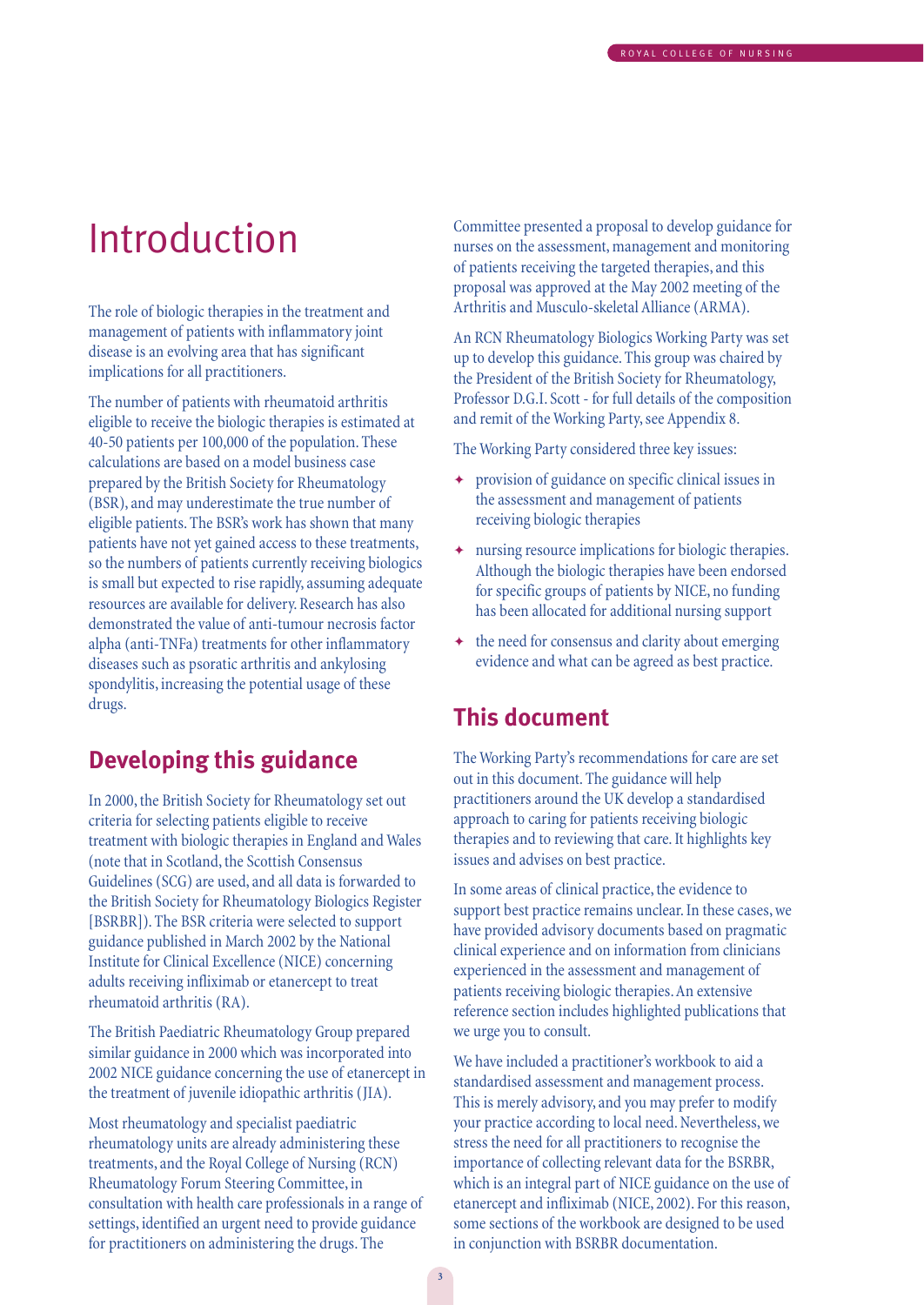Biologic therapies are an evolving area of care, and in this document we also consider some of the issues for the future, such as resource allocation and how best to develop service provision to meet the growing demand.

ASSESSING, MANAGING AND MONITORING BIOLOGIC THERAPIES FOR INFLAMMATORY ARTHRITIS

# **Children and young people**

As specialist practitioners, it is very important that you are aware that children and young people require very specific treatment, which differs from the care of adults. Even though children or young people may currently be admitted to adult wards (although in line with the Children's National Service Framework for England each trust will now need to identify alternative locations to ensure children and young people receive care and treatment in specifically designated facilities to meet their distinct needs), their clinical care should be managed according to paediatric rheumatology criteria for disease classification and treatment - whatever the setting, you should seek guidance from a paediatric rheumatology consultant.

Part 2 of this document covers specific issues for the care of children and young people. It has its own reference section and appendices which refer specifically to paediatric care.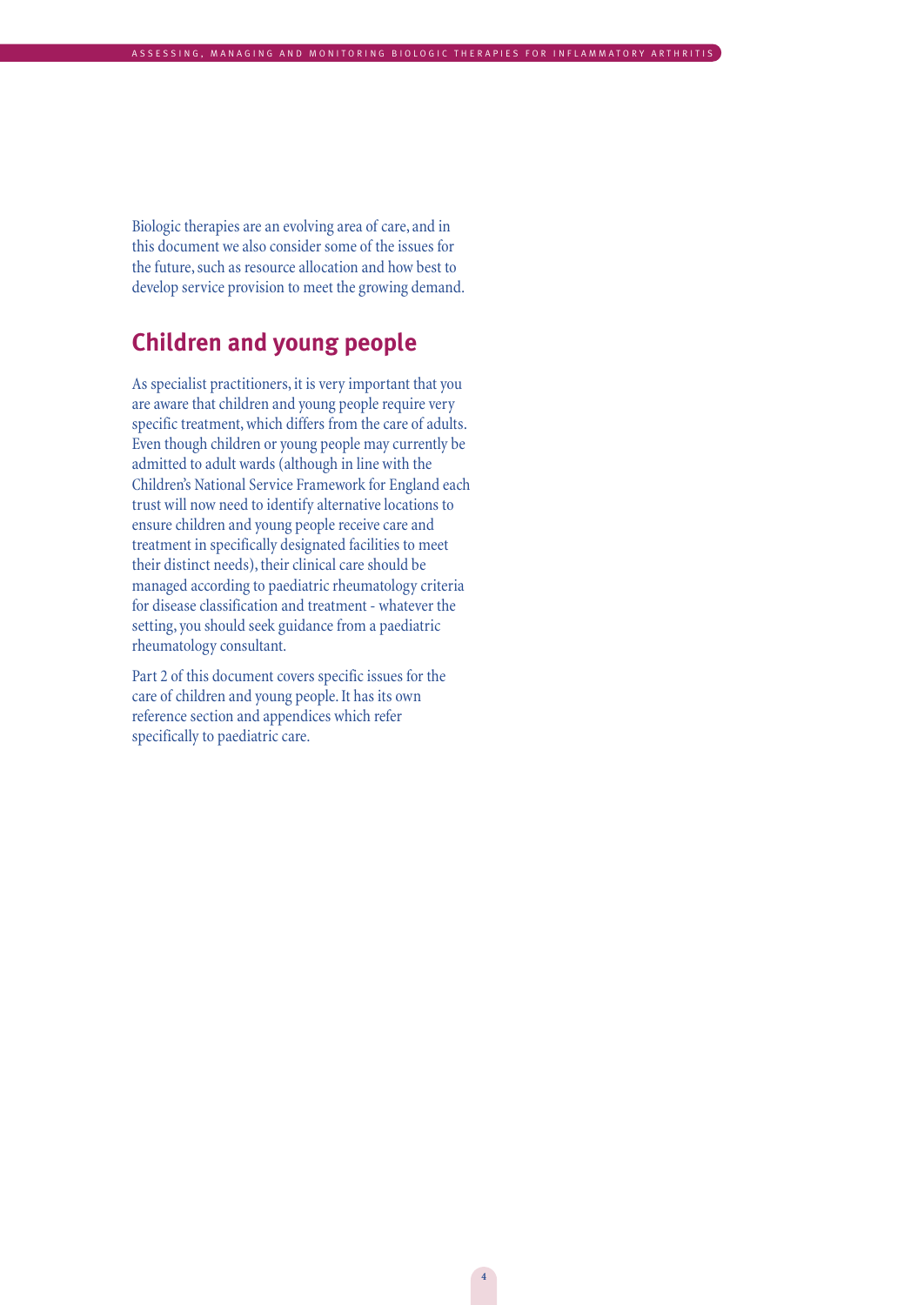## **Part 1: Adult patients**

# Section 1: Assessment and management of patients

# **a. Selection of patients**

To ensure that the right patients are selected to receive biologic therapies, you should undertake a risk benefit analysis of each patient which is based on:

- ✦ fulfilment of BSR criteria for selection
- ✦ adherence to the requirements of the BSR Biologics Register and adequate data collection
- $\triangleleft$  the patient's physical and mental health this assessment should be supported by medical colleagues
- ✦ co-prescribing of Methotrexate, where co-prescribing is indicated on the summary of product characteristics (SPC).A prescribing physician *may* prescribe an alternative disease-modifying drug, although this is outside the recommended product licence
- ✦ local availability of the drug for eligible patients, at the correct dosage - ie, that there are no financial or other constraints on drug availability in your trust
- ✦ active participation by the patient in all aspects of decision-making about this treatment. Make sure they are given full education in the potential risks and benefits of treatment, and written information about the drugs (*see Appendix 2 and 3*)
- ✦ clear recognition by the patient of the criteria by which the benefits of their treatment will be assessed, and the possible reasons treatment might be stopped
- ✦ for subcutaneous self-administration assessment of the patient's ability to self-administer. This should include a training plan *(see Appendix 4)*
- ✦ the level of social support and other contributing factors that may affect the patient's ability to cope with treatment.

Where patients do not fulfil the BSR criteria for treatment, but are considered eligible by their prescribing physician, the physician's reasons for this decision should be clearly documented and supporting evidence provided.

Where patients are not selected for treatment, or can't start treatment because of constraints on prescribing the drug, you must provide them with guidance and support.

# **b. Assessment of patients before and during treatment**

Before treatment begins patients should, if appropriate, be given the opportunity to select their preferred route of drug administration. They must be accurately informed about the drug therapy, and have signed the relevant consent forms for the BSR Biologics Register, and for local trust policy if necessary.You should document the patient's informed consent in their medical notes.

You should either complete the BSRBR documentation about the patient, or liaise with their physician to support its completion.

Before the patient's treatment begins, and during ongoing treatment, specialist practitioners should test and monitor the following.

## Disease activity

- ✦ Disease Activity Score (DAS) of (DAS28) joint count on two occasions (one month apart) before treatment.
- ✦ The BSR recommends that a full disease activity assessment is repeated after three months of treatment. For patients receiving infliximab, this assessment may occur after the longest time interval between treatments in the early stages of care (third to fourth infusion): patients may therefore experience a flare in symptoms, so be cautious in interpreting the DAS at this time in these patients. Additional DAS may be required in some circumstances (for example, following a flare up, infection, injury, or surgery).
- ✦ Six-monthly DAS in patients continuing treatment.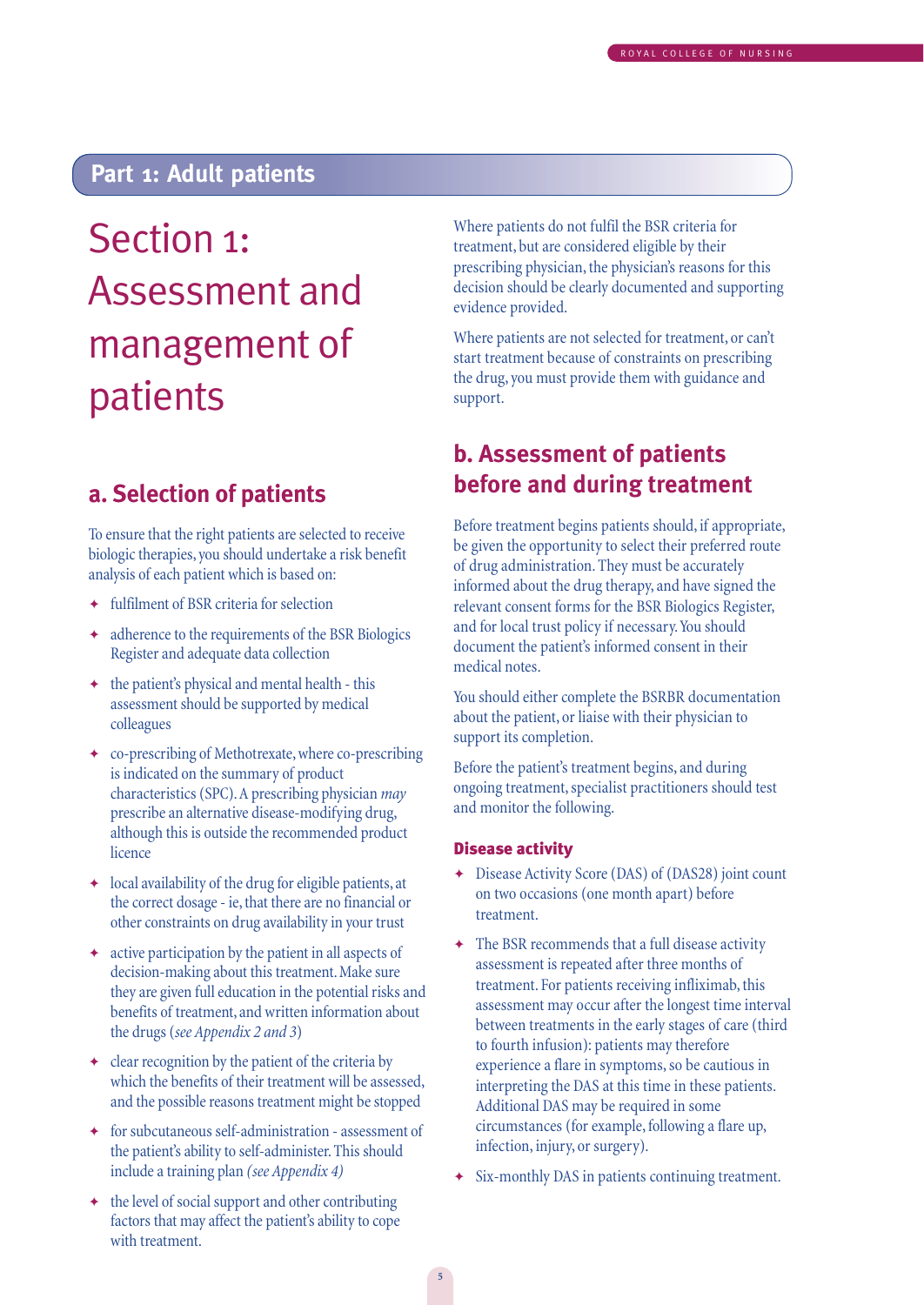These should fulfil the criteria for monitoring other disease-modifying drugs which are co-prescribed with biologic therapies. Before starting treatment, take the following:

- ✦ full blood count
- ✦ urea
- ✦ electrolytes
- liver function tests
- antinuclear antibodies (ANA)
- DNA binding.

## Infection

Maintain a high index of suspicion of infection, and screen appropriately. Ensure the patient is aware of their own responsibility for reporting any clinical signs and symptoms that might indicate an infection.

## **Tuberculosis**

Pay particular attention to the risk of tuberculosis (TB) *see Appendix 5 on TB screening*. Before treatment starts, every patient should be screened for TB, including:

- ✦ full patient history
- checking for evidence of a BCG scar
- ✦ checking for evidence of TB contact by the patient and/or a history of TB among family members
- ✦ physical examination and chest X-ray before starting treatment (it is sufficient that adult patients should have had a chest X-ray within the last six months, unless they have current respiratory problems).

If there is any history of TB exposure a heaf test may be required - *see Appendix 5*.

## Acid fast bacilli

If the patient develops a productive cough (or haemoptysis), weight loss and fever, their sputum should be tested for acid fast bacilli (AFB). You should stop treatment with biologic therapies until the results of this test, and inform the patient's prescribing physician.

## Live vaccines

Live vaccines should be not be administered concurrently in patients receiving biologic therapies (BSR guidelines on immunisation and screening for immuno-compromised patients, January 2002).

## Cardiac function

ASSESSING, MANAGING AND MONITORING BIOLOGIC THERAPIES FOR INFLAMMATORY ARTHRITIS

Clinical examination of the patient should include an assessment of their cardiac function (looking for, for example, at signs of breathlessness, ankle oedema), to ensure that any heart failure is well controlled. If the patient shows symptoms of poor cardiac function, refer them to their prescribing physician.

## Demyelinating disease

Check there is no personal history of demyelinating disease. If there is, discuss the situation with the prescribing physician.

## Weight

Patients who are to receive intravenous treatments should be weighed and the drug dosage calculated according to this weight - *see Drug dosages on page 8*.

## For subcutaneous administration of biologic therapies

You should prepare or make available a training package for the patient, who must have a clear understanding of their own responsibilities and have signed the relevant consent. *See Appendix 4, and note that training videos are available from some of the pharmaceutical companies which provide these drugs for subcutaneous administration (see Section 2c: Resources available from pharmaceutical companies, page 11)*.

## **Surgery**

Although there is limited experience as yet of using biologic therapies immediately pre- or post- operatively, where possible patients undergoing surgery should not be treated with biologic therapies immediately before or just after surgery. We suggest that treatment is stopped or deferred for at least two weeks after surgery.

# **c. Managing intravenous or subcutaneous biologic therapies**

Practitioners who are going to administer biologic therapies using intravenous or subcutaneous routes should:

- ✦ have received specific training on the administration of biologic therapies and their side effects
- ✦ be competent in the education and training of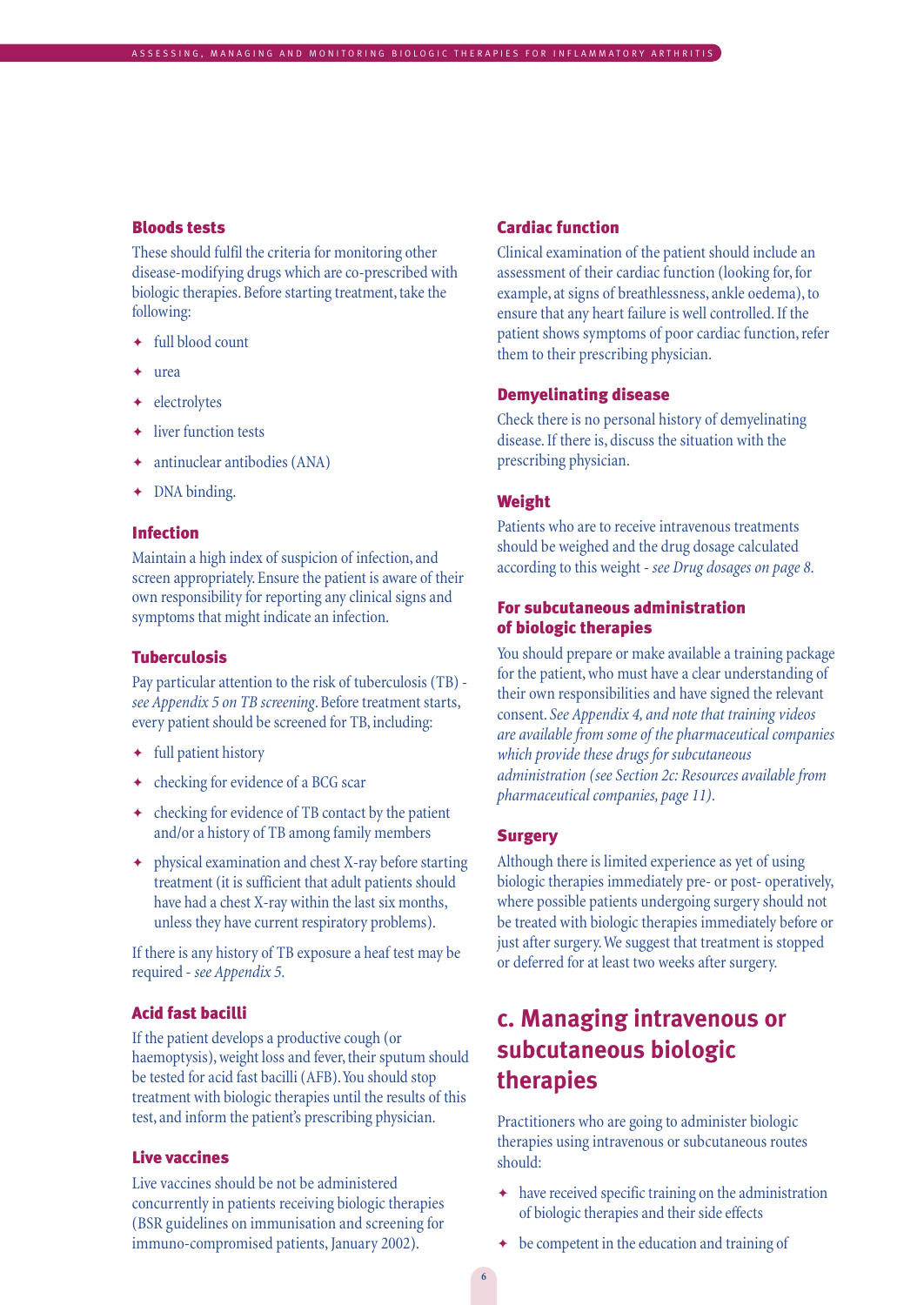patients in self-administration of subcutaneous injections and disposing of equipment (this training may need to be supported by a local trust protocol or guideline) (*See Appendix 4*)

- ✦ be skilled in the administration and management of infusions and have been given education in administering infliximab
- ✦ have written guidance on the management of anaphylaxis and infusion reactions according to trust policy, and be provided with support by the trust.

In a setting where intravenous or subcutaneous therapies will be administered:

- ✦ a designated specialist rheumatology practitioner should be available on site for advice and to support the administration of the infusions/injections if required
- ✦ preparation of the infusion/injection should be undertaken according to the drug's summary of product characteristics (SPC), and administered within the stipulated time frame.

You must fully assess patients before infusion/injection. As well as the assessment set out above (b.*Assessment of the patient before and during treatment*), you should specifically include:

- ✦ routine questioning of potential infectious contacts (for example, chicken pox, TB). If you suspect an infection, consult the patient's prescribing physician. Caution: varicella immunity should be checked if an infection is suspected - see local trust or BSR guidance. The patient should confirm that they are not aware of any inter-current infections and that they don't have difficulty in breathing or any shortness of breath
- ✦ women of child-bearing age should confirm the date of their last period and confirm that they are using an effective method of contraceptive. Re-iterate the risks of a patient receiving these therapies if the patient could be pregnant
- patients who are to be treated with infliximab and have had a previous infusion reaction should be prescribed an appropriate prophylaxis, referring to your trust's policy or seek medical advice (*see Appendices 2 and 3*)
- ✦ obtain details of the patient's known allergies and review them with the prescribing physician. It is essential that all allergies are taken seriously.

# **d.Following treatment with all biologic therapies**

- ✦ If your observations following a patient's treatment indicate that there may be abnormalities, infections or reactions, or if you have any other doubts about whether to continue the treatment, you should seek advice from the specialist practitioner or prescribing physician.As all treatments are protein derivatives, you must be aware of potential reactions to treatment.
- In particular, you should observe and report any signs of rashes or lupus-like syndrome. In this circumstance, repeat blood tests for anti-double stranded DNA. If the tests are positive, review them with the prescribing physician.
- ✦ Make sure the patient knows their next treatment date, and when they need to have bloods and urinalysis repeated.
- Make sure patients know they should contact their local rheumatology department if they have any concerns about their health, or any signs of possible infection. Make sure they have out-of-hours contact numbers, using either the on-call GP service or on-call rheumatologist.
- ✦ Give them the date for the planned full assessment and review of treatment, which should follow three months treatment with biologic therapies.
- ✦ The patient's GP should be informed of the details of the treatment by letter. Make sure that they aware of the BSR website for information on biologic therapies.

## **e. Drug dosages**

Note that these dosages refer specifically to treatments for adult patients - see *Part 2: Children and young people*for details on paediatric treatment.

The usual recommended dose for rheumatoid arthritis for:

## Infliximab

3mg per kg body weight administered 0, 2, 6 and then 14 weekly. Benefit of treatment should then be assessed at 3 months.

Further infusions continue at 8 weekly intervals if the patient is to continue treatment. Infliximab should be co-prescribed with Methotrexate.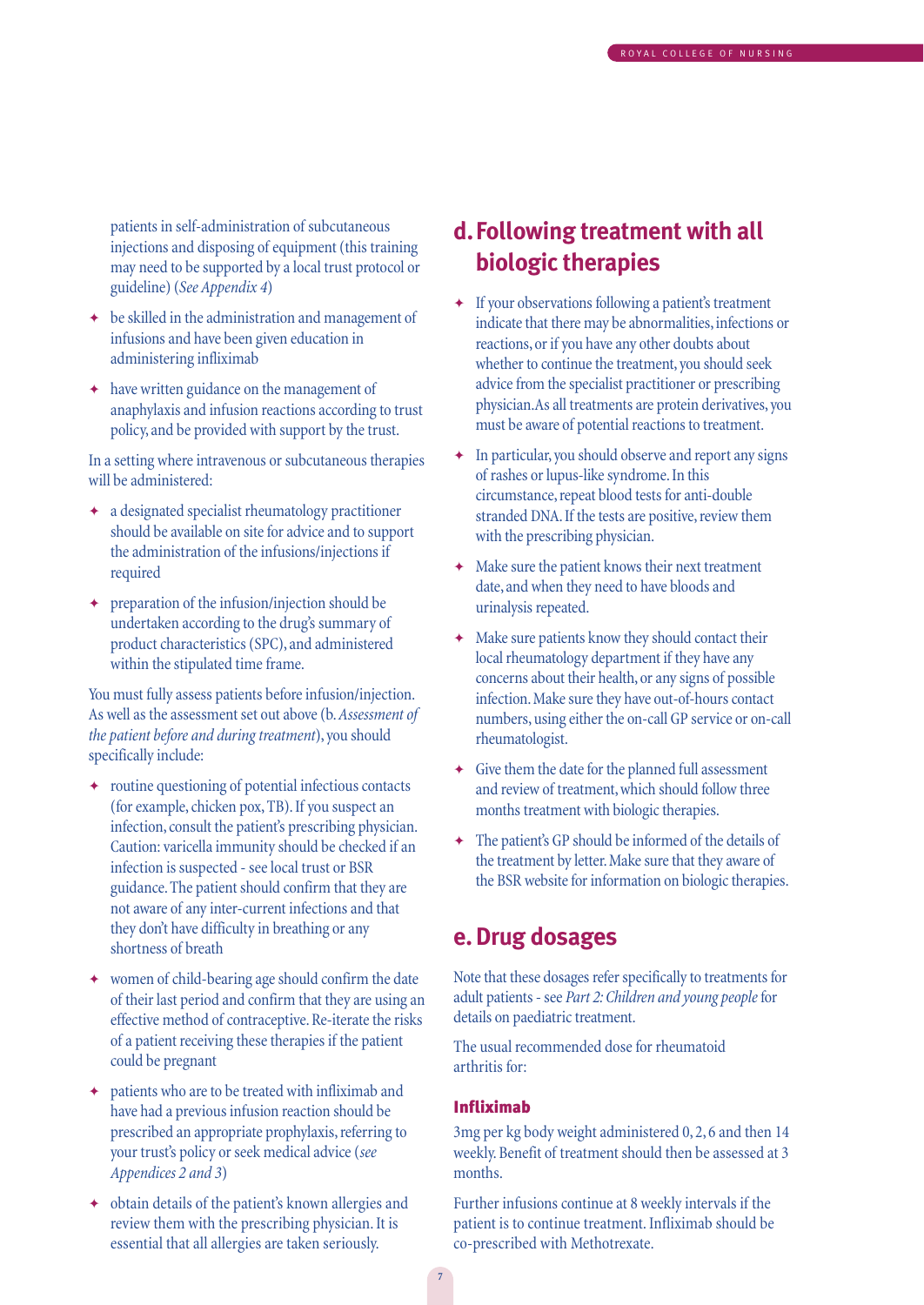Infliximab is not currently licensed for the treatment of psoriatic arthritis and ankylosing spondylitis. However, research data suggests that infliximab 5mg per kg body weight may be effective in treating these diseases, although some clinicians report benefit at lower dosages.

ASSESSING, MANAGING AND MONITORING BIOLOGIC THERAPIES FOR INFLAMMATORY ARTHRITIS

*See f. below for details of dosage and delivery for intravenous infusions of infliximab*.

## Etanercept

25mg subcutaneously twice weekly. Benefit of treatment should be assessed at three months.

Etanercept has a licence for treating patients with psoriatic arthritis at a dose of 25mg twice weekly by subcutaneous injection.

## Anakinra

100mg administered daily by subcutaneous injection. Benefits of treatment should be assessed at 3 months.

Anakinra should be co-prescribed with Methotrexate. In America anakinra is licensed for use as a monotherapy.

## Adalimumab (D2E7)

Adalimumab is currently pending a licence in Europe; this is expected during 2003. The expected licence is likely to be 40mg administered by subcutaneous injection every other week.

# **f. Dosage and delivery for patients receiving intravenous infusions of infliximab**

*See algorithm in Appendix 3, page 28, for more detail*.

- $\triangle$  The administration of infliximab should be in an environment that has readily accessible resuscitation equipment.
- ✦ Make sure these patients know they should stay in the department for one to two hours following treatment for further observations.
- ✦ The infusion should be administered using an infusion pump. A sterile low protein binding filter (pore size <1.2um) provided by the pharmaceutical company should be used with the giving set.
- ✦ The drug will be administered in a final volume of 250mls (drug + sterile water + normal saline) over two hours. See SPC instructions for detailed advice on reconstitution.
- ✦ You should make full observations of patients every 30 minutes during the infusion. These should include temperature, pulse and blood pressure.
- ✦ Side effects:
	- ✦ if the patient experiences mild side effects, the infusion should be slowed down (*Refer to Appendix 3.*)
	- ✦ if the patient experiences moderate to severe reactions, you must stop the infusion immediately and inform the prescribing physician. The patient may require symptomatic treatment and/or discontinuation of treatment. Emergency treatment may be necessary and may include the administration of anaphylaxis treatment by the practitioner according to local trust policy.
- ✦ When the infusion is completed, you should remove the giving set and continue observations at 30 minute intervals for the next *two* hours, until after the patient receives their fourth infusion, when the time for post infusion observations can be reduced to one per hour.

If all observations are satisfactory, the patient may be discharged home or returned to the ward area. Note: if patients are comfortable and observations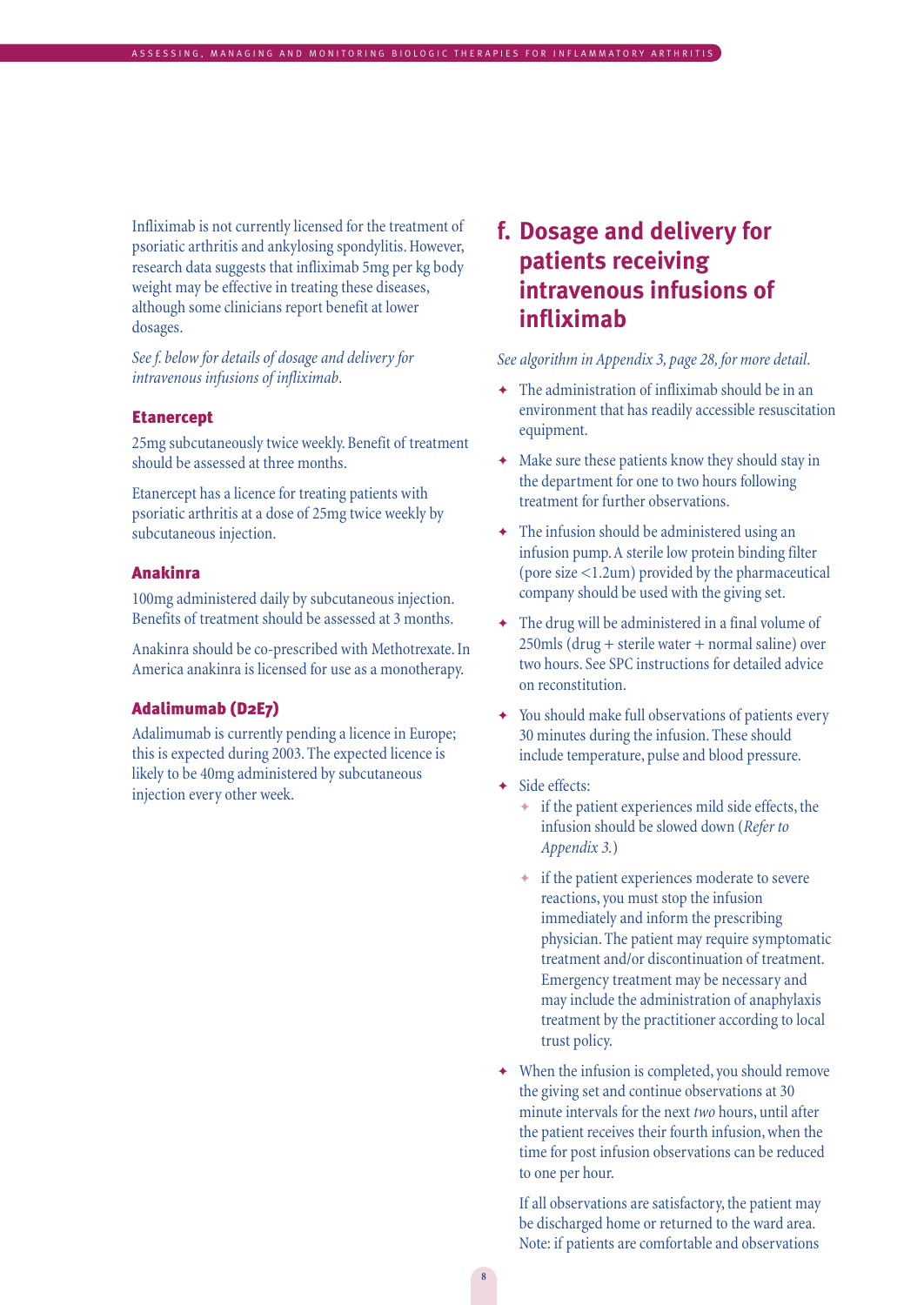are satisfactory after three months of treatment, patients can be discharged an hour after the infusion.

- ✦ All patients should be provided with an 'alert card', documenting drug dosage. They should have access to a rheumatology helpline during normal working hours or, if unavailable, information on access to emergency support. The patient should also have details of an emergency contact number, such as the on-call general practitioner service number or local accident and emergency department.
- ✦ For follow-up care,*see above, d.Following treatment with all biologic therapies*.

**Note:** Complete elimination of infliximab from the body takes approximately six months, so you should continue to monitor for signs of toxicity or infection for this period, even if treatment is discontinued.

# Section 2: Resource issues

The emergence of these new biologic therapies means there is now an urgent need for a review of the resources available to provide effective health care provision for rheumatology patients, both at national and local level. This is essential not only to resource current provision adequately, but also to plan for the increasing number of patients who will become eligible for these treatments each year.

Although the National Institute for Clinical Excellence supports the use of etanercept and infliximab for rheumatoid arthritis (etanercept for juvenile idiopathic arthritis), and some funding is available to provide these drugs, in many regions there has been little or no financial support for additional nursing or practitioner time to manage the treatments - leading to a significant impact on the ability of units to administer treatment to eligible patients.

This situation is set against developments of the last decade, with a growing population of patients, a reduction in in-patient bed quotas and, in some areas, minimum facilities for outpatient resources or day care units with specific emphasis on chronic disease management. For some units, the provision of a day care facility or access to beds has been the greatest hurdle in administering intravenous infusions and training patients to self administer subcutaneous injections. Other units have highlighted the lack of specialist practitioner staff or a shortage of equipment.

As a specialist practitioner, it is your responsibility to ensure that appropriate resources are available to provide safe and effective treatment in your unit. Each unit will have particular strengths and weakneses in their team skill mix, level of medical support and facilities. In this section, we highlight resource issues to help identify acceptable standards in service provision, and to aid you in identifying and meeting service needs in your area.

To make sure your unit can access the resources you need to deliver these therapies, you will need to undertake a full analysis of current resources, needs and costs, and then prepare a business case to present to your trust which sets out a long-term strategy for service development.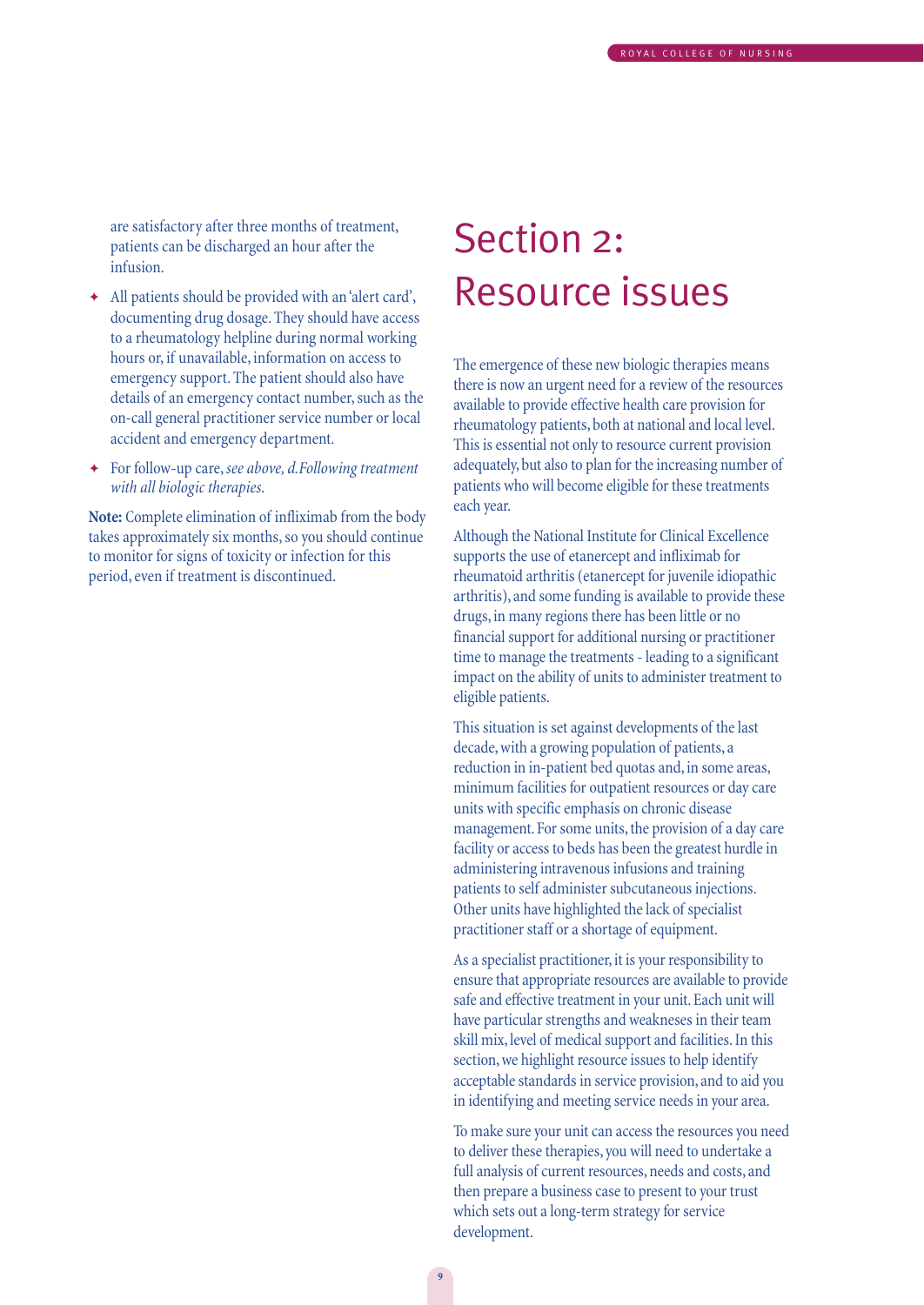Note that if you are planning services which include the care of children and young people, you should refer to Part 2, Paediatric Section 2, which highlights particular issues you will need to consider.

# **a.Analysis of resources and costs**

You should identify and include in your analysis:

- ✦ practical data on providing the service, for example, the number of infusions given before a patient's treatment is reviewed, frequency of treatments once established, the approximate number of episodes to train one patient in subcutaneous selfadministration
- ✦ practitioners' time in the assessment, administration and monitoring of patients. It can be useful to demonstrate practitioner time per patient (*see Appendix 7*)
- ✦ training costs for computer skills, venepuncture, cannulation or teaching patients subcutaneous administration skills
- ✦ screening costs, including pathology, radiology and heaf testing, plus specialist support in interpreting tests and managing TB treatment
- ✦ equipment costs, including infusion pumps, infusion chairs or access to beds during the infusion, dressing packs and equipment for use during training for self-administered subcutaneous injection
- ✦ facilities costs, including clinic space for assessment and review, and treatment space for training or administration, and resuscitation support
- ✦ specialist personnel needs and costs, covering the provision of specialist practitioner expertise to ensure effective and safe practice. Each service's need for specialist practitioners will vary according to outpatient facilities and day unit facilities. It may be necessary to identify training or supervision time, rather than additional nursing resource, depending on your team's skill mix and expertise in the management of these patients. *For more detail, see also b. Specialist expertise below*.
- ✦ Clerical and information technology provision, such as the need for good local data collection and BSRBR data.

## **b.Specialist expertise**

The RCN Rheumatology Biologics Working Party prepared a competency framework to guide practitioners in this area, which is included as Appendix 6.

These competency levels will support you in recognising the range of skill mixes that can be used in providing rheumatology care. It is important to highlight, though, that this skill mix must include adequate specialist practitioner support for patients receiving biologic therapies. For detailed information of practitioner competencies please refer to *The Arthritis Research Campaign Proceedings 12* (2001).

The responsibility of a specialist practitioner is to:

- ✦ ensure that patients are adequately educated, assessed and monitored
- ✦ provide an opportunity for the patient to review their treatment options and, in particular, route of administration where appropriate
- ✦ ensure adequate supervision and training opportunities for junior medical or allied health care professionals
- ✦ cascade knowledge and expertise, crossing primary and secondary care boundaries to ensure that primary care teams are informed about new therapies. Enhance awareness of new therapies in secondary care (for example, in orthopaedics and general medicine)
- ✦ provide an effective patient telephone helpline and emergency service
- ✦ prepare documentation to support practice and set out a framework for good practice, including providing patients with supporting literature
- ✦ review service developments and continue to enhance care using evidence-based practice and keeping up-to-date with evolving provision of care
- ✦ support practitioners and their own learning needs by assessing and reviewing competencies and specific educational needs to reflect the changes in service needs.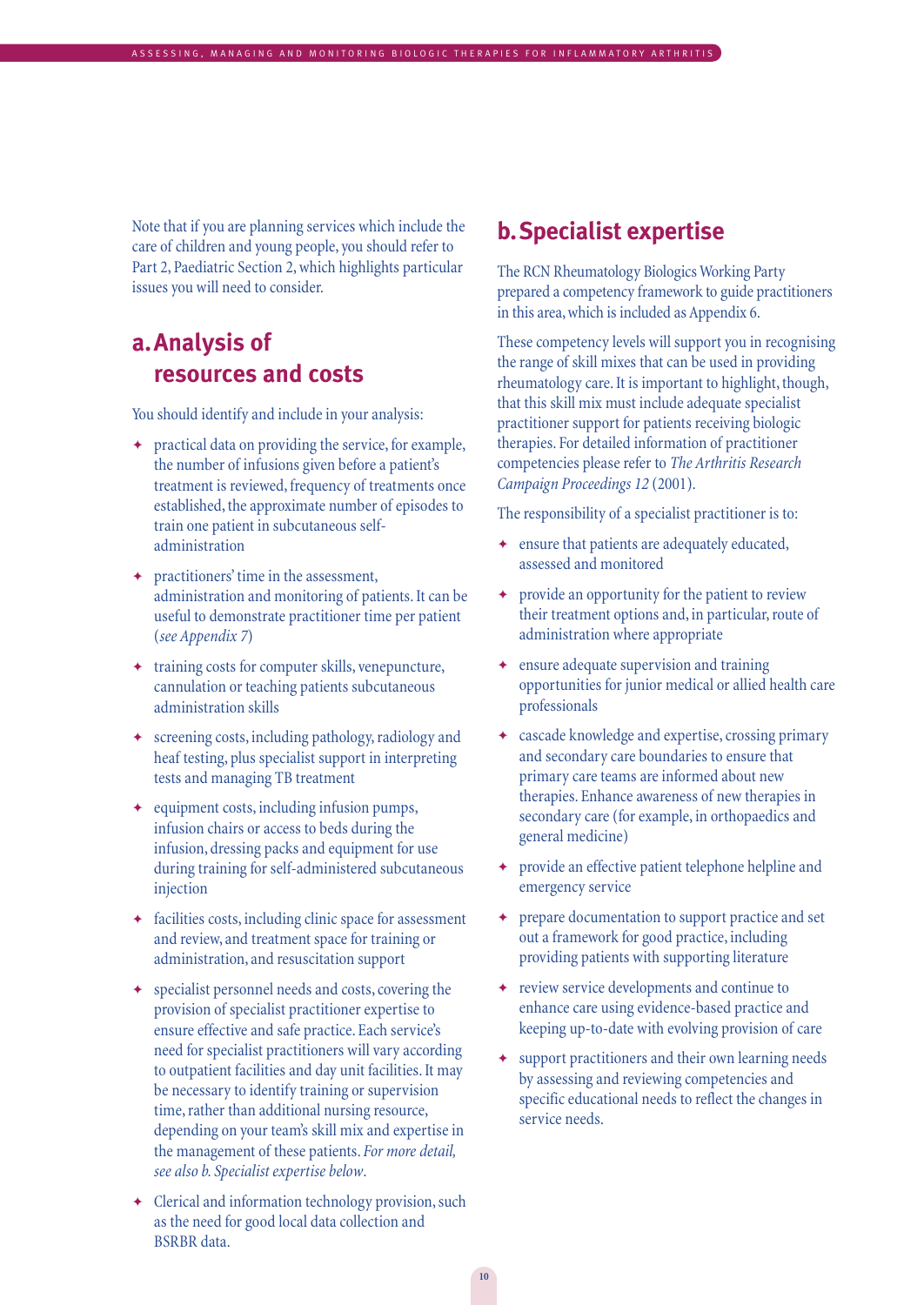# **c. Resources available from pharmaceutical companies**

The pharmaceutical companies which produce biologic therapies provide extra support to rheumatology units – support which has been crucial in keeping up current delivery of care. You need to be aware of the various packages of support available, which vary across the UK, so that you can use them when you are planning service development.

Before engaging pharmaceutical company support, you must get its use approved internally by seeking the department and trust's authorisation.

The following are examples of resources available from pharmaceutical companies.

- ✦ Home care services for patients using subcutaneous injections: home care services are available from each of the pharmaceutical companies producing drugs for subcutaneous injection. These services will provide nurses to train patients in selfadministration (in the patients' home), arrange regular delivery of their treatment and collect clinical waste. Treatments delivered directly to the patient's home reduce the overall cost of purchasing the drug (VAT exempt). The service includes patient information literature, training videos and alert cards.
- ✦ Nurse support for intravenous infusions: the company Remicare provides two forms of nurse support. A liaison nurse with experience in rheumatology can provide support, advise on key elements of business planning and the clinical needs of the service; a 'sprint' nurse can be booked to support specialist practitioners in administering infusions to patients.
- ✦ Educating patients: all the pharmaceutical companies have a range of patient information literature, videos and equipment. There are a number of websites that the patient can access – these are listed in the reference section.
- Practitioner education: Remicare offers training modules that are supported by nurse advisers. Educational packages include distance learning, access to a website service and study days.
- Equipment: a Remicare grant programme may be accessed to provide finances for infusion chairs,

pumps or other essential items for departments where equipment shortages mean they can't provide treatment.

## **d.Preparing a business case**

The business case should be prepared and reviewed with your line manager, and in liaison with the rest of the rheumatology team to ensure you recognise all service needs.

Your case should include:

- ✦ calculations which predict how effective your unit could be in patient turnover, staffing levels, etc.
- $\triangleleft$  the long-term resource savings in comparison with short-term costs (*see a. Analysis of resources and costs*)
- ✦ the patient population currently receiving treatment, and those currently eligible but not receiving treatment
- the number of patients likely to be eligible for treatment in subsequent years
- ✦ emphasis of the potential reduction in hospital admissions (for example, for orthopaedic surgery and co-morbidity), requests for urgent outpatient appointments, associated social care costs
- ✦ emphasis of the potential reduction of clinical risk and the improved quality of life for patients (for example, opportunities to return to work)
- ✦ emphasis of the potential improvements in patient care and satisfaction, and in data collection for local and national audit
- the need for local audit.

It is also important to include:

- details of the NICE Guidance, where relevant in the UK
- details of the British Society of Rheumatology Biologics Register, and the time implications involved in data collection for it
- ✦ brief overview of research evidence demonstrating reduction in joint erosions.

*For resources about business case planning, see Reference section page 14.*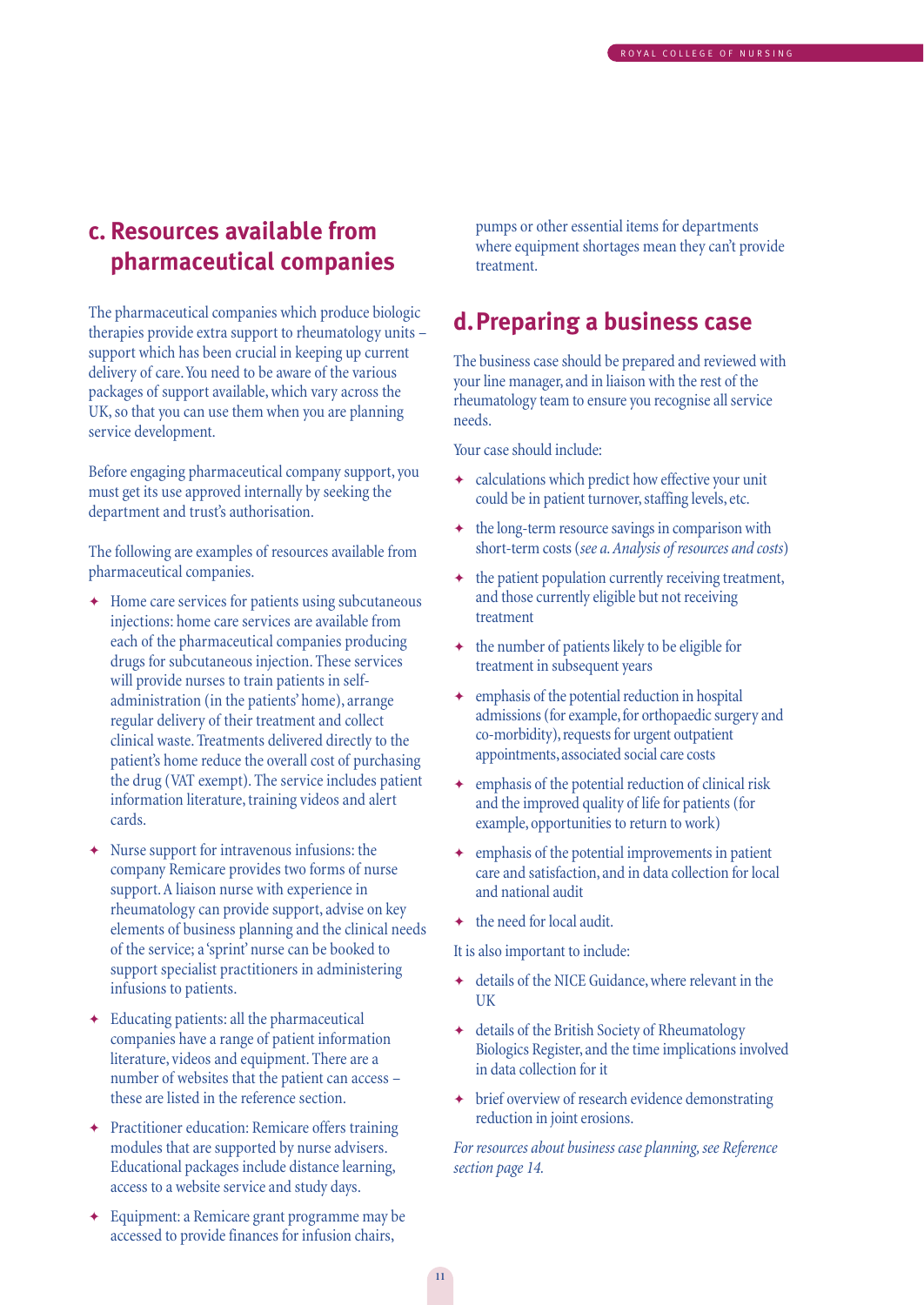## **e.Unified lobbying for services**

The patient organisations, together with all members of the Arthritis and Musculoskeletal Alliance (ARMA), recognise that the provision of biologic therapies remains patchy across the UK.

Treatment can only be prescribed in some areas after each case is presented on individual clinical need, rather than every patient who fulfils the BSR criteria being offered treatment. The Health and Technology Board for Scotland (HTBS) has endorsed the NICE guidelines for use in Scotland, but there is significant variation in the implementation of the guidelines between different health boards. It's as yet unclear whether, or how, the NICE guidance will be implemented in Northern Ireland.

Patients are not aware of these difficulties, but simply want and need the best treatment. Where they are aware of the new therapies, they have even greater expectations. Others receive treatment but don't derive sufficient benefit for it to be continued. It is vital that all patients, whether they receive these treatments or not, are given proper support and information on the situation regarding these therapies.

It is the responsibility of all health care professionals to provide support structures to help individual patients, but it is also important to provide guidance on how patients can voice their views. The Arthritis Care website has prepared a letter that patients can personalise and print off to send either to their own trust, primary care trust, strategic health authority or Member of Parliament/Assembly Member. Arthritis Care and the National Rheumatoid Arthritis Society are actively lobbying for improved provision of care for patients with arthritis, including access to biologic therapies.

It is the responsibility of all of us to ensure that provision of care is of the highest standard, and that adequate resources are provided across the UK.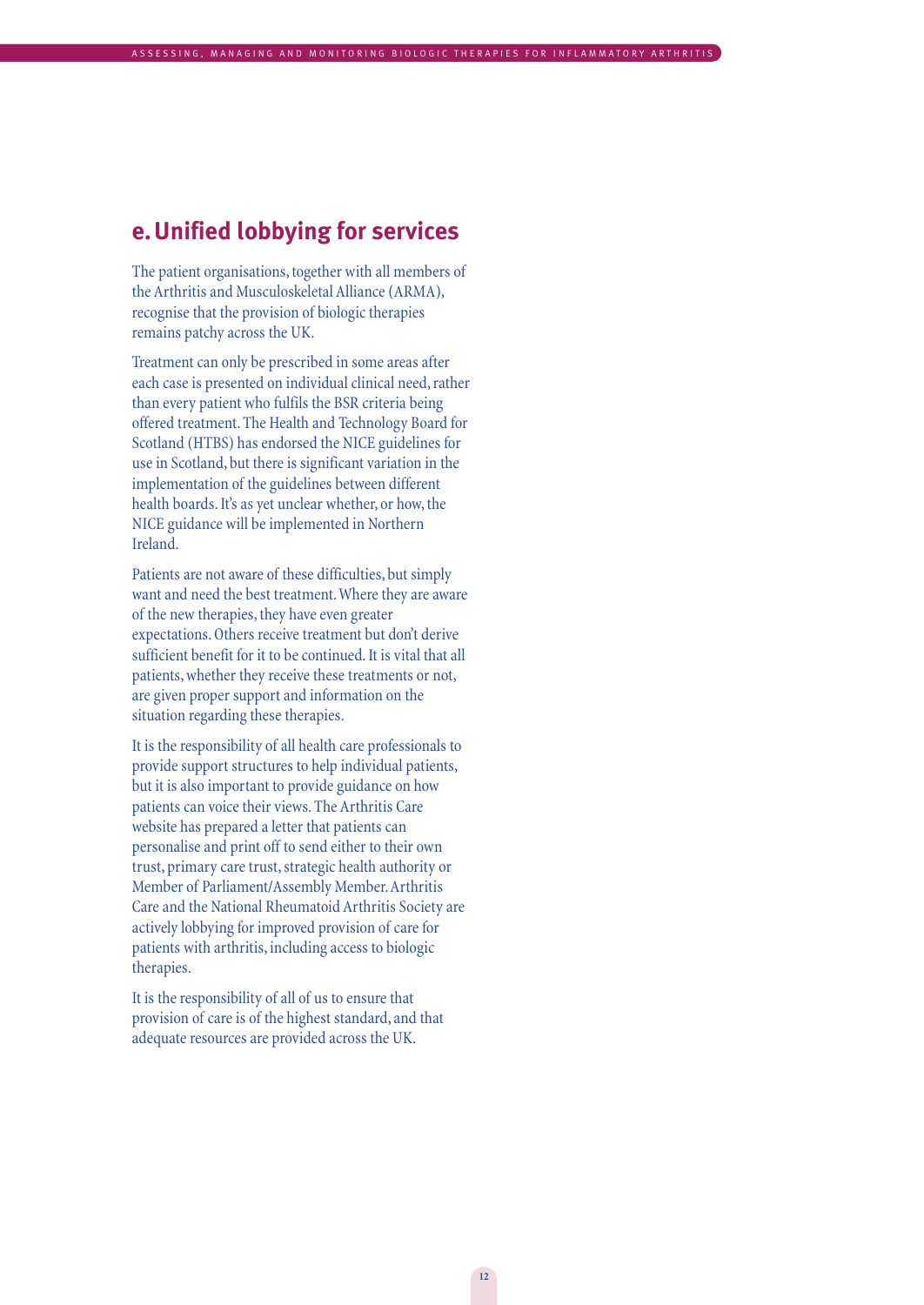# References

Amgen (2002) Summary of product characteristics anakinra. www.emc.vhn.net

Arthritis Research Campaign (2001) Defining the extended clinical role for allied health professionals in rheumatology, *Conference Proceedings* No.12, London: arc

Braun, J. Sieper, J. Breban, M.*et al* (2002) Anti-tumour necrosis factor alpha therapy for ankylosing spondylitis; international experience.*Ann Rheumatic Diseases* 61: Suppl III 51-60

British Paediatric Rheumatology Group (2000) *Guidelines for prescribing biologic therapies in children and young people with Juvenile Idiopathic Arthritis*. www.rheumatology.org.uk

British Society for Rheumatology (2002) *Vaccinations in the immunocompromised person. Guidelines for the patient taking immunosuppressants, steroids and the new biologic therapies*. www.rheumatology.org.uk

British Society for Rheumatology Working Party guidelines (April 2000) *Guidelines for prescribing TNF-alpha blockers in adult RA*. www.rheumatology.org.uk

British Society for Rheumatology Working Party guidelines (2003) *Reviewed guidelines for prescribing TNF-alpha blockers in adult RA*. www.rheumatology.org.uk

British Society for Rheumatology (2000) *Drug monitoring Guidelines*. www.rheumatology.org.uk

British Thoracic Society Guidelines: Joint Tuberculosis Committee (1998) Chemotherapy and management of tuberculosis in the United Kingdom: recommendations, *Thorax*: 53: 536-548

Choy, E. and Panayi, G., (2001) Cytokine pathways and joint inflammation in rheumatoid arthritis,*New England Journal of Medicine:* Vol 344: No 12, 907-916

Consensus Statement (April 2001) Updated consensus statement on tumour necrosis factor blocking agents for the treatment of rheumatoid arthritis and other rheumatic diseases,*Annals of Rheumatic Diseases*: 60: iii2-iii5, and at www.annrheumdis.com

Genovese, M.C., (November 2001) *TNF inhibition in treatment of Rheumatic disease:What have we learned from RA?* Presentation at American College of Rheumatology Conference, Boston November. For further information contact medical information department at Wyeth Laboratories: 01628 604377

Hanauer, S.*et al* (May 2000) *Long-term follow-up of patients treated with infliximab (anti-TNFalpha) in clinical trials.* Poster Presented at Digestive Disease Week, San Diego, California. For further information contact medical information department at Schering Plough Ltd: 01707 363636

Keane, J.*et al* ( 2001) Tuberculosis associated with infliximab, a tumour necrosis factor alpha–neutralizing agent,*New England Journal of Medicine*: Vol 345: No15: 1098-104

Lamb, J. (1999) Legal and professional aspects of intravenous therapy, in Dougherty, L., Lamb, J. (eds.) *Intravenous therapy in nursing practice.* Edinburgh: Churchill Livingstone

Lovell, D.J., Giannini, E.H., Reiff,A., Cawkell, G.D.,*et al* (2000) Etanercept in children with polyarticular juvenile rheumatoid arthritis,*New England Journal of Medicine*: 342: 763-9 (A)

Maini, R.N.*et al* (1998)Therapeutic efficacy of multiple intravenous infusions of anti-tumour necrosis factor alpha monoclonal antibody combined with low dose weekly methotrexate in RA,*Arthritis and Rheumatism*: 41: 1552- 1563

Moreland, L.W., Cohen, S.B., Baumgartner, S.W., Schiff, M.H., Tindall, E.A., Bulpitt, K., Burge, D.J. (2002)*Etanercept monotherapy for more than five years in patients with DMARD refractory RA*, Poster Presentation,American College of Rheumatology, New Orleans. For further information contact medical information department at Wyeth Laboratories: 01628 604377

Moreland, L.W., Cohen, S.B., Baumgartner, S.W., Tindall, E.A,*et al* (2001)Longterm safety and efficacy of etanercept in patients with Rheumatoid Arthritis,*The Journal of Rheumatology*: 28: 6. 1238-1244

National Institute of Clinical Excellence (2002)*Patient Information: guidance on the use of etanercept and infliximab for the treatment of Rheumatoid Arthritis*, at www.nice.org.uk. London: NHS NICE

National Institute of Clinical Excellence (2002) *Guidance on the use of etanercept and infliximab for the treatment of rheumatoid arthritis*. Technology Appraisal Number 36. www.nice.org.uk. London: NHS NICE

National Institute of Clinical Excellence (2002) *Guidance on the use of etanercept for Juvenile idiopathic arthritis. Technology Appraisal Number 35*. www.nice.org.uk. London: NHS NICE

National Institute of Clinical Excellence (2002) *Patient Information: Guidance on the use of etanercept for the treatment of juvenile idiopathic arthritis*, at www.nice.org.uk. London: NHS NICE

Rau, R. (2002)Adalimumab (a fully human anti-tumour necrosis factor alpha monoclonal antibody) in the treatment of active rheumatoid arthritis: the initial results of five trials,*Annals of Rheumatic Diseases*: 61: Supp ll: ii70 ii73

Royal College of Nursing (1999) *Guidance for nurses giving intravenous therapy.* London: RCN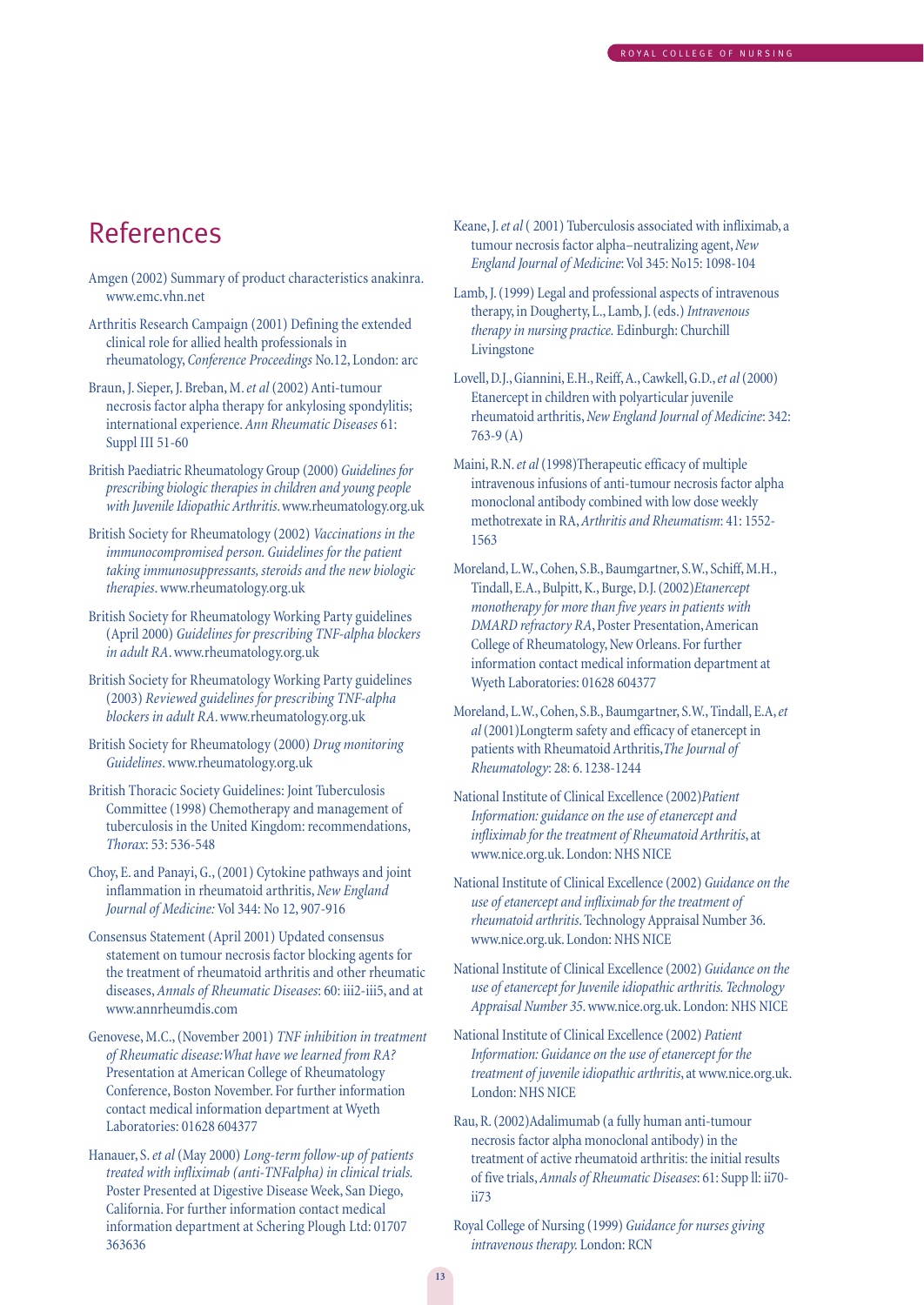- Royal College of Nursing (2000) A charter for rheumatology nursing. (Publication code: 000 762) London: RCN
- Royal College of Nursing (2001) *Standards for effective practice and audit in rheumatology nursing: Guidance for nurses*. London: RCN (Publication code: 001 201)
- Royal College of Nursing (2002) *Position statement on injection technique*, at www.rcn.org.uk
- Royal College of Paediatrics and Child Health (2002) *Immunisation of the immunocompromised child: Best practice statement*, at www.rcpch.ac.uk
- Schering Plough (2002) *Infliximab TB update: Supporting Summary of Product Characteristics recommendations*. For further information contact the medical information department at Schering Plough Ltd: 01707 363636
- Schering Plough (2002) *Summary of Product Characteristics, infliximab*. For further information contact the medical information department at Schering Plough Ltd: 01707 363636
- Nugent, J., Ruperto, N., Grainger, J., Paediatric Rheumatology International Trials Organisation,*et al* (2001) The British version of the childhood health assessment questionnaire (CHAQ) and the child health questionnaire (CHQ). *Clin Exp Rheumatology* 19 (4 suppl 23) 163-7
- Nursing and Midwifery Council (2002) *Guidelines for the administration of medicines.* London: NMC
- Weinblatt, M.E., Keystone, E.C., Furst, D.E.,*et al* (2003) Adalimumab, a fully human anti-tumour necrosis factor alpha monoclonal antibody for the treatment of rheumatoid arthritis inpatients taking concomitant methotrexate.*Arthritis and Rheumatism* 48:1, 35-45
- Workman, B. (1999) Safe injection technique.*Nursing Standard*Vol 13 (39) June 16, pp 47-53
- Wyeth (2003) Summary of Product Characteristics etanercept. www.emc.vhn.net

# Websites and other contacts

- Abbott request for licence submitted to the European Agency for the Evaluation of Medicinal Products (EMEA). For specific information about adalimumab (D2E7). Seek advice from the Rheumatology Medical Adviser at Abbott UK. www.abbott.uk.com or telephone 01628 773355
- Arthritis Care, guidance for adults and children receiving anti-Tumour Necrosis Factor alpha treatment. www.arc.org.uk
- Arthritis and Musculoskeletal Alliance (ARMA) www.boneandjointdecade.org.uk
- Arthritis Research Campaign: patient information leaflets on Infliximab and Etanercept. www.arc.org.uk
- British Society for Rheumatology website for guidance on preparing a business case. www.rheumatology.org.uk
- British Society for Rheumatology Biologics Register, www.arc.man.uk
- Children's Chronic Arthritis Association: Tel: 01905 745595 www.ccaa.org.uk
- GP information on the treatment and management of biologic therapies. www.rheumatology.org.uk
- Lady Hoare Trust for Physically Disabled Children: 87 Worship Street, London. EC2A 2BE, telephone: 0207 8209989 www.ladyhoaretrust.org.uk
- National Rheumatoid Arthritis Society (NRAS) www.rheumatoid.org.uk
- Patient information leaflets on tuberculosis treatment www.Brit-thoracic.org.uk
- Royal College of Nursing Rheumatology Forum www.rcn.org.uk
- Scottish Consensus Guidelines: due to be published on the Scottish Society web page in late 2003: www.sign.ac.uk
- The Royal College of Paediatrics and Child Health www.rcpch.ac.uk

The Source

Young Arthritis Care, for young people aged 25 and under. 18 Stephenson Way, London.NW1 2HD, Helpline: 0808 8082000

# Pharmaceutical companies

## www.abbottuk.com

www.kineretrx.com

www.remicare.co.uk.This website has additional practitioner support including educational programmes.For further information speak to the local Schering Plough representative or Remicare team.

www.wyeth.co.uk

- Summary of Product Characteristics (SPC) for Biologic Therapies www.EMC.vhn.net
	- A full summary of product characteristics of licensed therapies can be found on this site.These are regularly updated.Practitioners will need to register using their professional registration number to access this website.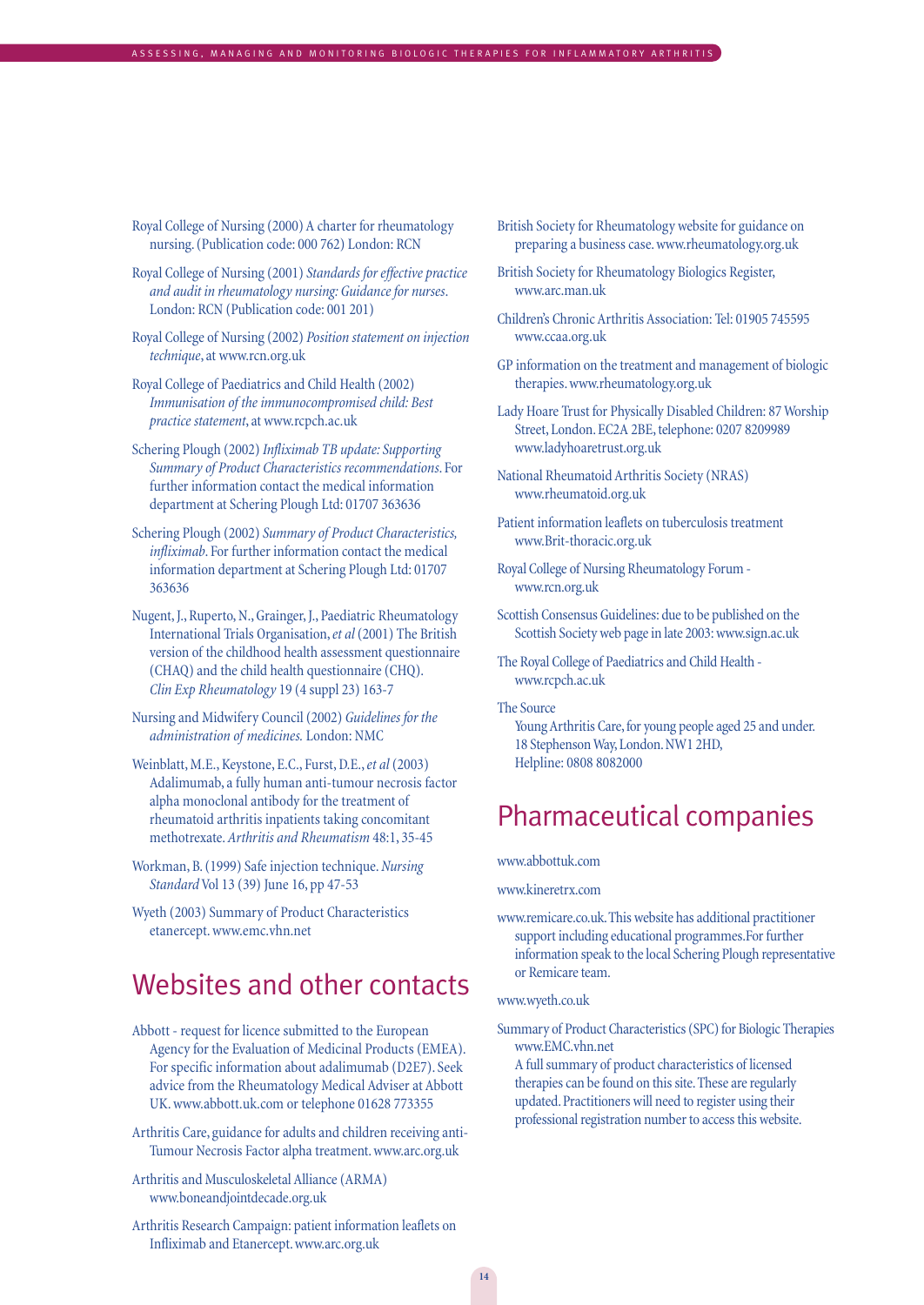# Appendix 1: Patient management workbook





**15**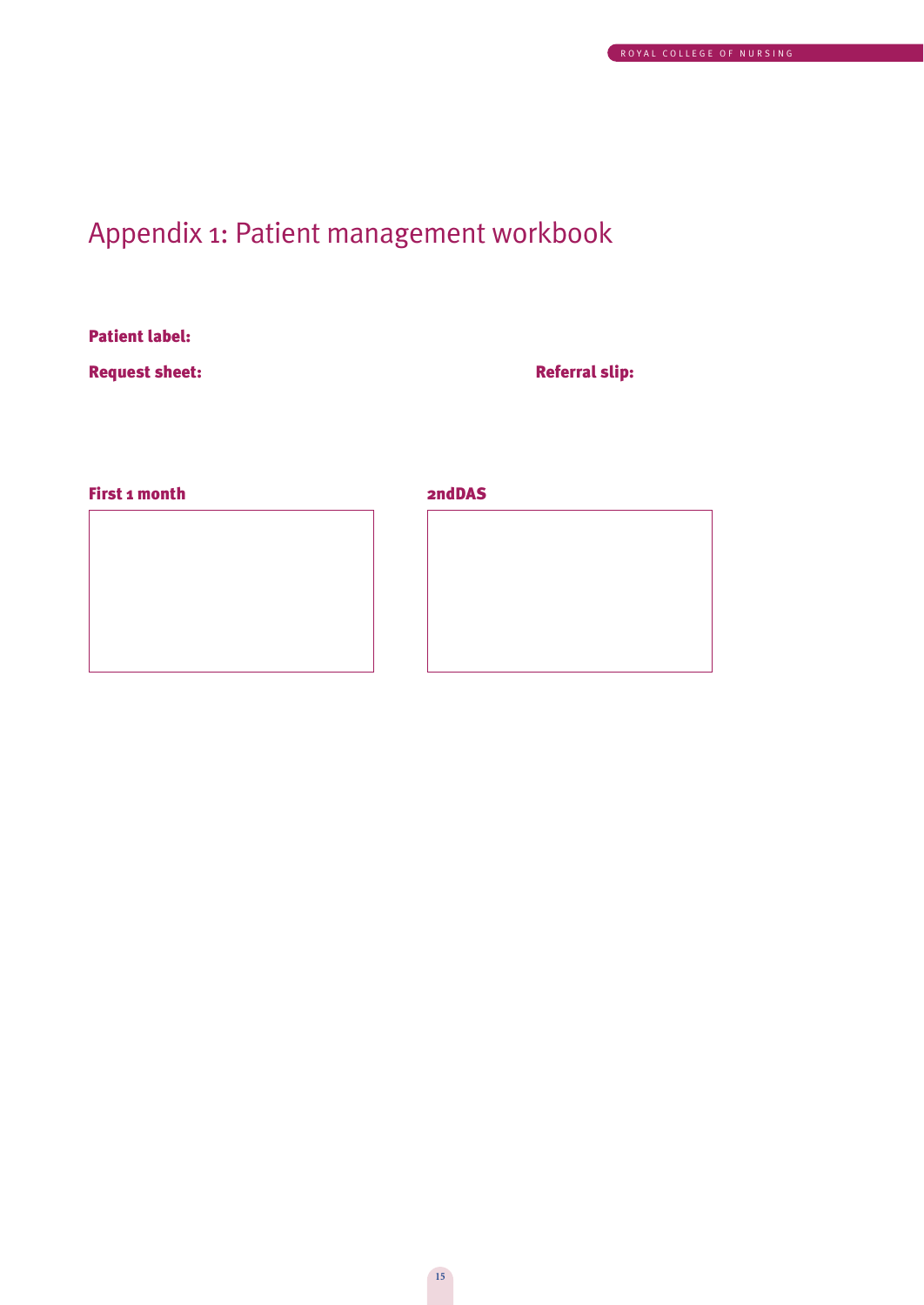# **Initial screening**

## Patient label:

## Date screened:

| Requesting physician         | Position                                                     | Hospital                                                                |
|------------------------------|--------------------------------------------------------------|-------------------------------------------------------------------------|
| Physician address            | Contact telephone no                                         | Fax                                                                     |
|                              |                                                              |                                                                         |
| <b>Hospital address</b>      | Helpline number                                              | Phone number                                                            |
| Email address                | Date of request                                              | Diagnosis                                                               |
| Date of diagnosis            | Complies with inclusion criteria for<br>treatment?<br>Yes/No | Justification for considering treatment<br>if fails inclusion criteria? |
| If fails inclusion criteria: | consensus statement                                          |                                                                         |
| <b>Presenting consultant</b> | Reviewing consultant                                         |                                                                         |
| Date:                        | Criteria fulfilled: Yes/No                                   | Comments:                                                               |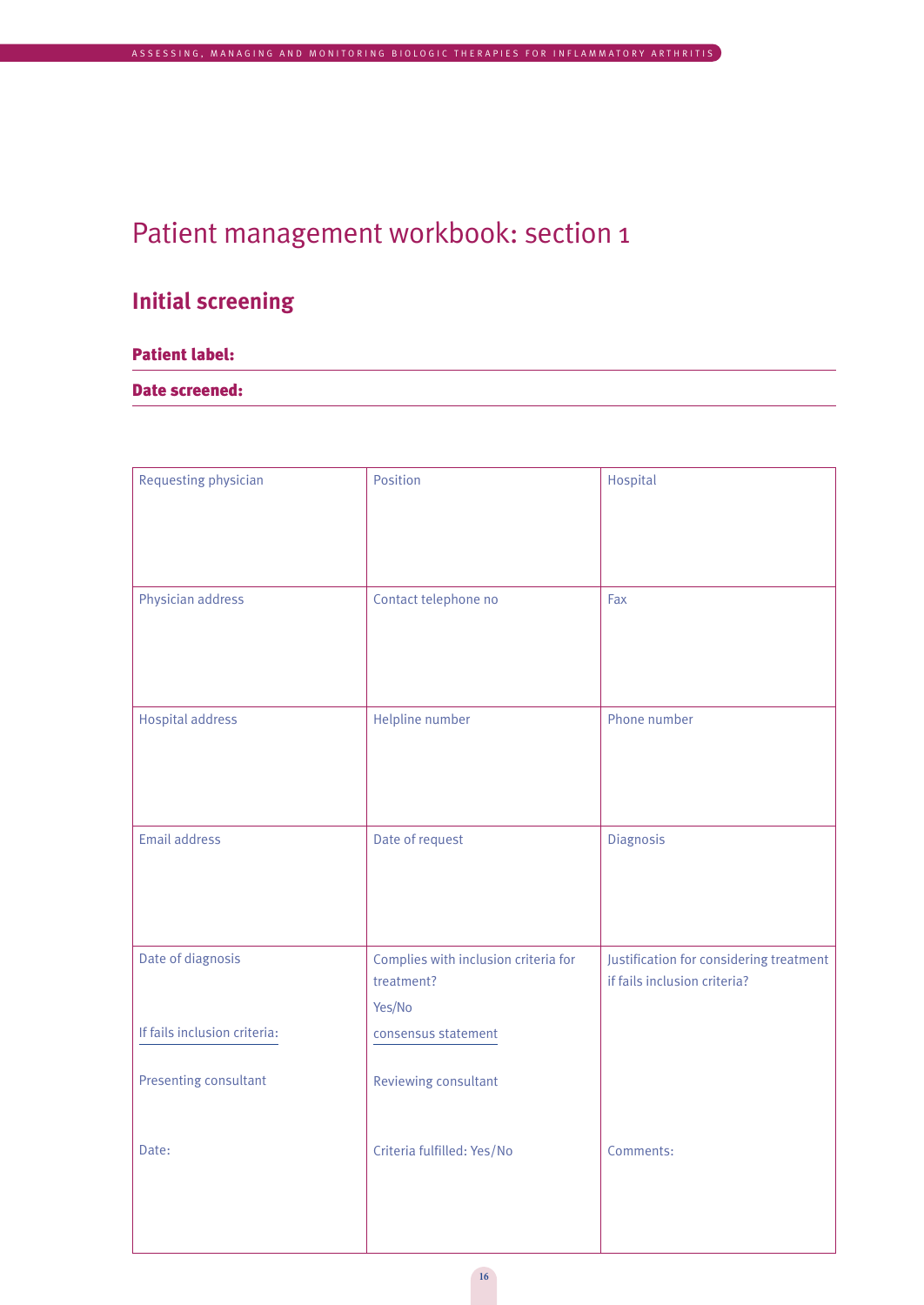$\overline{\mathbb{R}}$ 

# **Failure of disease-modifying anit-rheumatic drugs (DMARD)**

## NOTE: Also Biologics Register Data: Advisory data but avoid duplication

## Patient label:

| <b>Pre-treatment Screening:</b> | Weight |  |
|---------------------------------|--------|--|
|                                 | Height |  |

| <b>Current DMARD</b>                  | <b>Dose</b> | <b>Time on DMARD</b>           | If stopped, give reason:         |
|---------------------------------------|-------------|--------------------------------|----------------------------------|
| <b>Target doses</b>                   |             |                                | Date and discontinuation<br>code |
| Previous<br><b>DMARDS</b>             |             |                                |                                  |
| Azathioprine<br>2mg/kg/day*           |             |                                |                                  |
| Hydroxychloroquine<br>6.5mg/kg/day*   |             |                                |                                  |
| Gold<br>50mg/wk*                      |             |                                |                                  |
| Methotrexate<br>20mg/wk*              |             |                                |                                  |
| Penicillamine<br>500-750mg/day*       |             |                                |                                  |
| Sulphasalazine<br>40mg/kg/day*        |             |                                |                                  |
| Leflunomide                           |             |                                |                                  |
| Ciclosporin                           |             |                                |                                  |
| At least two DMARDS<br>at target dose |             | Eligibility criteria achieved? | Yes<br><b>No</b>                 |

Discontinuation codes: 1) inefficacy

2) toxicity

- 3) intolerance
- 4) rash
- 5) unknown

\* Target dosages where specified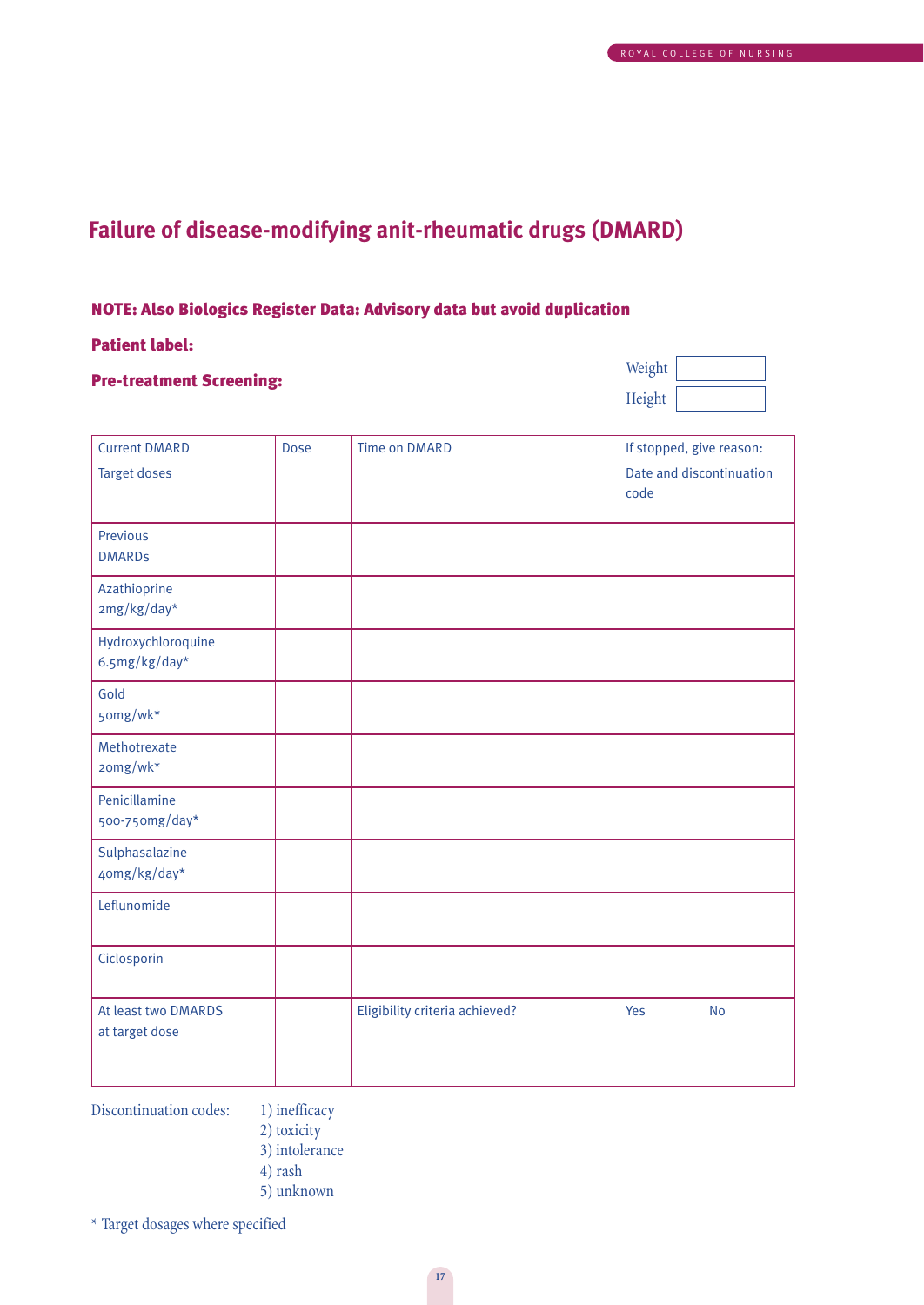## **Exclusion criteria**

## Patient label:

#### Exclusion criteria

Tick when checked and refer to prescribing physician if any exclusion criteria identified

Refer to drug data sheets for additional information

Pregnant or breastfeeding; effective contraception must be practised

Active infection

Patients at high risk of infection including:

- ✦ chronic leg ulcers
- ✦ previous tuberculosis (See BSR guidelines if previously treated TB)
- ✦ septic arthritis of a native joint within the last 12 months or sepsis of prosthetic joint within the last 12 months. Indefinitely if the joint remains in situ
- ✦ persistent or recurrent chest infections
- ✦ indwelling urinary catheter

Malignancy or pre-malignancy states excluding:

- ✦ basal cell carcinoma
- ✦ malignancies diagnosed and treated more than 10 years previously (where the probability of total cure is very high) Note: Evidence not available to support this, although this is currently an exclusion criteria
- ✦ moderate or severe congestive heart failure

| Patient eligible for treatment?<br>If no, state reason for exclusion: | Yes | No. |  |
|-----------------------------------------------------------------------|-----|-----|--|
|                                                                       |     |     |  |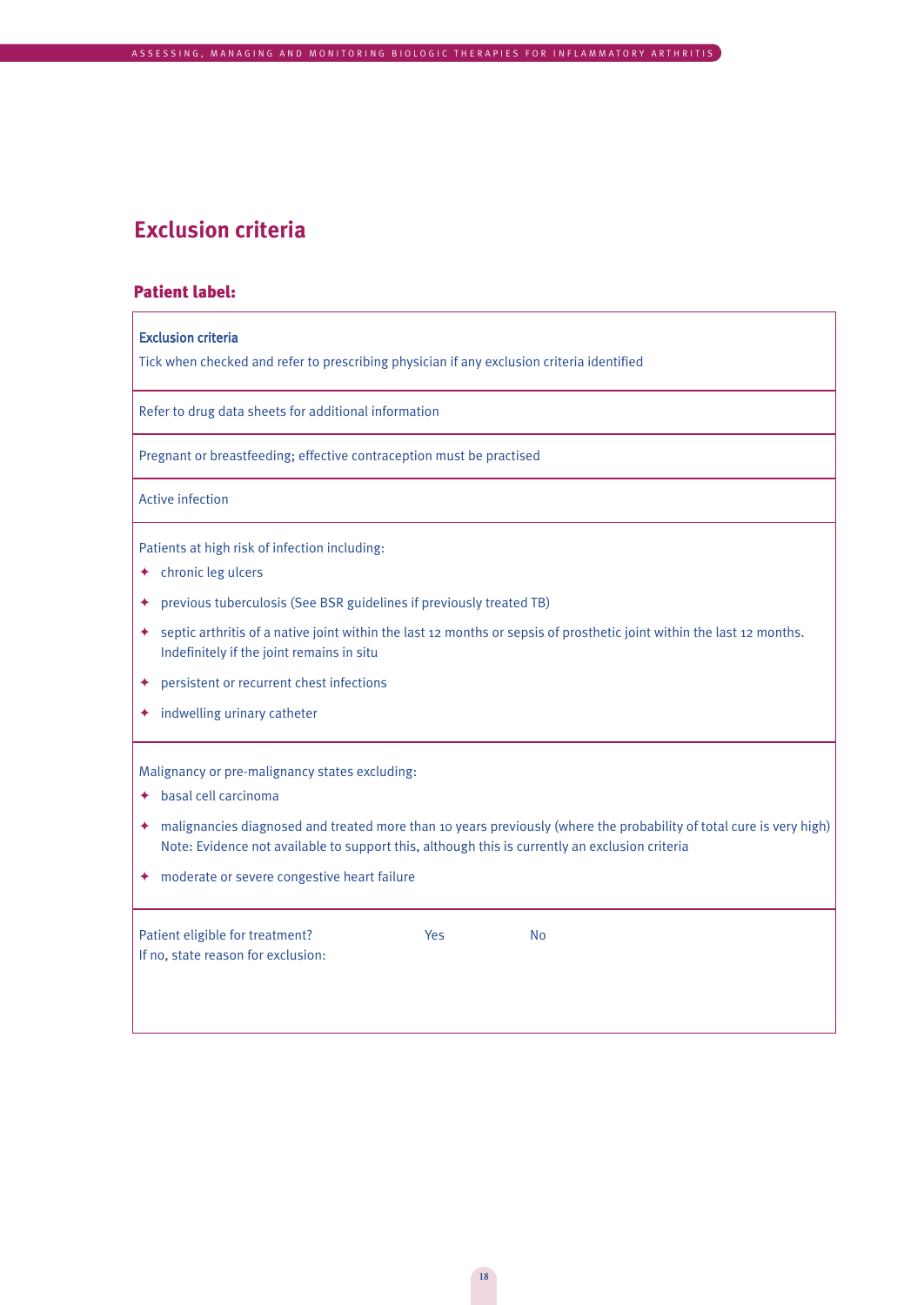# **General and infection screen**

## Patient label:

 $\mathbf{r}$ 

| Review ANY history of TB contact or previous treatment for TB (including family TB)                                                                                                                                                                                                 |                  |                                                                                                                                                    |  |
|-------------------------------------------------------------------------------------------------------------------------------------------------------------------------------------------------------------------------------------------------------------------------------------|------------------|----------------------------------------------------------------------------------------------------------------------------------------------------|--|
| Details:                                                                                                                                                                                                                                                                            |                  |                                                                                                                                                    |  |
|                                                                                                                                                                                                                                                                                     |                  |                                                                                                                                                    |  |
|                                                                                                                                                                                                                                                                                     |                  |                                                                                                                                                    |  |
| <b>TB Screening: BCG</b><br>Born outside UK:                                                                                                                                                                                                                                        | Yes/No<br>Yes/No | If increased risk factors identified discuss with clinician<br>re: additional screening                                                            |  |
| Scar:                                                                                                                                                                                                                                                                               | Yes/No           | <b>TB Screening necessary</b><br>Yes/No                                                                                                            |  |
| Chest X-ray in last 6 months:                                                                                                                                                                                                                                                       | Yes/No           | Check result of TB testing before proceeding                                                                                                       |  |
|                                                                                                                                                                                                                                                                                     |                  |                                                                                                                                                    |  |
| Chest X-ray within the last 6 months? If repeat chest<br>X-ray not required indicate date of last chest X-ray<br>Date:<br>Must be reviewed by a senior medical practitioner<br>before commencing treatment, as a medical assessment<br>for cardiac/respiratory function is required |                  | Assessment for respiratory symptoms - productive<br>cough/wheezing/ breathlessness/sore<br>throat/hoarseness<br>If respiratory symptoms - specify: |  |
| If evidence of heart failure review<br>with prescribing physician                                                                                                                                                                                                                   |                  | Date reviewed:                                                                                                                                     |  |
| History of demylinating disease                                                                                                                                                                                                                                                     |                  | If yes - review with prescribing physician                                                                                                         |  |
| <b>Exposure to recent infections:</b><br>(eg. chicken pox, shingles)<br>If yes specify type of contact                                                                                                                                                                              |                  | Recent vaccinations? If yes specify date and vaccination:                                                                                          |  |
|                                                                                                                                                                                                                                                                                     |                  | Review with prescribing physician                                                                                                                  |  |

NOTE: If necessary, use additional attached sheet to document infection/malignancy history.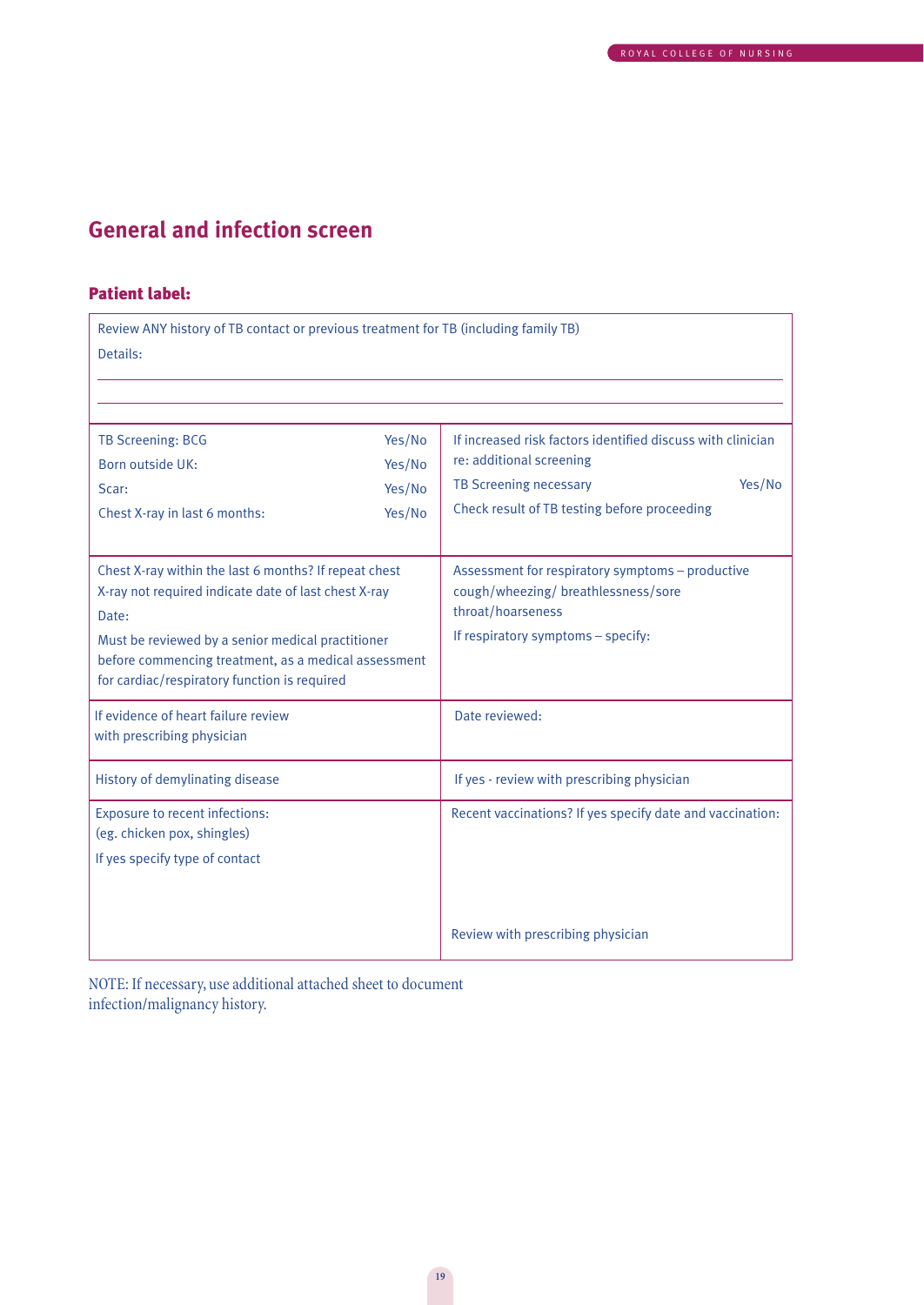# **Documentation of malignancy/infections**

## Patient label:

| <b>Malignancy:</b>                                                       |  |
|--------------------------------------------------------------------------|--|
| Type:                                                                    |  |
|                                                                          |  |
| Date of diagnosis:                                                       |  |
| Treatment:                                                               |  |
|                                                                          |  |
| Note: Exclude basal cell carcinoma or malignancy treated > 10 years ago. |  |

| <b>Infections:</b>         |  |
|----------------------------|--|
| Type:                      |  |
| Date of infective episode: |  |
|                            |  |
| Treatment:                 |  |
| Date of last treatment:    |  |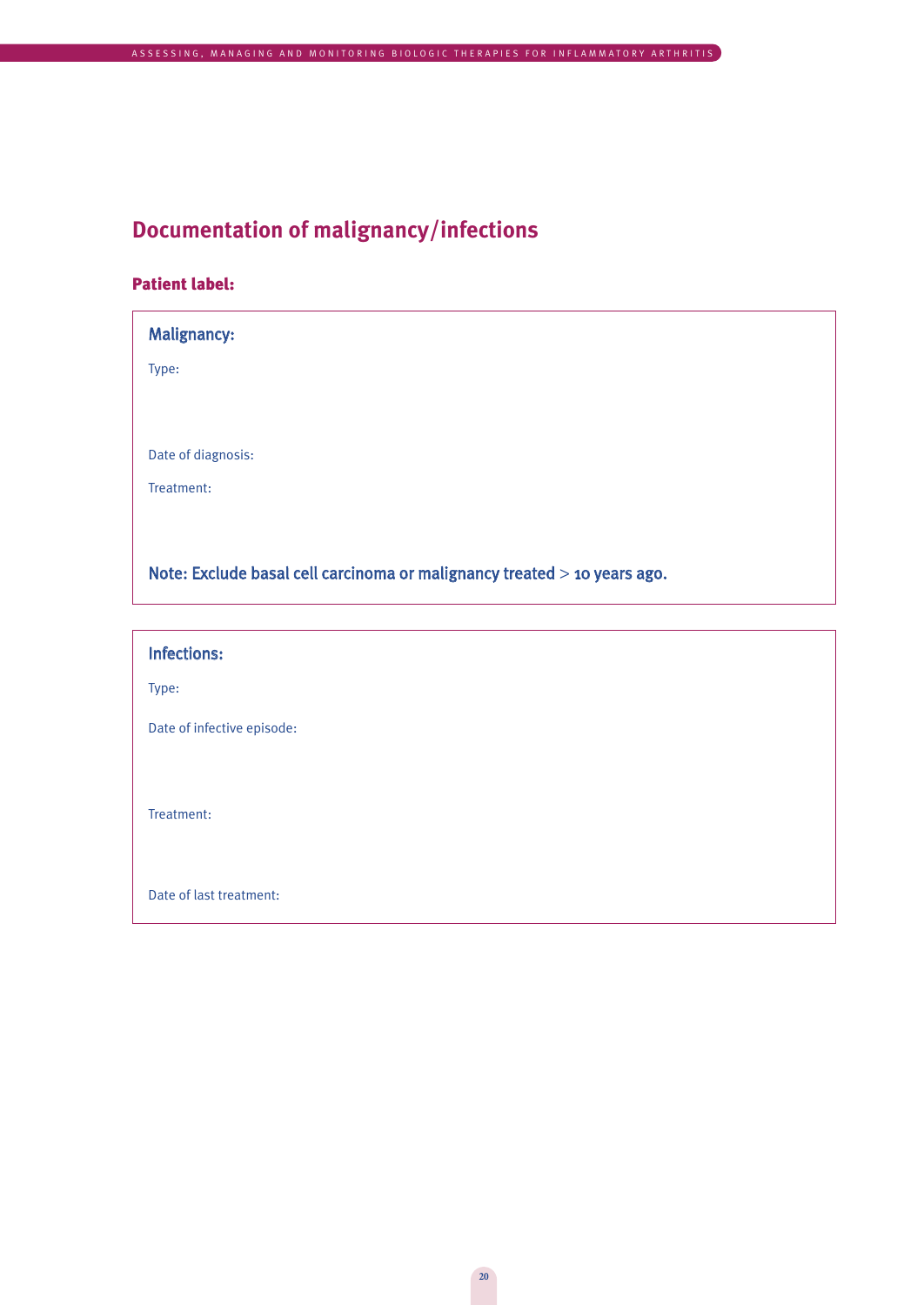# **Review following initial screening for treatment criteria**

## Patient label:

**Use this review before starting treatment, and ensure all BSR criteria have been fulfilled.**

If in doubt review with prescribing physician or specialist practitioner.

|                                                                                                           | Yes | <b>No</b> |
|-----------------------------------------------------------------------------------------------------------|-----|-----------|
| Has the patient been fully informed about treatment?                                                      |     |           |
| Has the patient had an opportunity to ask questions?                                                      |     |           |
| Has the patient been provided with written information?                                                   |     |           |
| Has the patient given informed consent to treatment?                                                      |     |           |
| Has the patient given informed consent to their details<br>being submitted to the BSR Biologics Register? |     |           |
| Is the patient's consent documented in the notes?                                                         |     |           |
| Are all the pre-treatment screening tests completed?                                                      |     |           |
| If appropriate, has the patient been prescribed methotrexate?                                             |     |           |
| Has the BSR Biologics Register data been collected?                                                       |     |           |
| If any answers are ticked NO, review and discuss with<br>rheumatology team or prescribing physician.      |     |           |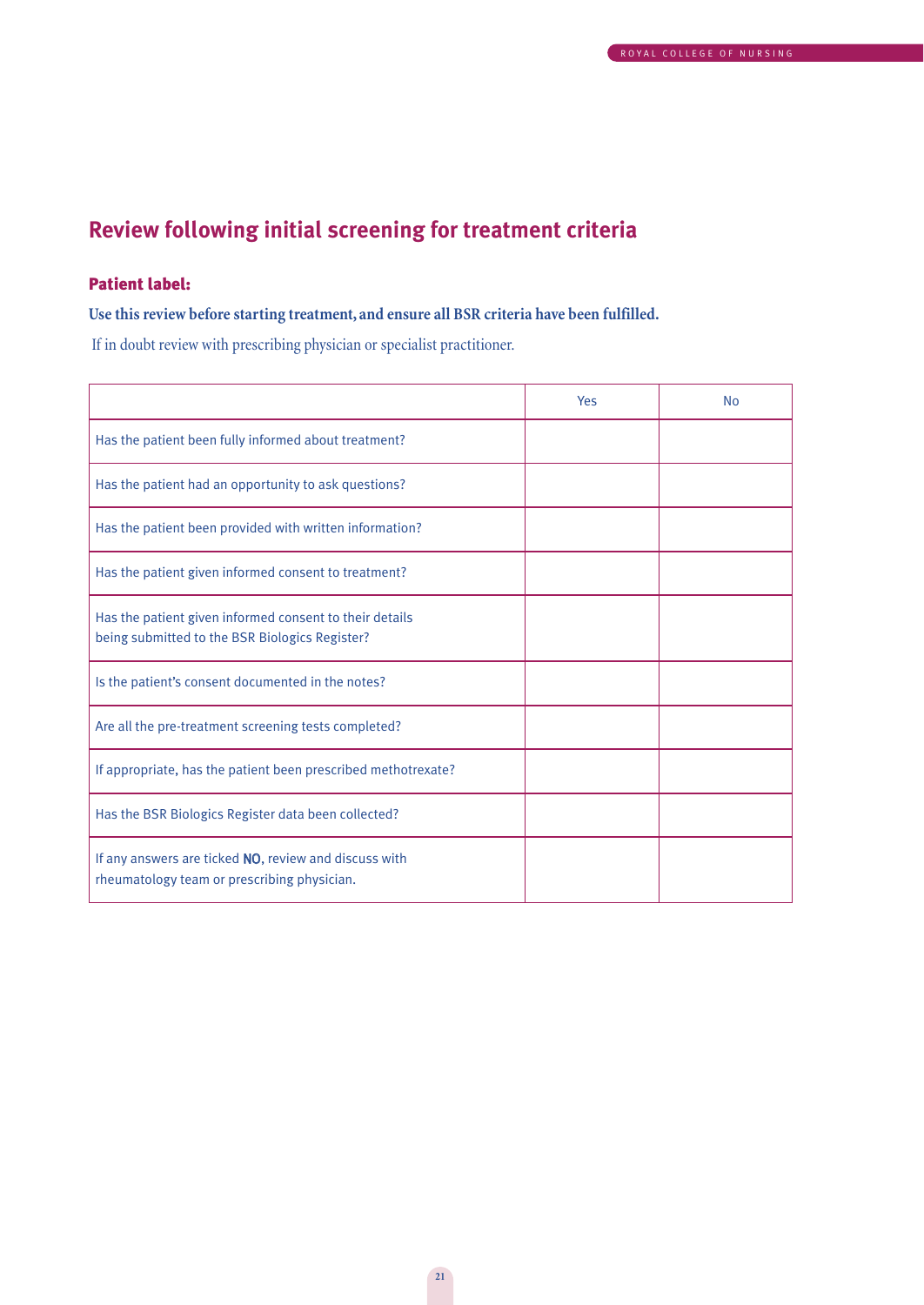## **Check list for pre-infusion observations**

## Patient Label:

## Date:

**Use this check list before starting each treatment.**



| <b>Blood Pressure</b> | Temperature | Pulse | <b>Respirations</b> |
|-----------------------|-------------|-------|---------------------|
| <b>Urinalysis</b>     |             |       |                     |

## **Record blood results before starting treatment - see sequential data chart, Patient management workbook: section 4**

Check all observations and blood results.If observations or blood results are abnormal review with consultant or clinical nurse specialist

First treatment - ensure baseline Anti-Nuclear Antibodies (ANA) and ds DNA tested.

## Proceed with treatment if:

- ✦ all screening questions in patient management workbook: section 2 answered yes
- ✦ if observations and results normal.

If in doubt, seek advice from consultant or clinical nurse specialist.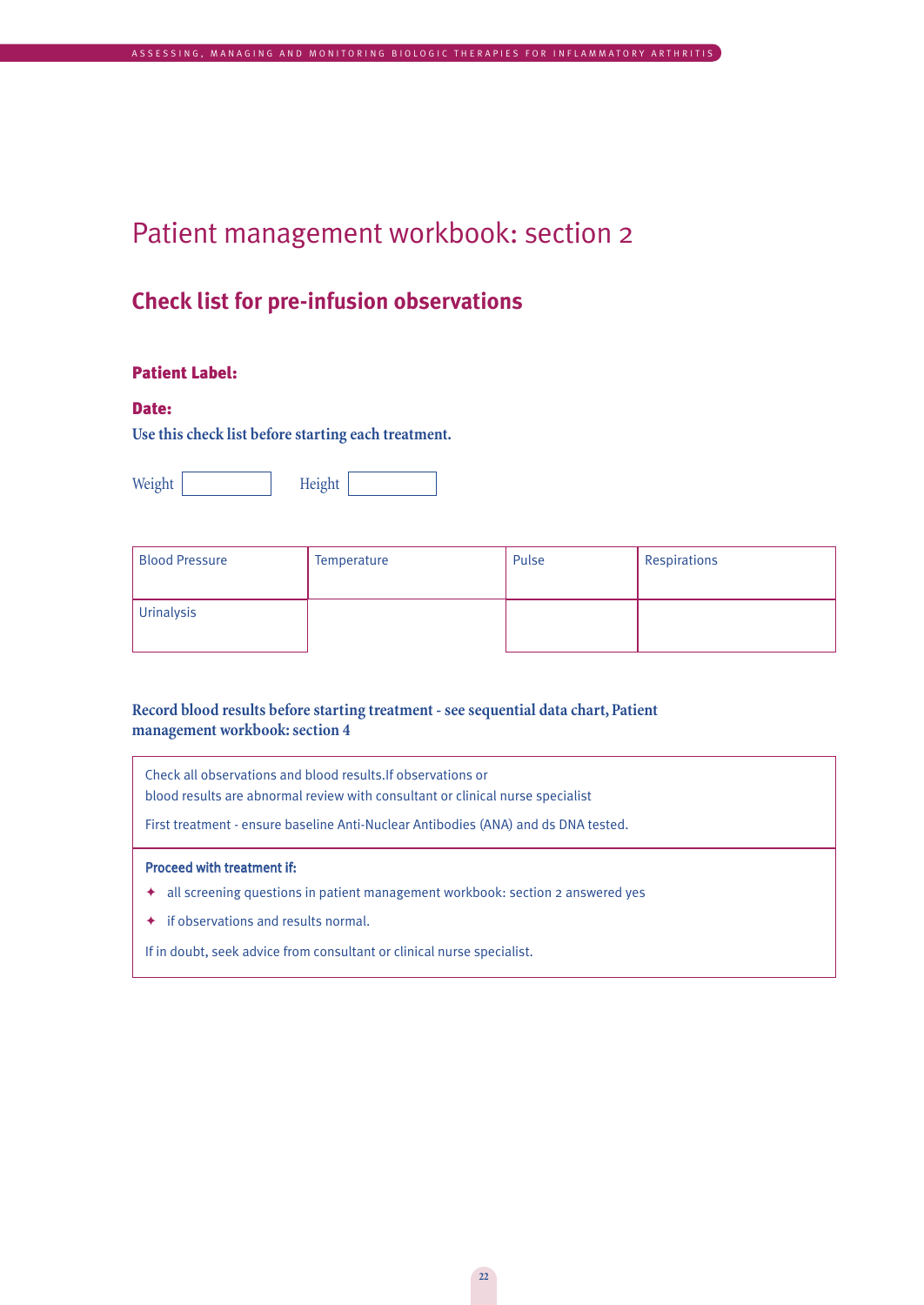# **Pre-administration check list for infusions**

|                                                                                                                                                                                | Tick |
|--------------------------------------------------------------------------------------------------------------------------------------------------------------------------------|------|
| Are the observations (temperature, pulse, and blood pressure) satisfactory?                                                                                                    |      |
| Are the blood results satisfactory?                                                                                                                                            |      |
| If appropriate, ensure patient is not pregnant and is using an effective method of contraception                                                                               |      |
| Is the patient free of infection?                                                                                                                                              |      |
| If local policy regarding prophylaxis, has the patient taken their prescribed oral<br>prophylaxis treatment (e.g. 4mg Chlorpheniramine and 1G paracetamol, for infusions only) |      |

## **See algorithm, Appendix 3, for more detail**

For infusions:

- ✦ check pump
- ✦ check filter available
- ✦ check infliximab solution and dosage
- ✦ record observations half hourly throughout infusion
- ✦ observe for side effects throughout and for at least one hour post infusion.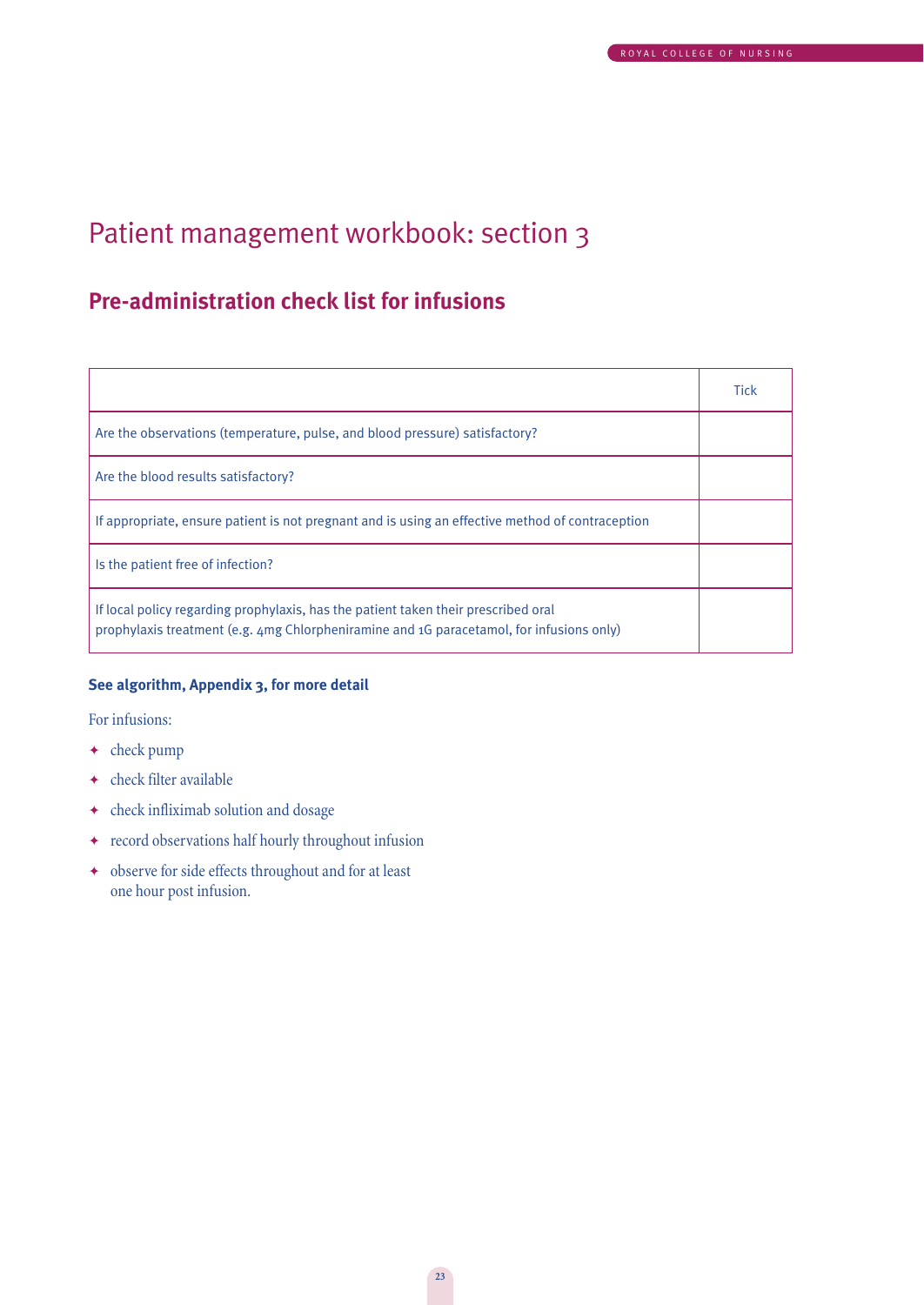## **Infliximab progress sheet**

## Patient label:

## **Disease Activity Scores (DAS)**

This is an advisory progress sheet.

- ✦ \* denotes essential components for DAS Score. (DAS)\*
- ✦ # denotes suggested additional data to collect
- $\triangleleft$  VAS = Visual analogue scale
- ✦ DAS is not essential for each treatment. *See section b Disease activity page 5*.

Review date: after 4th infusion. DAS <3.2 or improvement of >1.2 If patient shows no benefit from treatment at review, discuss with consultant.

| Date of treatment  | Pre<br>Tx | <b>Date</b><br>$\mathsf{O}$ | Date<br>$\mathbf 1$ | <b>Date</b><br>$\mathbf 2$ | <b>Date</b><br>$\overline{3}$ | Date<br>$\overline{4}$ | Date<br>5 | Date<br>$\boldsymbol{6}$ | <b>Date</b><br>$\overline{7}$ |
|--------------------|-----------|-----------------------------|---------------------|----------------------------|-------------------------------|------------------------|-----------|--------------------------|-------------------------------|
| Tender joints*     |           |                             |                     |                            |                               |                        |           |                          |                               |
| Swollen joints*    |           |                             |                     |                            |                               |                        |           |                          |                               |
| Patient global *   |           |                             |                     |                            |                               |                        |           |                          |                               |
| CRP/ESR*           |           |                             |                     |                            |                               |                        |           |                          |                               |
| DAS Score*         |           |                             |                     |                            |                               |                        |           |                          |                               |
| #EMS               |           |                             |                     |                            |                               |                        |           |                          |                               |
| <b>HAQ</b>         |           |                             |                     |                            |                               |                        |           |                          |                               |
| #Patient Pain VAS  |           |                             |                     |                            |                               |                        |           |                          |                               |
| Dose given         |           |                             |                     |                            |                               |                        |           |                          |                               |
| weight             |           |                             |                     |                            |                               |                        |           |                          |                               |
| Pre Treatment:     |           |                             |                     |                            |                               |                        |           |                          |                               |
| Temp<br>٠          |           |                             |                     |                            |                               |                        |           |                          |                               |
| Pulse<br>٠         |           |                             |                     |                            |                               |                        |           |                          |                               |
| $\triangleleft$ BP |           |                             |                     |                            |                               |                        |           |                          |                               |

Sequential data: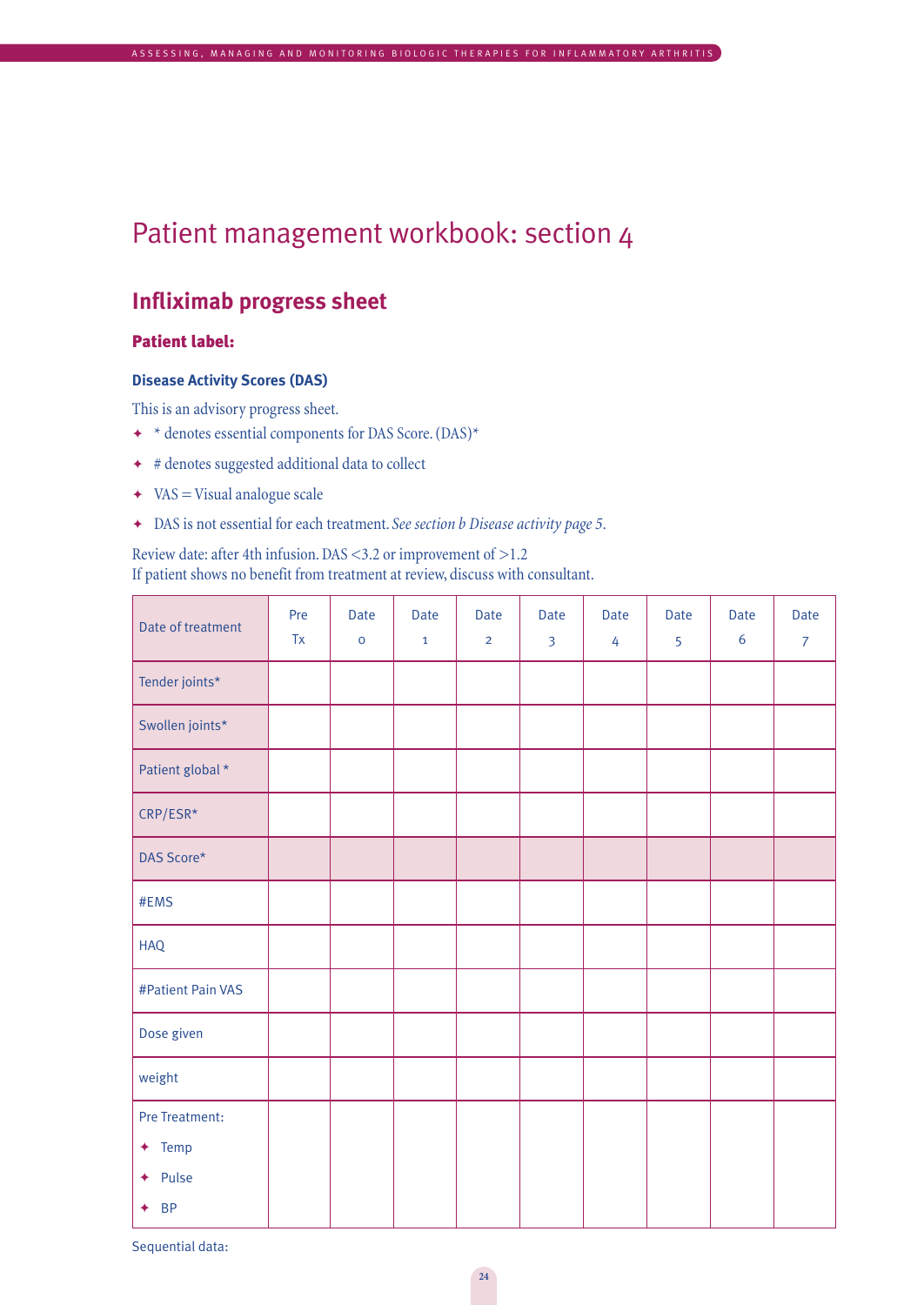Patient management workbook: section 4 continued Patient management workbook: section 4 continued

# DAS Dose Weight  $B<sub>B</sub>$ Temp Others Baseline ANA DNA ALT Pot Sod Creat Urea CRP/ES  $\propto$ Vis Plat Neut WCC  $\frac{\omega}{2}$ Date

# Sequential DATA record - Record prior to each infusion **Sequential DATA record – Record prior to each infusion**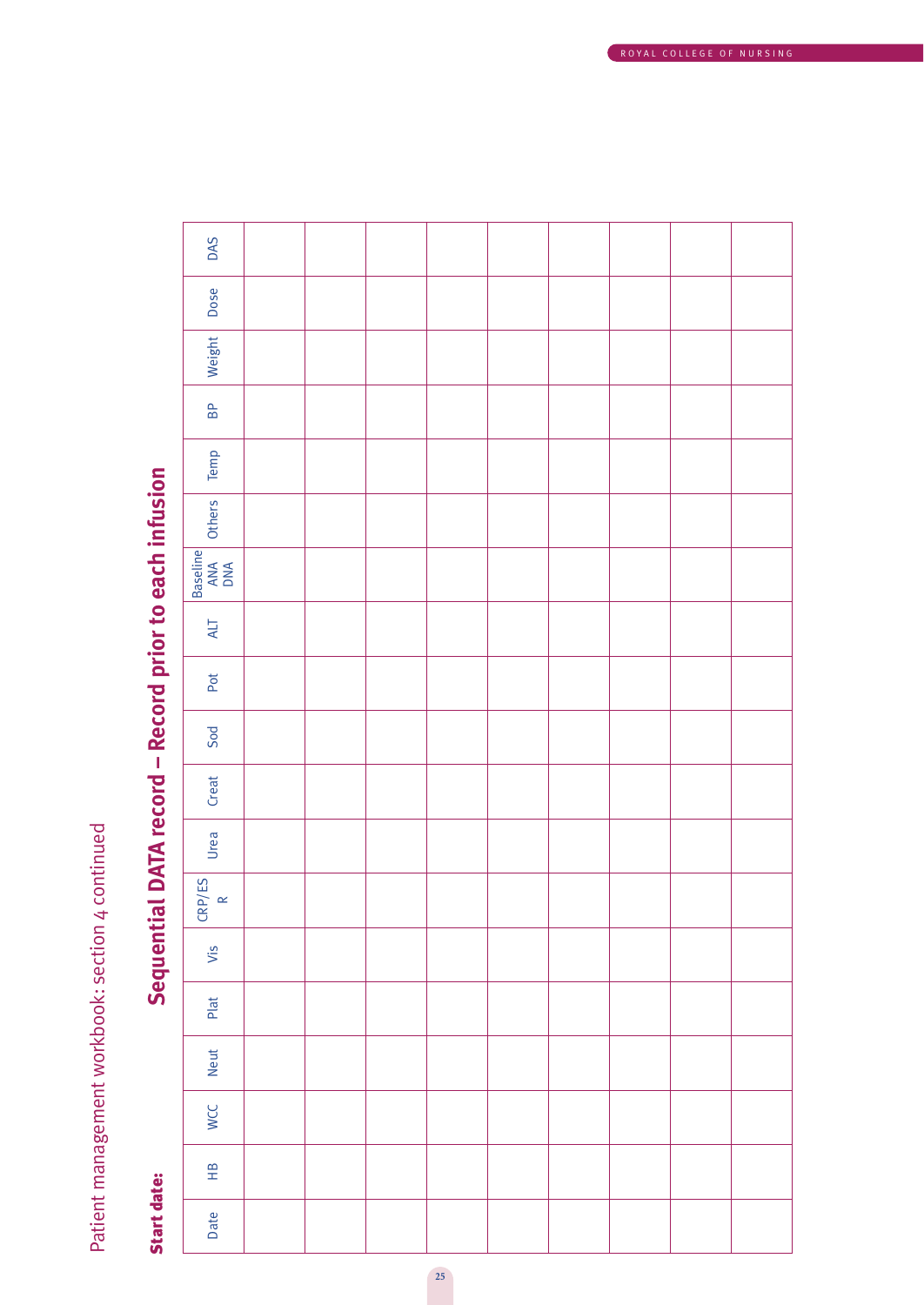## **Check list after treatment**

## Post infusion

- ✦ Continue to monitor blood pressure, temperature and pulse for a further one to two hours post infusion.
- ✦ Is the patient feeling well?
- ✦ Has a review appointment been made for further infusions or assessment?
- ✦ Did the patient have a reaction to the infusion?
- ✦ Check that the patient does not require any additional treatment before the next infusion (e.g. anti-histamine or steroid treatment).
- ✦ Have you reminded the patient to telephone the unit before attending for their next infusion?

## For all patients

- ✦ Does the patient know when they need to have a further blood test?
- ✦ Have you advised the patient to telephone if they develop any infections post treatment?
- ✦ Is the patient feeling well?
- ✦ Does the patient have a contact number for the department?

## **Tolerating treatment**

| Side effects?                                                                    | Patient wishes to continue treatment? |
|----------------------------------------------------------------------------------|---------------------------------------|
| Intolerance/infections/inefficacy/toxicity/injection site reactions<br>(specify) | Yes/No                                |
| Treatment administered?                                                          |                                       |
| Additional treatment necessary with next infusion?                               |                                       |
| Change in rate or interval to next treatment?                                    | Patient feels no benefit?             |
| Please document:                                                                 | Yes/No                                |
|                                                                                  |                                       |

Date of next infusion/treatment review: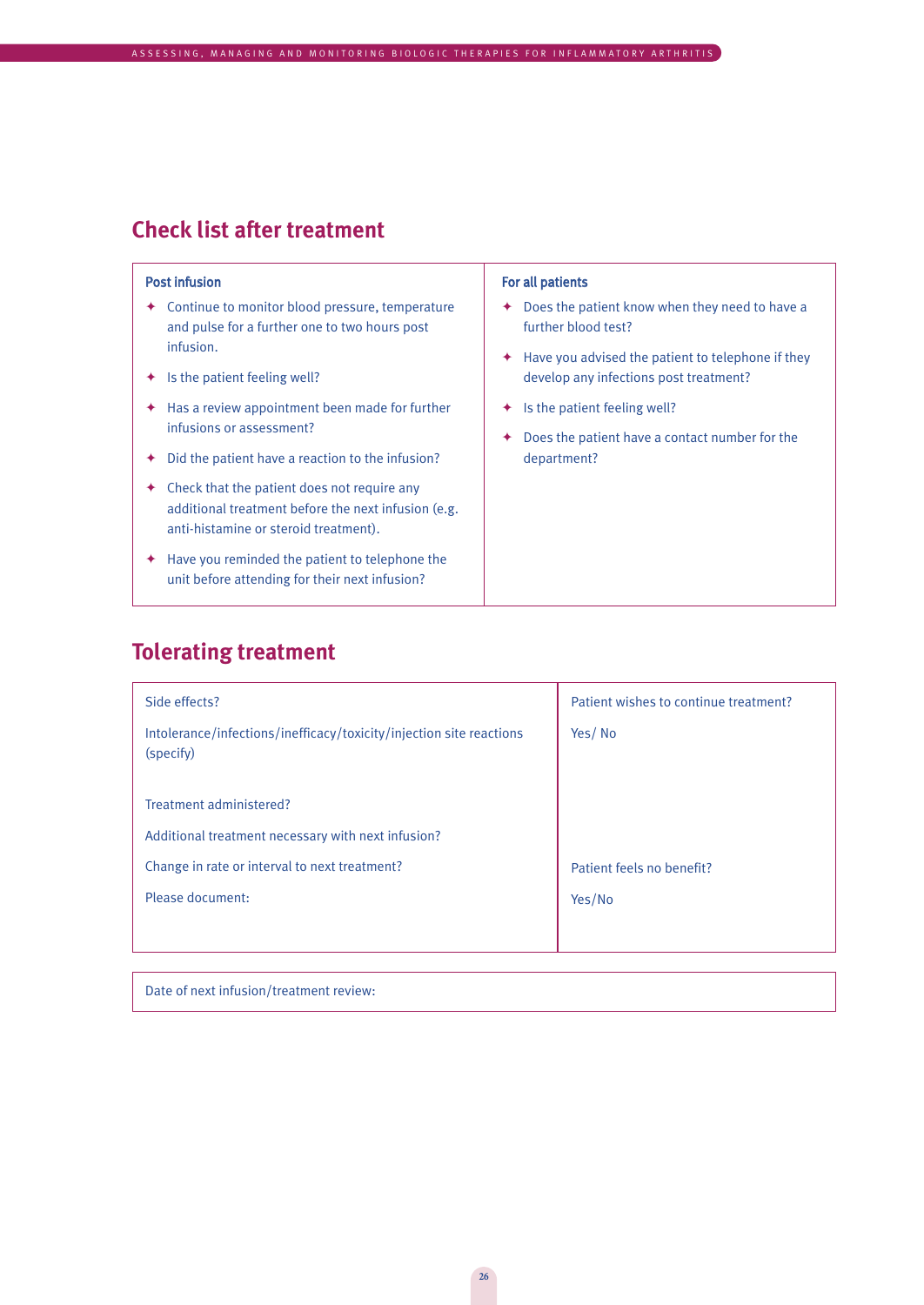# Flow chart: selection and management of patients for biologic therapies

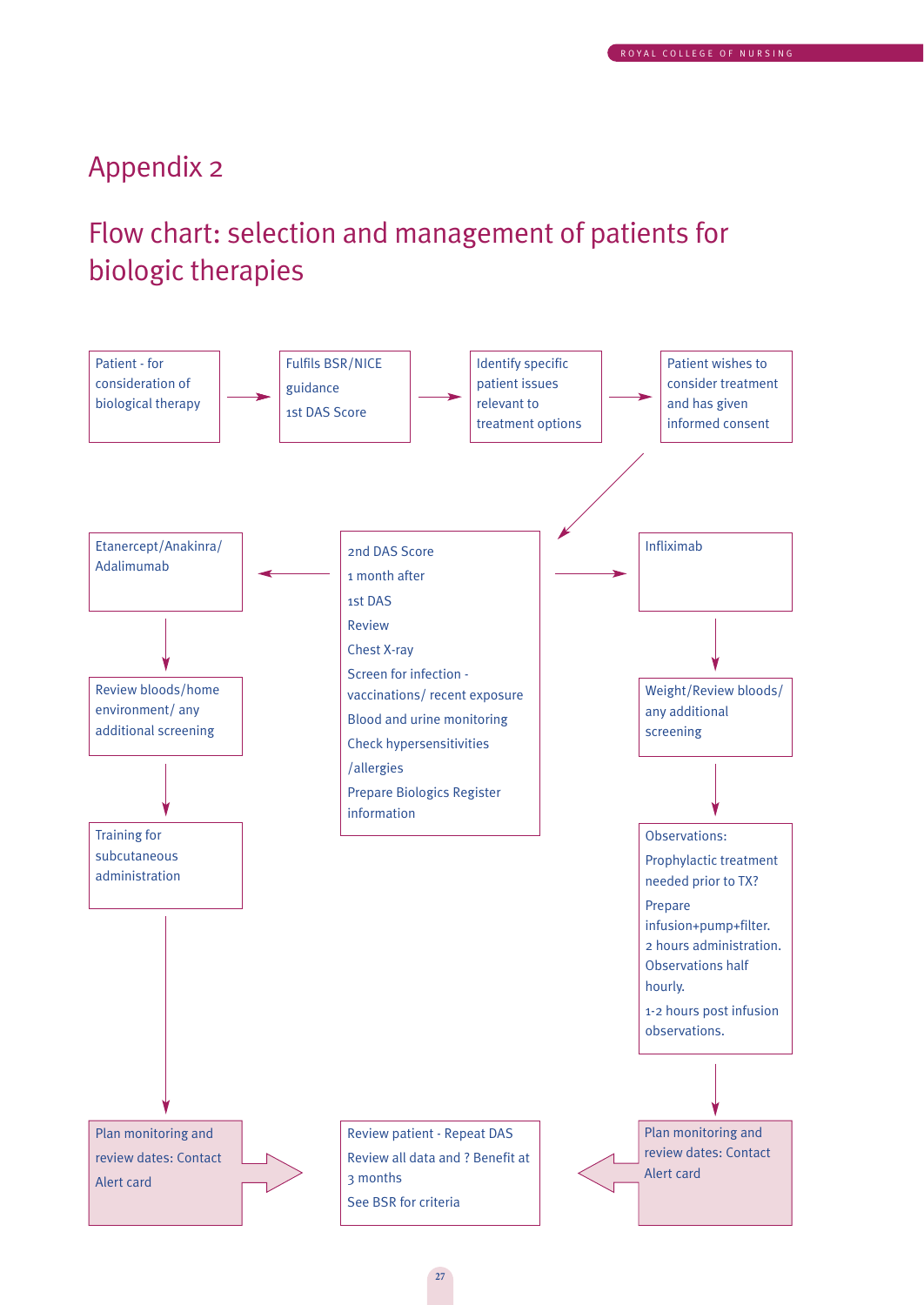# Algorithm for patients receiving infliximab



\*Normal pathway

**28**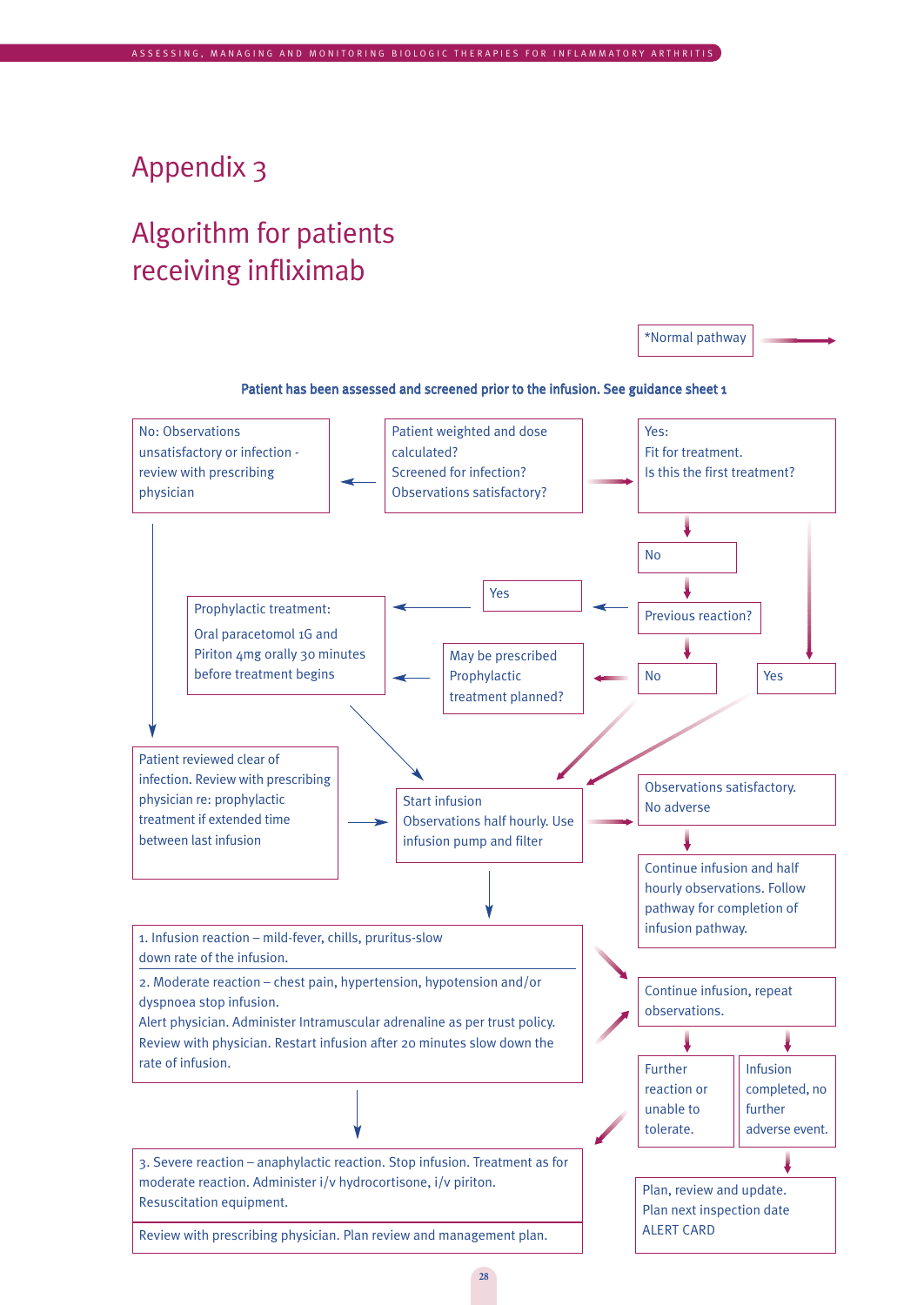Instigating a patient subcutaneous self injection programme

## **Appendix 4 includes:**

- **Introduction**
- **Rationale**
- ✦ Therapies available
- ✦ Planning, training for, and delivering care
- ✦ Professional competencies
- ✦ References

## Plus:

- ✦ Education package for patients
- ✦ Form: Requirements for home administration of subcutaneous biologic therapies
- ✦ Patient agreement form for home administration of subcutaneous biologic therapies
- ✦ Check list: Requirements of home administration of subcutaneous biologic therapies
- ✦ Patient consent form
- ✦ Evidence of supervised practice by patient

## **Introduction**

This document will help specialist practitioners who want to instigate a programme of patient self-administration of subcutaneous biologic therapies. This programme will support patients in making decisions about how their care is delivered and in learning how to administer it at home.

The document forms an appendix to, and should be used with, the Royal College of Nursing's publication (2003) *Assessing, managing and monitoring biologic therapies for inflammatory arthritis: guidance for rheumatology practitioners*, which looks in detail at the total care of patients receiving biologic therapies. This guidance should be used in conjunction with the British Society for Rheumatology Guidelines (2001), British Society for Rheumatology Biologics Register (BSRBR) and National Institute for Clinical Excellence (NICE) guidance on the administration of Biologic therapies (2002).

If you plan to begin an educational programme in your trust, it may be appropriate to audit its use. Seek guidance and support from the trust's audit department.

# **Rationale for implementing a self-administered subcutaneous injection programme**

The *NHS Plan* (2000) highlighted the need to develop services designed around patients' needs, and further reports have focused on the needs of chronic disease patients (*The Expert Patient – A new Approach to Chronic Disease Management, 2001*). This drive to provide a more patient-centred approach to care has meant the service, and individual units, have reevaluated services. For example, shared care monitoring guidelines for patients taking disease modifying drugs (DMARDs) have now been provided.

The expertise of you, the specialist practitioner, is to recognise and provide support in administering the most appropriate treatment for each individual patient. Patient preference for a specific treatment option will vary depending on a number of factors, including:

- the patient's medical history and functional ability
- social factors
- the psychological aspects of treatment options.

The aim of developing a patient self-administration programme is to improve patient choice and reduce their need for extra clinical sessions to administer subcutaneous injections.

## **Therapies available for subcutaneous injection**

There are two biologic therapies that can be administered by subcutaneous injection. It is also expected that one further anti-tumour necrosis factor alpha treatment (Adalimumab) will be licensed in mid 2003 (Adalimumab has already been granted approval for use in treating rheumatoid arthritis in the USA).

Etanercept 25mg twice weekly.

Anakinra 100mg administered daily.

Adalimumab 40mg every other week (licence pending suggested dosage regime).

The National Institute of Clinical Excellence (NICE, 2002) has provided guidance on the use of Etanercept for adults with rheumatoid arthritis (RA) and also for children and young adults with juvenile idiopathic arthritis (JIA).

#### Etanercept

Etanercept is an agent used in the treatment of RA and JIA. It is a soluble fusion protein that blocks the normal activation of TNF receptors by blocking TNFalpha.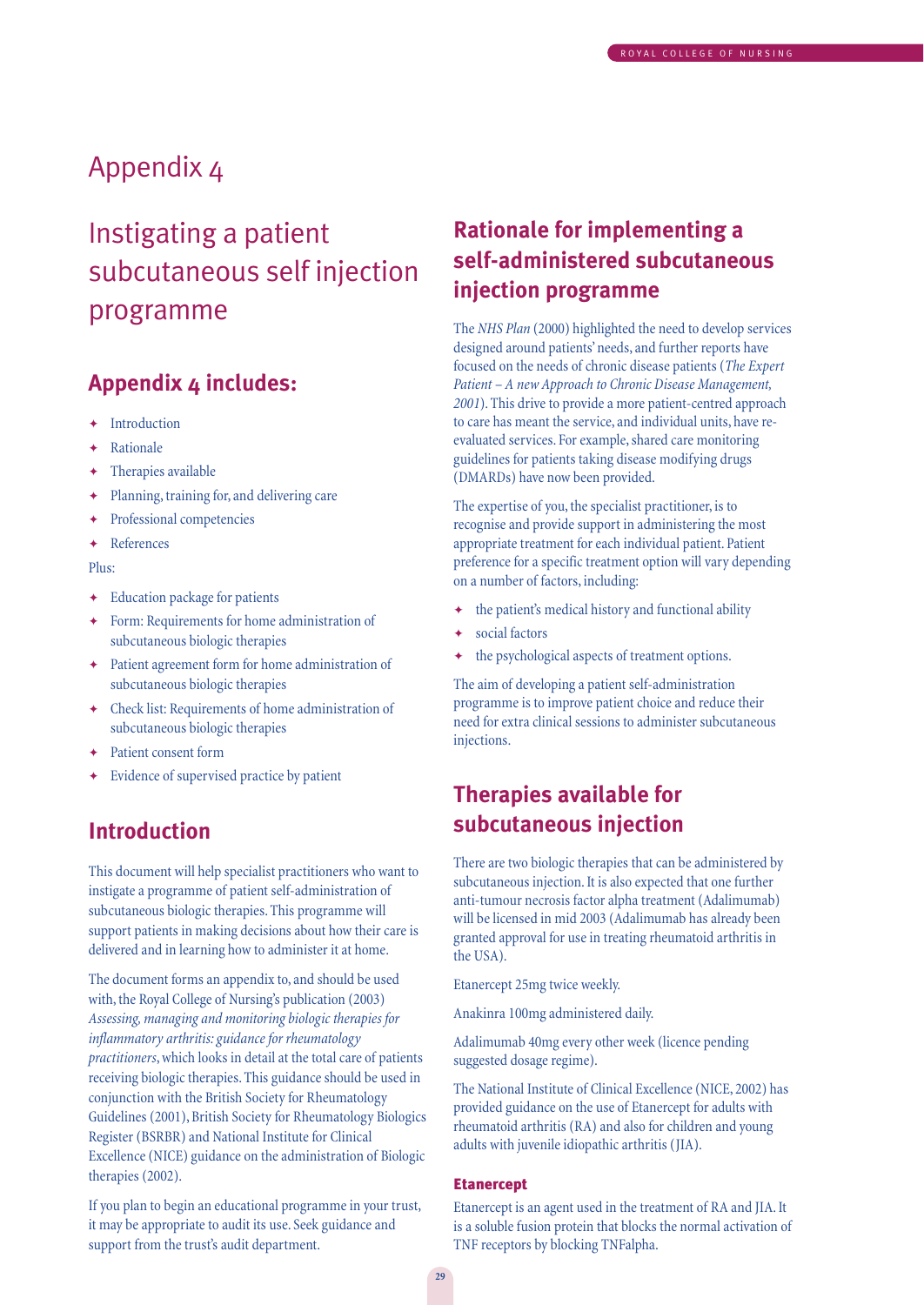Anakinra, is recombinant form of the human interleukin-1 receptor antagonist (IL-1RA). IL-Ra is an anti-inflammatory cytokine. Anakinra actively competes with IL-1RA locking into the receptor and thus disarming the potential of IL-1 (a pro-inflammatory cytokine) in activating an inflammatory response.

ASSESSING, MANAGING AND MONITORING BIOLOGIC THERAPIES FOR INFLAMMATORY ARTHRITIS

#### Adalimumab

Adalimumab is a human monoclonal antibody against Tumour Necrosis Factor alpha. Adalimumab binds to and neutralises TNF alpha, inhibiting its action.

For more detailed information on these drugs, refer to their Summary of Product Characteristics (SPC) and to the research evidence set out in the reference section of the main RCN guidance.

## **Planning, training for and delivering care**

## Outline of care

The consultant rheumatologist will assess the patient prior to treatment, and refer the patient to you and your colleagues in the rheumatology nursing service for assessment and education. The patient will need to be fully assessed and fulfil the British Society for Rheumatology (BSR) criteria for treatment with biologic therapies (2000). In some cases, patients will fail the BSR criteria, but the prescribing physician may instigate treatment if the patient has specific clinical need that falls outside the BSR criteria. In these circumstances clinical details should be clearly documented in the notes.

If the patient is eligible, and would like to be considered for the treatment, you will plan the educational programme with the patient. The consultant rheumatologist will write formally to the patient's general practitioner requesting support in the monitoring of treatment, subject to the patient completing a successful educational programme. The consultant rheumatologist and rheumatology team will continue with regular follow-up of the patient's overall management.

## **Support from pharmaceutical companies**

The pharmaceutical companies providing biologic therapies have developed specific home care services. These services will arrange a package of care for patients starting biologic therapies. This package includes teaching the patient to self administer their injections, ensuring prompt delivery of the appropriate treatment and equipment necessary to support

the administration. The service will also arrange disposal of sharps box and clinical waste. This service has the additional advantage to NHS trusts in that it is exempt from Value Added Tax (VAT) charges. It will be at the discretion of the rheumatology specialists, with reference to local trust policy (with the support of the pharmacy department), to decide on the package of care most appropriate for a patient.

## **Criteria for patient selection**

To select patients and carers for self-administration of subcutaneous injections, you must ensure that the patient:

- ✦ fulfils the criteria for treatment of biologic therapies\*
- consents to taking part in the educational programme
- gives their consent to treatment and to selfadministration of the drug (or administration by nominated carer)

and that the patient or carer:

- ✦ is willing to administer injections
- ✦ has the ability to administer injections
- has the ability to store syringes/drugs safely
- ✦ understands how to deal with any drug spillage and sharps disposal
- ✦ can be provided with an effective and safe method of collection and disposal of the drug and equipment.

\* For more details of eligibility and selection of patients to receive biologic therapies, see Section 1 of the main RCN guidance, plus the BSR guidance on patient eligibility (2000).

Exclusion criteria:

- ✦ the registered practitioner believes the patient's condition necessitates withholding treatment. In this circumstance, you should refer the patient to the prescribing consultant rheumatologist
- ✦ The patient is unable to adhere to any of the above eligibility criteria.

## **Planning care**

Your aim is to enable the patient to develop skills in the selfadministration of subcutaneous injections, so they can undertake these injections at home. They may choose to administer treatment themselves, or with the support of a partner or carer. Once the patient (or carer) is competent and stable, you can arrange delivery of treatment and equipment to their home through pharmaceutical company home care services or by the rheumatology department.

You may wish to instigate the patient's training programme within your specialist unit, and then follow up with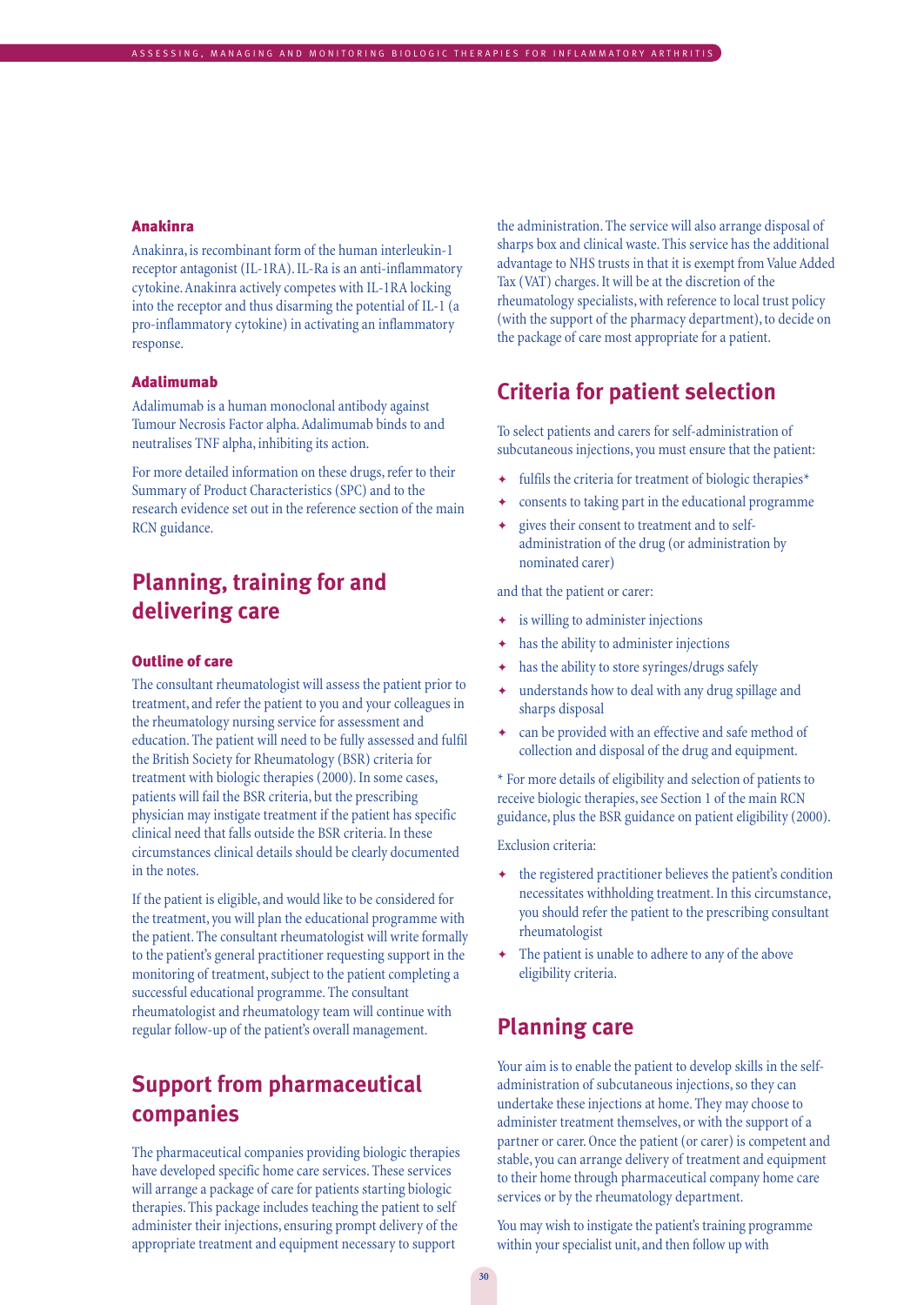pharmaceutical company support. This will mean you can continue to support the patient throughout the process of treatment with biologic therapies.Your tasks will include:

- ✦ providing education
- ✦ obtaining informed consent
- ✦ assessing, administering and providing regular follow up care (including blood monitoring)
- ✦ data collection and Biologics Register
- ✦ telephone helpline support.

It is important to remember that treatment with biologic therapies must be supported by regular patient assessment and monitoring for any signs of infection. Even where the patient is responsible for their own subcutaneous injections, you must carry out blood monitoring, telephone review and regular review of disease control.

## **Training the patient or carer**

The number of practice sessions which need supervision will vary for individual patients.You should take into account the patient and carer's learning needs after discussion and assessment of their competence in technique. This will be based upon a mutually agreed educational package provided to the patient. The number of training sessions to achieve competency will be determined by you and the patient

A suggested education package is set out below which you can use to help train the patient in subcutaneous administration.

## **Procedure**

- ✦ The consultant rheumatologist formally requests and prescribes the initial treatment, stating dose and route of administration.
- Ensure the patient satisfies the above criteria and will adhere to routine blood monitoring and outpatient follow up.
- The specialist nursing practitioner is satisfied that the patient understands the process and responsibilities of administering the injection.
- The patient is aware and able to comply with Health and Safety regulations on the storage and disposal of drugs and equipment
- ✦ The patient attends educational sessions and satisfies the nursing service of their competencies in:
	- administering the drug by the subcutaneous route
	- ✦ compliance to the correct storage and disposal of equipment
	- attendancy regularly for follow up and blood monitoring.
- ✦ If the patient fails in any of the above criteria the nursing service will liaise with the prescribing consultant and patient to plan their treatment options.
- If the patient has successfully completed the programme a letter will be sent to the patient's general practitioner.
- The patient has access to a telephone helpline service or emergency contact number.

## **Ongoing management**

At the end of the educational programme, when the patient has demonstrated that they are competent in all areas of administration, you should provide them with information about their follow-up care. If a pharmaceutical company home care package is to begin, you must ensure that the home care team are adequately informed of the patient's progress.

The patient must be provided with the following equipment (either by the unit or the pharmaceutical company team):

- ✦ a cool bag for collection of pre-filled syringes (for patients collecting their medication)
- sharps disposal bin
- ✦ mediswabs
- micropore
- cotton wool balls
- ✦ plasters.

The patient should be provided with:

- the date and time of their next blood test and outpatient appointment
- ✦ advice on telephone contact (telephone helpline and/or general practitioner services).

## **Professional competencies**

Rheumatology support nurses and specialist rheumatology nursing practitioners providing this service must ensure they are competent and of course that they maintain their knowledge and skills as set out in the *Code of Professional Conduct* (Nursing and Midwifery Council 2002), *Scope of Professional Practice*(United Kingdom Central Council,1997), *Guidelines for the administration of medicines* (Nursing and Midwifery Council, 2002), and any local NHS trust policies.A competency framework for specialist practitioners is available in Appendix 6 of the main RCN Guidance biologic therapies (2003).

These nurses will need to demonstrate the following competencies:

✦ able to discuss the rationale for administration of subcutaneous biologic therapies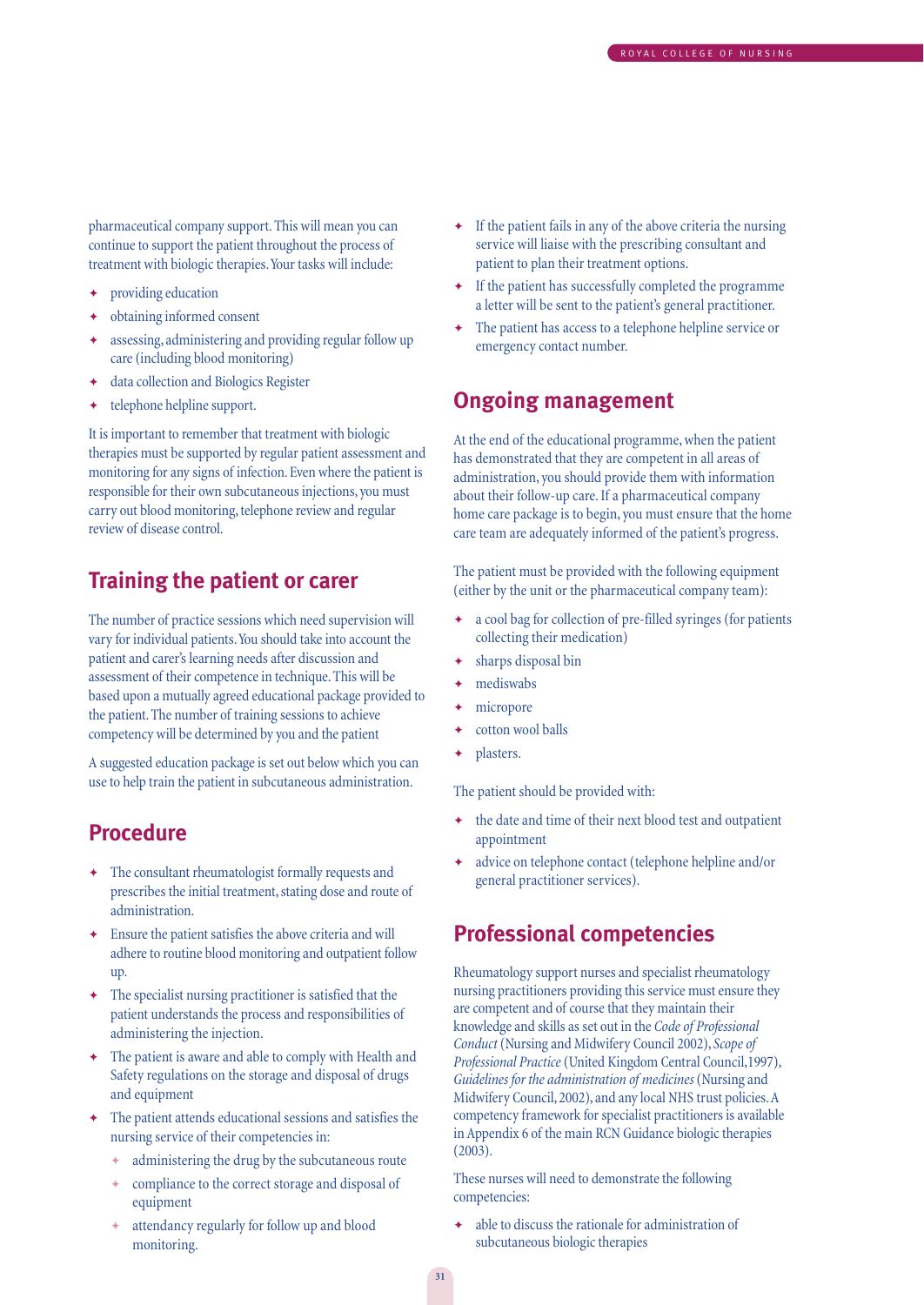- able to discuss the indications for the administration of biologic therapies
- able to discuss nurses' accountability in administering biologic therapies
- able to provide patient and carers with evidence-based information and education
- able to demonstrate accurate record keeping of all patient/carer interactions relating to the administration of biologic therapies
- ✦ recognise limitations of their own practice, knowledge and skills.

## **References for Appendix 4**

Bresnihan, B. (2002) Effects of anakinra on clinical and radiological outcomes in rheumatoid arthritis,*Annals of Rheumatic Diseases* 61: (suppl ll: ii74-ii77)

British Society for Rheumatology (2000) *Guidelines for prescribing TNF alpha blockers in adults with RA.Reports on the working party for the BSR*. London: BSR

Department of Health (2000) *The NHS Plan.* London: The Stationery Office

Maini, R.,William St. Clair, E., Breedveld, F.,*et al* for the ATTRACT study group (1999) Infliximab (chimeric antitumour necrosis factor alpha monoclonal antibody) vs placebo in rheumatoid arthritis patients receiving concomitant Biologic therapies: a randomised phase III trial,*The Lancet*, 354: 1932-9

Moreland, L.W., Cohen, S.B., Baumgartner, S.W.,*et al* (2002) *Etanercept monotherapy for more than five years in patients with DMARD refractory RA*. Poster. For further information contact the medical information department at Wyeth Laboratories: 01628 604377

Moreland, L.W., Cohen, S.B., Baumgartner, S.W.,*et al* (2001) Long-term safety and efficacy of etanercept in patients with Rheumatoid Arthritis,*The Journal of Rheumatology* 28: 6. 1238-1244

Nursing and Midwifery Council (NMC) (2002) *Code of Professional Conduct*. London: NMC. London.(and at www.nmc-uk.org)

Nursing and Midwifery Council (NMC) (2002) *Guidelines for the administration of medicines*. London: NMC (and at www.nmc-uk.org)

Rau, R. (2002)Adalimumab (a fully human anti-tumour necrosis factor alpha monoclonal antibody) in the treatment of active rheumatoid arthritis: the initial results of five trials, *Annals of Rheumatic Diseases* 61: Supp ll: ii70-ii73

Royal College of Nursing (2003) *Assessing, managing and monitoring biologic therapies for inflammatory arthritis: Guidance for rheumatology practitioners.* London: RCN

Summary of Product Characteristics: Anakinra, Etanercept and Adalimumab. www.EMC.vhn.net.

United Kingdom Central Council (UKCC, now the NMC) (1997) *Scope of Professional Practice*. London: UKCC

Workman, B., (1999) Safe injection technique,*Nursing Standard*.Vol. 13 (39), 16 June, 47-53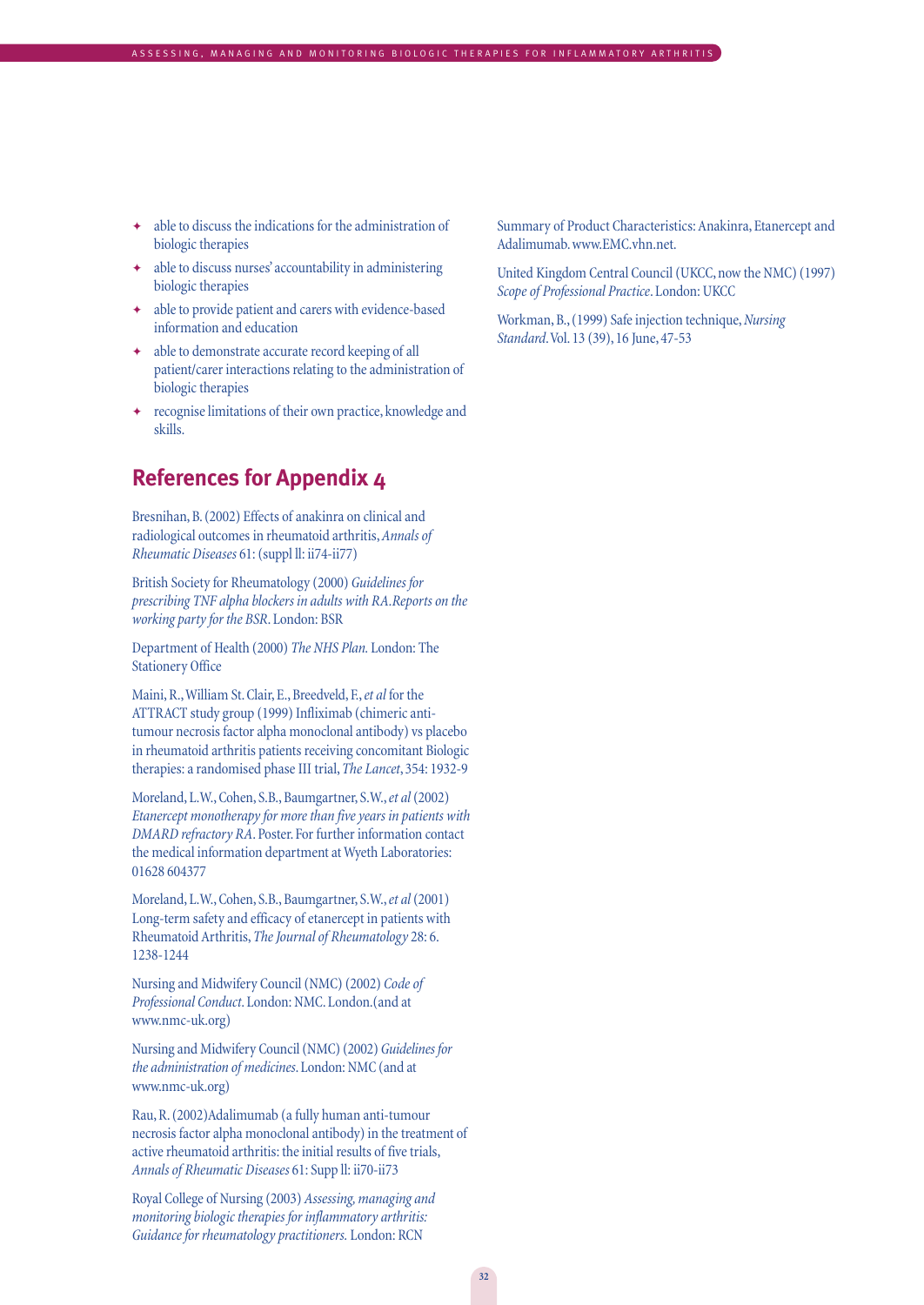## **Education package:**

# Information for patients and carers about administering your own injections of biologic therapies at home

## **Rheumatology department:**

## **Patient's name:**

Make sure that these instructions are always nearby in case you have any queries or problems.

Remember that you can telephone the rheumatology specialist nurse on their helpline number

## **Helpline telephone number:**

An answerphone service will record calls whilst the nurses are in clinic. A nurse will get back to you as soon as possible.

If the problem is more urgent, or it is out of normal working hours, please telephone your own doctor. If the health centre is closed there will be advice to tell you how to access help out of hours.

## **Your doctor's number:**

## **Equipment**

You will be provided with a package containing pre-filled syringes of the treatment you have been prescribed. The syringes should be stored in your fridge.

The package will also contain:

- ✦ alcohol wipes
- ✦ cotton wool swabs (small pads of cotton wool)
- ✦ plasters
- ✦ a 'sharps box' for disposing of used needles and syringes
- information leaflet.

## **Information leaflets**

The company providing your treatment has prepared a patient information leaflet that provides specific information on how to inject yourself using the specific treatment

prescribed for you. This information is included in the package containing your injection and equipment.Please read the details carefully.Your rheumatology department may also provide additional information about the treatment your are receiving.

## **Supplies of treatment and equipment**

Make sure you know when and how your treatment will be delivered to you at home, and how the sharps box and other clinical waste will be disposed of. Do not put the sharps box into the dustbin. Used needles and syringes are a hazard.The box must be disposed of safely and should be collected by your home care team or delivered to the hospital or community hospital.

# **How to give biologic therapies by subcutaneous injection**

## Getting ready

- 1. Don't rush make sure you have plenty of time. As you get used to giving the injection, you will find it much easier. Do make sure that there are no distractions such as children or dogs in the room.
- 2. Wash your hands and dry them.
- 3. Take your injection pack from the fridge. Put it on a clean, flat surface.
- 4. Take out the pre-filled syringe, alcohol wipe, a cotton wool swab and a plaster and put them in a small polythene container. Have sharps box close at hand.
- 5. Decide where you will put the injection either under the skin of your tummy or in the front of your thigh. This is your injection site. Choose a different side of your tummy or opposite thighs each time you inject.
- 6. Read and check the label, dosage and expiry date on the bottle. If the expiry date has passed, do not inject the drug but contact your pharmacist or specialist nurse to arrange replacement supplies.
- 7. Clean the area of skin you are going to inject with an alcohol wipe (mediswab). Allow a few seconds for the skin to dry.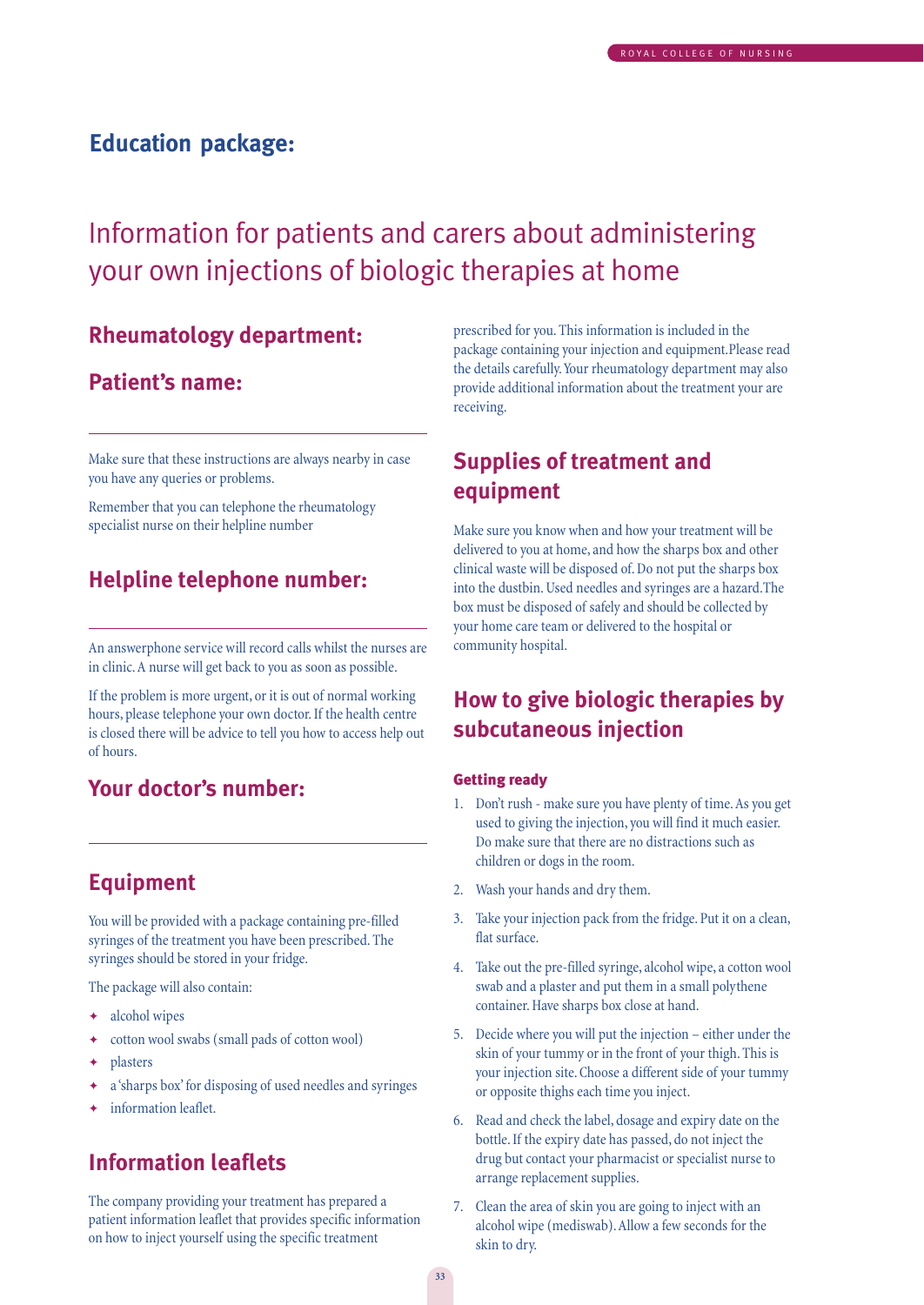## Giving the injection

- ✦ Open the injection pack on a flat clean surface.
- Wait for a few minutes for the liquid to become clear. Do not shake the syringe.

ASSESSING, MANAGING AND MONITORING BIOLOGIC THERAPIES FOR INFLAMMATORY ARTHRITIS

- ✦ If the liquid in the syringe has particles or is not clear, do not inject the fluid but contact the pharmacy or specialist nurse.
- ✦ Remove the sheath from the needle. Make sure that you do not touch any part of the needle whilst preparing the injection.
- ✦ Pinch the skin around the area you have wiped clean and insert the needle into the skin at 90 degrees (pointing directly down onto the skin).The needle is only half an inch long and will deliver the injection just below the skin (this is called 'subcutaneously').
- ✦ Push down the plunger of the syringe to give the injection.
- Withdraw the needle and syringe and cover the injection site with a cotton wool swab.
- After a few seconds remove the swab, and cover the injection site with a plaster.
- Do not put the cover back on the needle or you may prick yourself. Just discard the syringe and needle into the sharps box, along with the alcohol wipe and cotton wool swab.
- You may notice bleeding or bruising at the injection site. Don't worry, this happens when a small blood vessel is punctured by a needle. If there's bleeding, apply a cotton wool swab and maintain gentle pressure for a minute or two until bleeding stops. The bleeding will soon stop and any bruising will disappear.
- ✦ Make a note of when your next injection will be due and ensure that you have enough of the treatment available.

**IMPORTANT NOTE:** Do not put any of the equipment you have used in your normal household rubbish.

## If you experience a rash or discomfort around the injection area

✦ Sometimes when people receive a subcutaneous injection, some of the injected fluid may leak into the surrounding skin and cause irritation around the injection area. This will normally settle in a few days.

However, if you notice irritation or redness in the area of the injection that does not settle after three days, you should contact your GP who may consider a hydrocortisone cream to stop the irritation.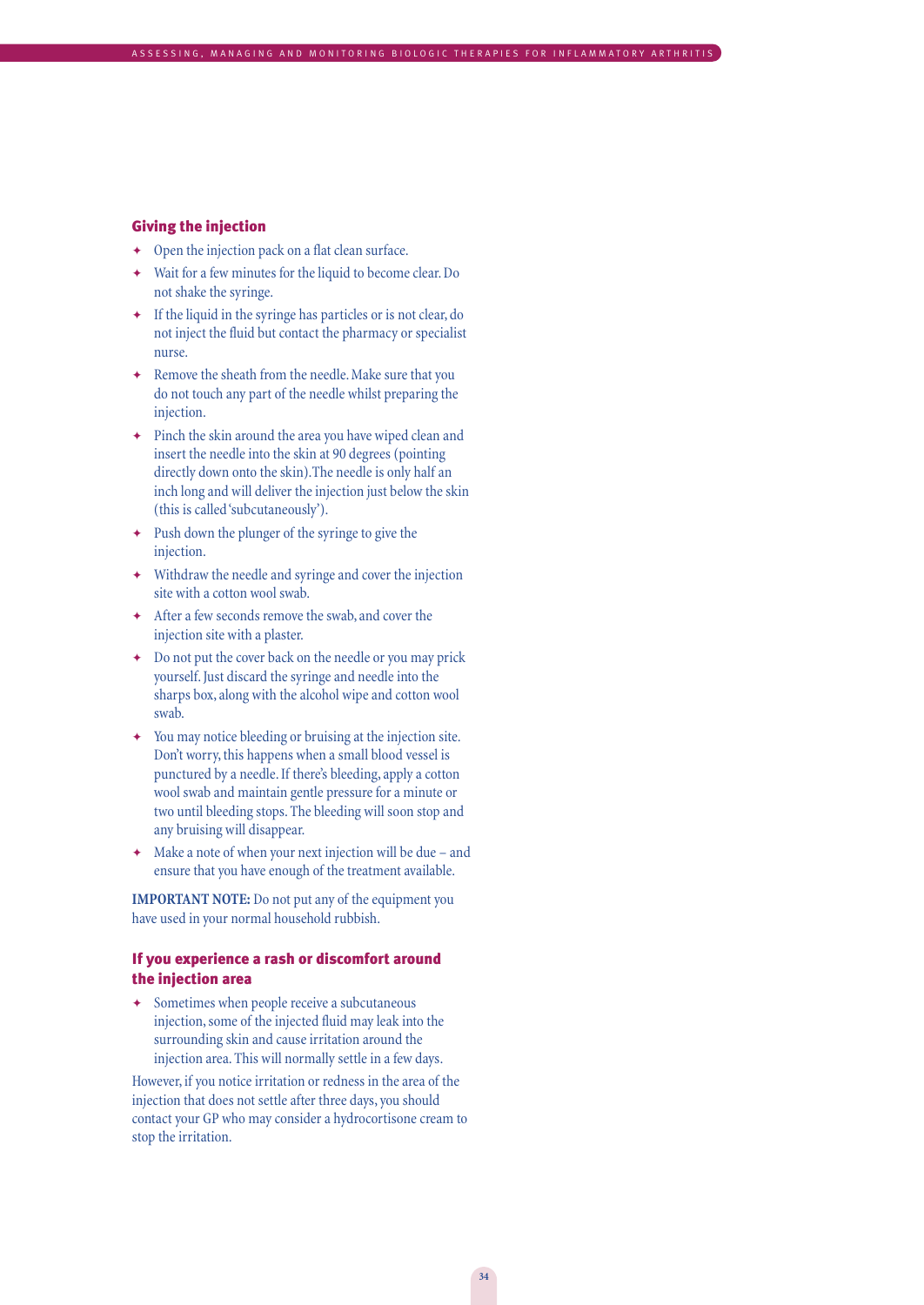# Form:

# **Requirements for home administration of subcutaneous biologic therapies**

| Patient's name    | Address          |
|-------------------|------------------|
|                   |                  |
|                   |                  |
|                   |                  |
| Carer's name      |                  |
|                   |                  |
|                   |                  |
| Hospital number   | Telephone number |
|                   |                  |
| Drug              | Dosage           |
|                   |                  |
|                   |                  |
|                   |                  |
| Consultant        | GP               |
|                   |                  |
|                   |                  |
|                   |                  |
| <b>DAS</b> scores | Follow-up date   |
| 1:                |                  |
| 2:                |                  |
|                   |                  |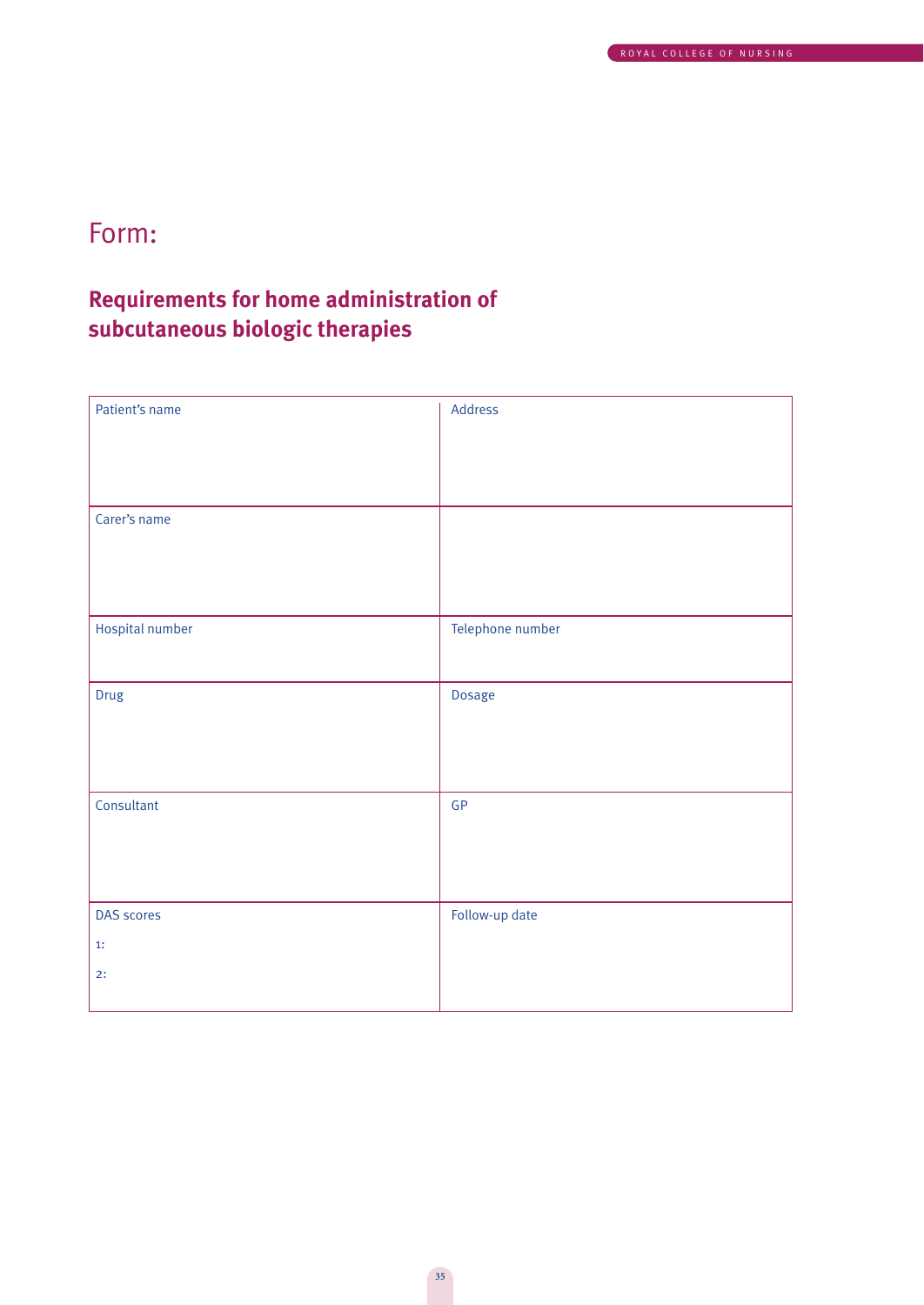# Patient agreement form for home administration of subcutaneous biologic therapies

understand the procedure.

| Date: the contract of the contract of the contract of the contract of the contract of the contract of the contract of the contract of the contract of the contract of the contract of the contract of the contract of the cont |                                                                                                                      |
|--------------------------------------------------------------------------------------------------------------------------------------------------------------------------------------------------------------------------------|----------------------------------------------------------------------------------------------------------------------|
| You have been taught how to give your injections by the subcutaneous route.                                                                                                                                                    |                                                                                                                      |
|                                                                                                                                                                                                                                |                                                                                                                      |
|                                                                                                                                                                                                                                | rheumatology nurses. They now consider that you are competent to give these injections at home, using the techniques |
|                                                                                                                                                                                                                                | you have been taught. Before this happens it is important to check that you are happy to do this and that you fully  |

Please read the statements below and tick the appropriate box: Yes No 1. I have been given written information on how to give injections 2. I have been given information about my treatment 3. I have a fridge at home where I can safely store the injections 4. Young children have access to my fridge and home If you have answered yes to question 4, please answer question 5 5. I understand that I must keep the injections in the fridge and out of reach of young children 6. I can manage the syringe without difficulty 7. I can show the areas where I can give injections 8. I am confident that I can give the injection subcutaneously (under the skin) 9. I know that I must safely dispose of the needle and syringe in to the sharps box provided 10. I know what to do if I have a problem 11. I understand how my sharps box and other waste material will be disposed of 12. I recognise my responsibilities in:

reporting infections promptly, and attending for monitoring and follow up care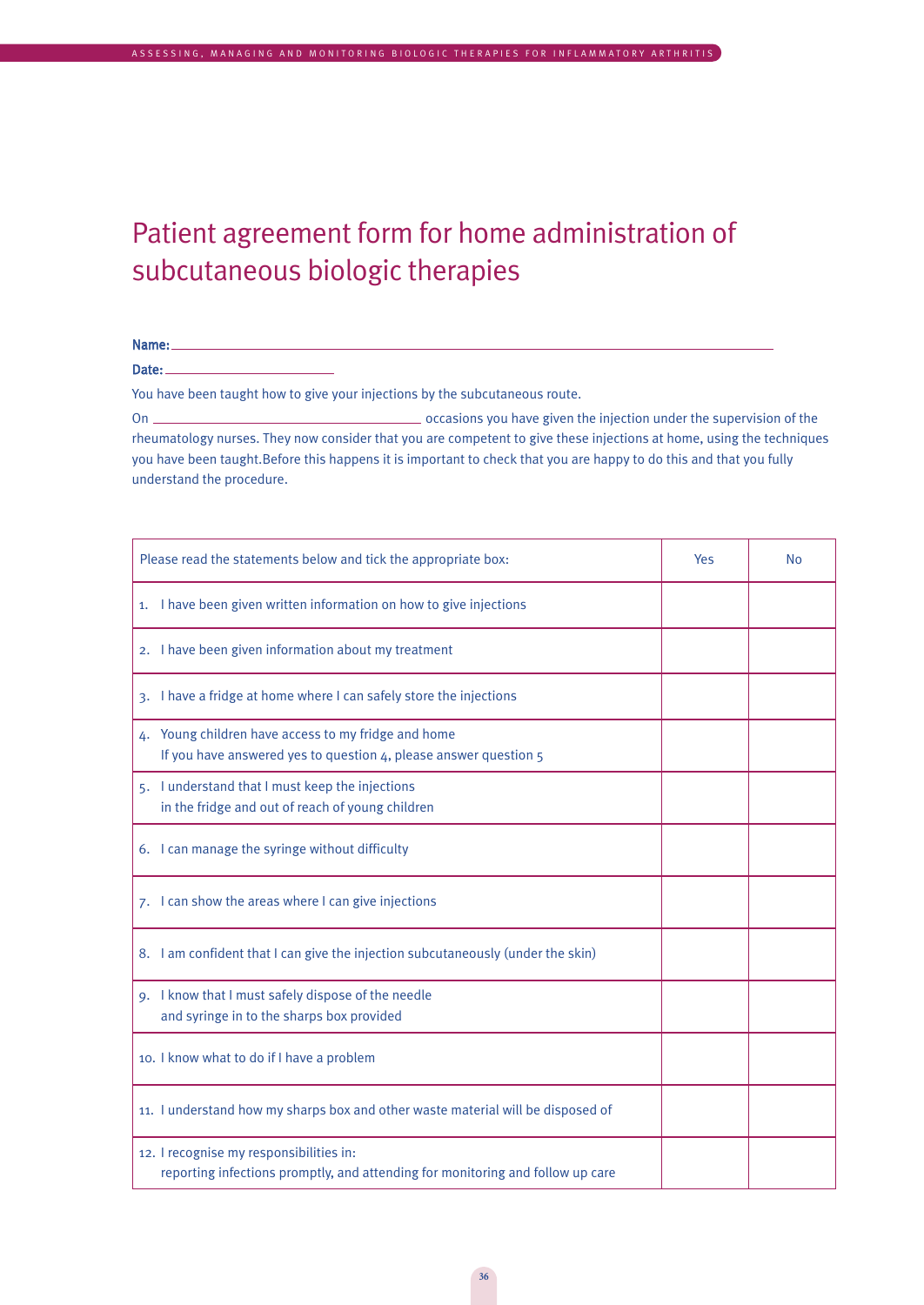# Check list: requirements of home administration of subcutaneous biologic therapies

|                                                                                            | Yes | <b>No</b> |
|--------------------------------------------------------------------------------------------|-----|-----------|
| 1. Is the patient/carer happy to undertake this procedure?                                 |     |           |
| 2. Does the patient have a fridge at home to safely store the injections?                  |     |           |
| 3. Can the patient/carer manipulate the syringe?                                           |     |           |
| 4. Can the patient/carer identify the areas where the injection can be given?              |     |           |
| 5. Can the patient/carer administer the subcutaneous injection safely?                     |     |           |
| 6. Can the patient/carer safely dispose of the needle and syringe in the sharps box?       |     |           |
| 7. Does the patient/carer understand what to do should a problem arise?                    |     |           |
| 8. Does the patient/carer understand how sharps boxes should be disposed of?               |     |           |
| 9. Has the patient/carer been given written information on<br>subcutaneous administration? |     |           |
| 10. Do children have access to the patient/carer's fridge?                                 |     |           |

If the answer to question 10 above is Yes, please answer question 11 and 12

| 11. Does the patient/carer have a safe method of storage<br>that prevents young children gaining access to treatment? |  |
|-----------------------------------------------------------------------------------------------------------------------|--|
| 12. Has the patient/carer completed and signed<br>a consent form to undertake this procedure at home?                 |  |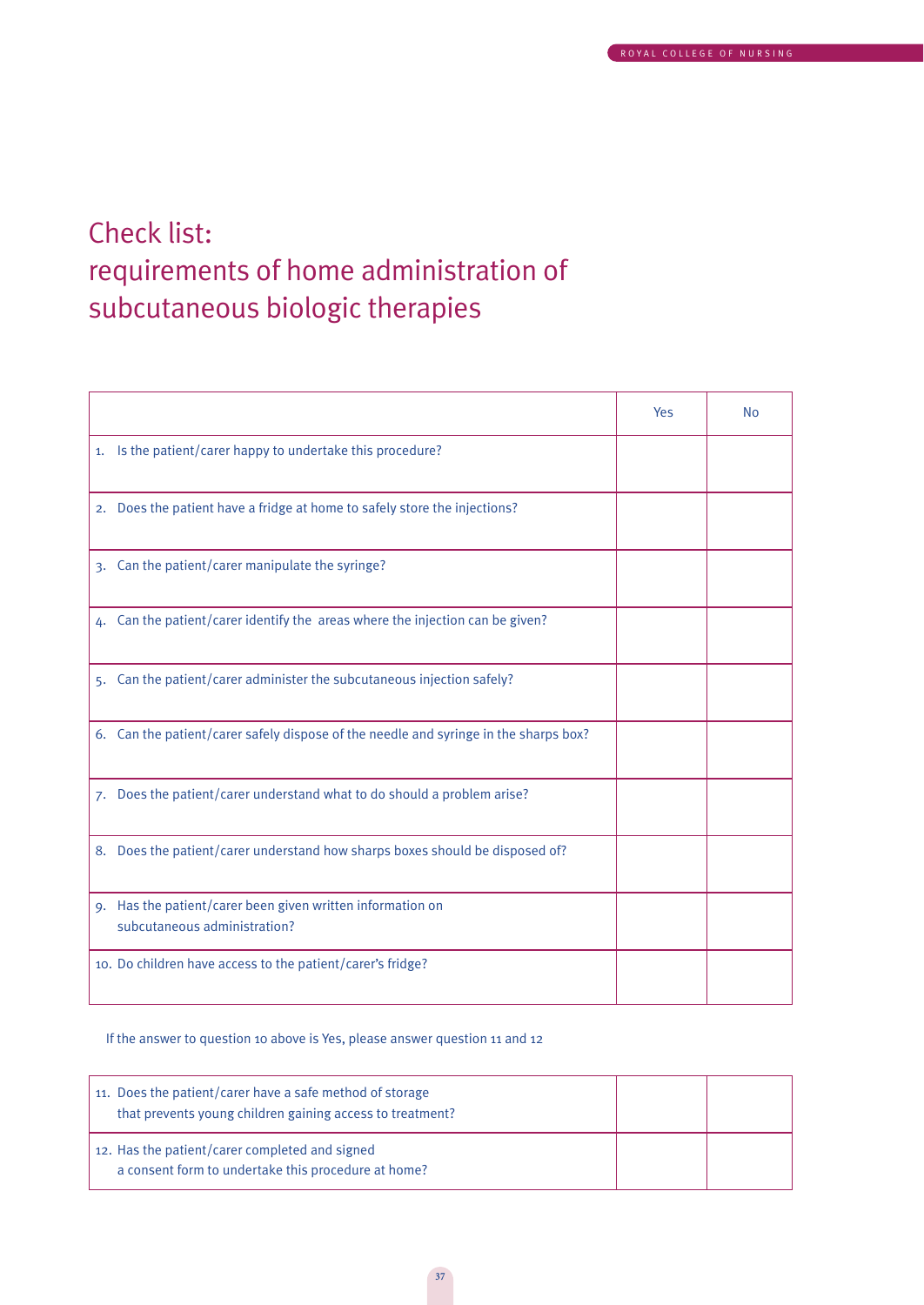# Patient consent form

## **To be completed by the patient and carer**

## Administration of subcutaneous injection

Patient consent:

 $\mathbf{I}$ 

 $I_{-}$ 

have read the information and have had the procedure explained to me. I have undertaken this procedure under the supervision of the rheumatology nurse specialist and I am happy to administer subcutaneous injections using the procedure taught.

Patient's name

Patient's registration number

Name of rheumatology clinical nurse specialist (CNS)

Signature of CNS

Carer consent (if applicable)

have read the information sheet and have had the procedure explained to me. I have undertaken this procedure under the supervision of the rheumatology nurse specialist and I am happy to administer subcutaneous injections to (patient's name) using the procedure taught.

Carer's name and address

Carer's signature

I am happy for the above named carer to administer my subcutaneous injection using the procedure taught in my own home.

| Patient's name                                       | Signature |  |
|------------------------------------------------------|-----------|--|
| <b>Patient's Registration Number</b>                 |           |  |
| Name of rheumatology clinical nurse specialist (CNS) |           |  |
| Signature of CNS                                     | Date:     |  |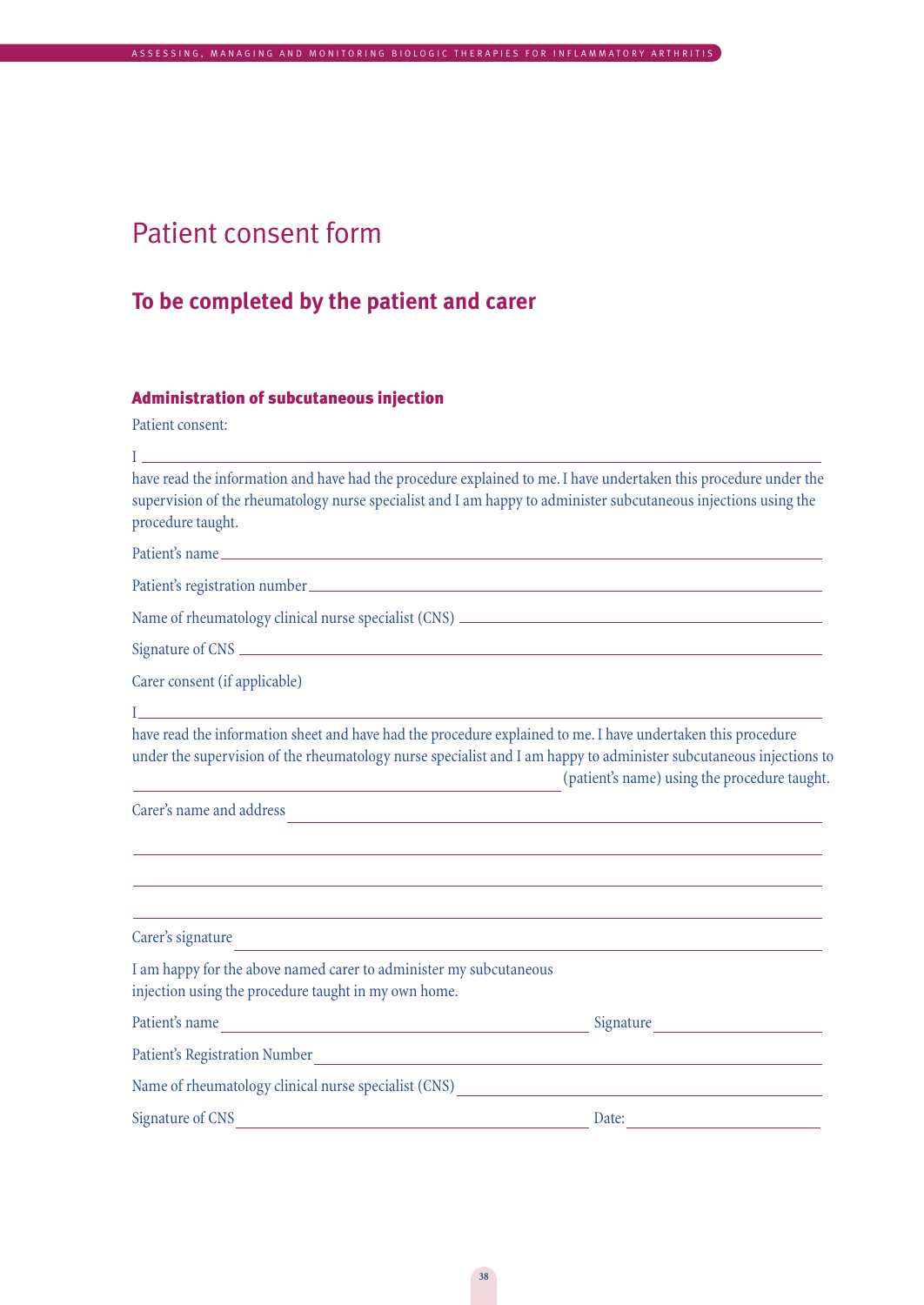# Evidence of supervised practice by patient

Patient label:

| Date | Procedure | Location | Observed | Signature |
|------|-----------|----------|----------|-----------|
|      |           |          |          |           |
|      |           |          |          |           |
|      |           |          |          |           |
|      |           |          |          |           |
|      |           |          |          |           |
|      |           |          |          |           |
|      |           |          |          |           |
|      |           |          |          |           |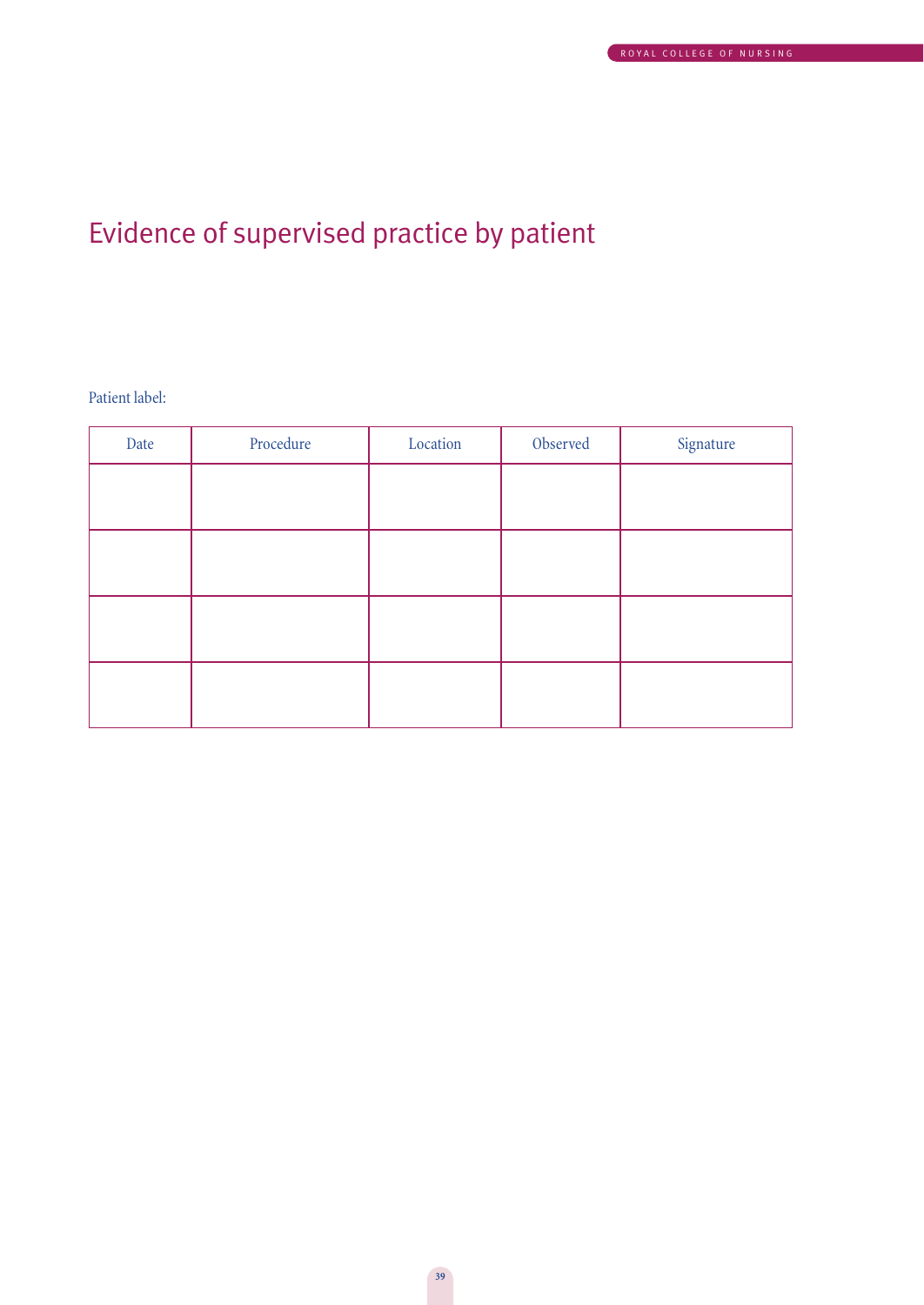# Guidance on screening for tuberculosis

Evidence shows that there is an increased risk of infections and emergence of latent tuberculosis (TB) in patients receiving some biologic treatments, so it is essential that practitioners ensure patients are thoroughly screened. Many patients receiving biologic therapies have complex chronic disease and will have been receiving immuno-suppressant therapies in the form of disease-modifying drugs and steroids.They are also at risk from other co-morbidity factors associated with their complex disease and poor general health.

## **Screening**

If local trust or British Thoracic Society Guidelines are available you should follow these in screening patients. However, if there are no alternative guidelines, the following process should be part of routine screening for patients before treatment with biologic therapies is begun.

All patients should be assessed for risk of TB by taking a full patient history and reviewing the chest X-ray and physical examination.

## **Detailed patient history**

- Current respiratory symptoms.
- Personal or close family history of TB.
- Previous BCG vaccination, observe for evidence of a scar. White patients born before 1942 will not have been part of the routine BCG immunisation programme. Patients from ethnic minority groups should have been given BCG at birth if born in the UK, or have been tuberculin tested and BCG vaccinated if negative, after arrival - but it is known that coverage of these immunisation programmes was not complete.
- Place of birth. Has the patient lived outside the UK for six months or more in an area with high prevalence of TB (40/1000000pa: all countries, apart from the current EU, Australia, New Zealand, USA and Canada).
- ✦ Identify patients who currently live in an area with high prevalence of TB in the local community. For guidance on local prevalence seek advice from the local respiratory consultant.

## **Chest X-ray**

Patients should have had a chest X-ray within the last six months. If they are currently experiencing persistent respiratory symptoms, they need to be given a repeat chest Xray. This should be reviewed by the prescribing physician.

## **Physical examination**

This should include examination of the chest, noting any abnormal clinical signs. Report to prescribing physician or member of the medical team.

## **Tuberculin test (skin test)**

In the UK, this is normally a heaf test. Skin testing should not be undertaken on:

- ✦ patients who have had previous treatment or chemoprophylaxis for TB, have evidence that TB is present or have X-ray evidence of TB scarring
- ✦ patients who have been recently prescribed immunosuppressive therapy (< 2 months) such as steroids, azathioprine, methotrexate, ciclosporin etc.

Note: False negative skin tests are common. Immunosuppression due to drug therapy, active inflammatory disease or advancing years all weaken or even abolish the skin test response to tuberculin.

## **High-risk patients**

Patients who have any of the high risk factors listed below should be identified for review by the prescribing physician. It may be appropriate to involve the local chest physician for further assessment and investigation.

- ✦ Current respiratory symptoms.
- ✦ A personal or close family history of TB.
- Lived in a community with a high prevalence of TB.
- ✦ An abnormal chest X-ray.

#### Treatment for TB

Patients with symptoms or radiological signs suggestive of active TB must be investigated appropriately. If active TB (i.e. tuberculous disease) is diagnosed, then treatment following the British Thoracic Society Guidelines should be started. We suggest that treatment with biologic therapies for inflammatory disease should be postponed until the patient has received anti-TB therapy for two months with monitored

**40**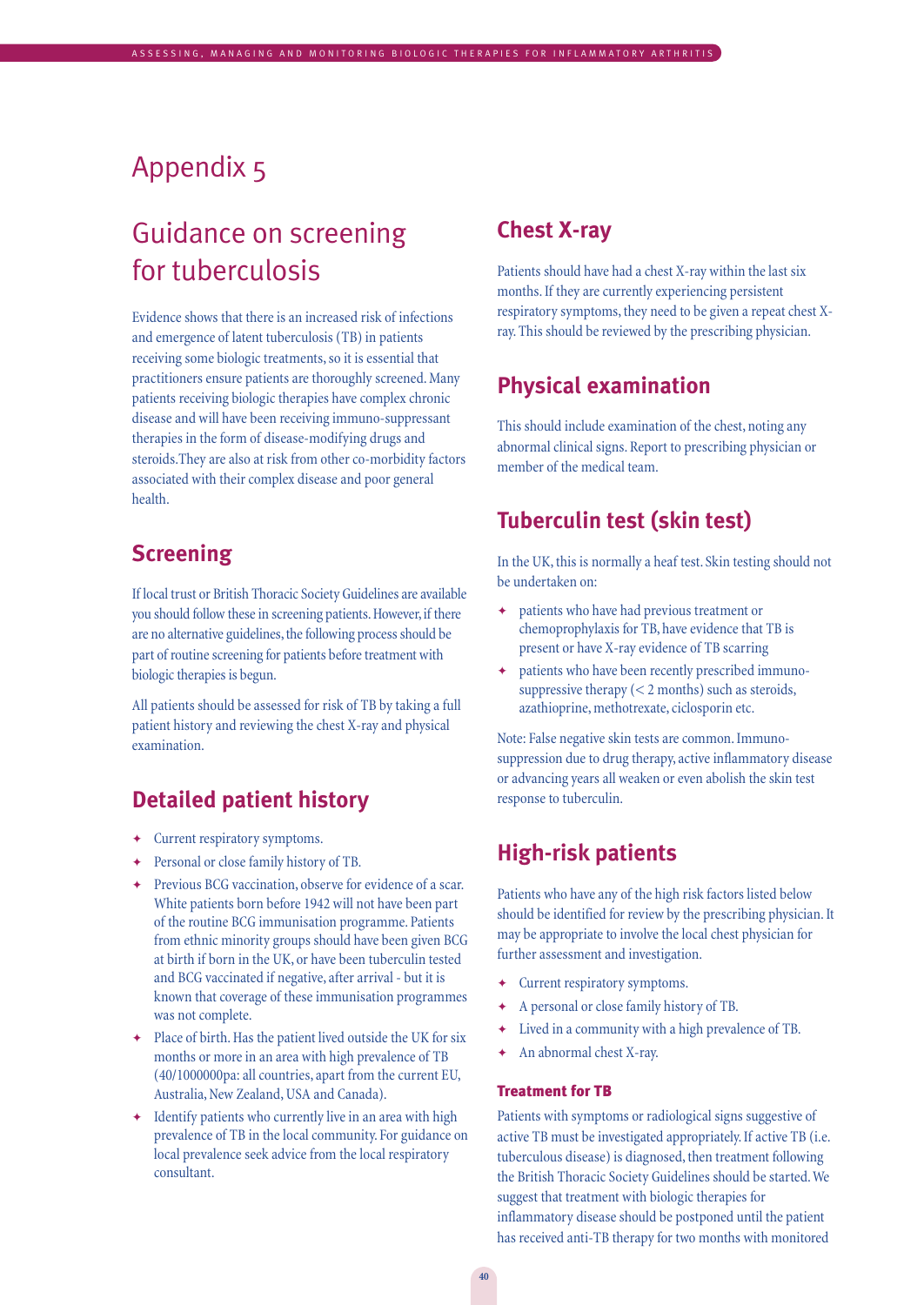compliance. If cultures for M. tuberculosis are available, antibiotic susceptibility data should be known to ensure the patient is receiving appropriate treatment.

For patients who may have been previously infected with TB, but who do not have active TB at the time of assessment, there is a risk that treatment with biologic therapies will reactivate their tuberculous infection. TB therapy (chemoprophylaxis) can reduce the risk of reactivation. However, the possibility of reactivation of TB has to be balanced against the risks of morbidity and mortality from the anti-tuberculous drugs – risks which are increased in the elderly. A working party of the Joint Tuberculosis Committee for the British Thoracic Society (BTS) is preparing an evidence-based review of this balance of risk, with advice and management strategies for patients at risk of TB reactivation. This report should become available on the BTS website (www.brit-thoracic.org.uk) during 2003.

## **Information for patients**

Patient information sheets on anti-tuberculous therapy are available on the BTS website (these are also available in Punjabi, Hindi, Gujerati, Somali Turkish, Urdu and Bengali).

# Appendix 6

# Core competencies for practitioners administering biologic therapies

The management of patients receiving biologic therapies should be undertaken in a secondary care setting, with skilled specialist support. Nurses administering infusions should have easy access to specialist medical as well as practitioner support.

If you are reviewing your unit's staffing needs, it is important to evaluate the skill mix, level of medical support and nature of the facilities in your individual unit. The competency levels set out here will help you recognise the range of skill mixes that can be used in providing rheumatology care. The following are several factors to bear in mind while planning staffing.

## **Skill mix**

The support needed to manage patients receiving biologic therapies includes the pre-assessment process, management during treatment, monitoring and on-going care. If a specialist practitioner provides support and supervision, some tasks can be undertaken by nurses who have a more basic knowledge of rheumatology patients and biologic therapies. It is for this reason that we have included basic level competencies, as well as competencies for specialist practitioners.

# **Nature of the department/unit**

Rheumatology departments may vary in a number of ways.

- ✦ A large research unit with research practitioners and satellite units.
- ✦ A department with dedicated day unit facilities.
- ✦ A department with access to a planned investigation or medical day care facility.
- A department administering biologic therapies within a ward environment or supporting a day care facility.

## **Supervision**

The basic competency framework set out here is for day care nurses who administer infusions, but have no overall responsibility for on-going care of patients receiving biologic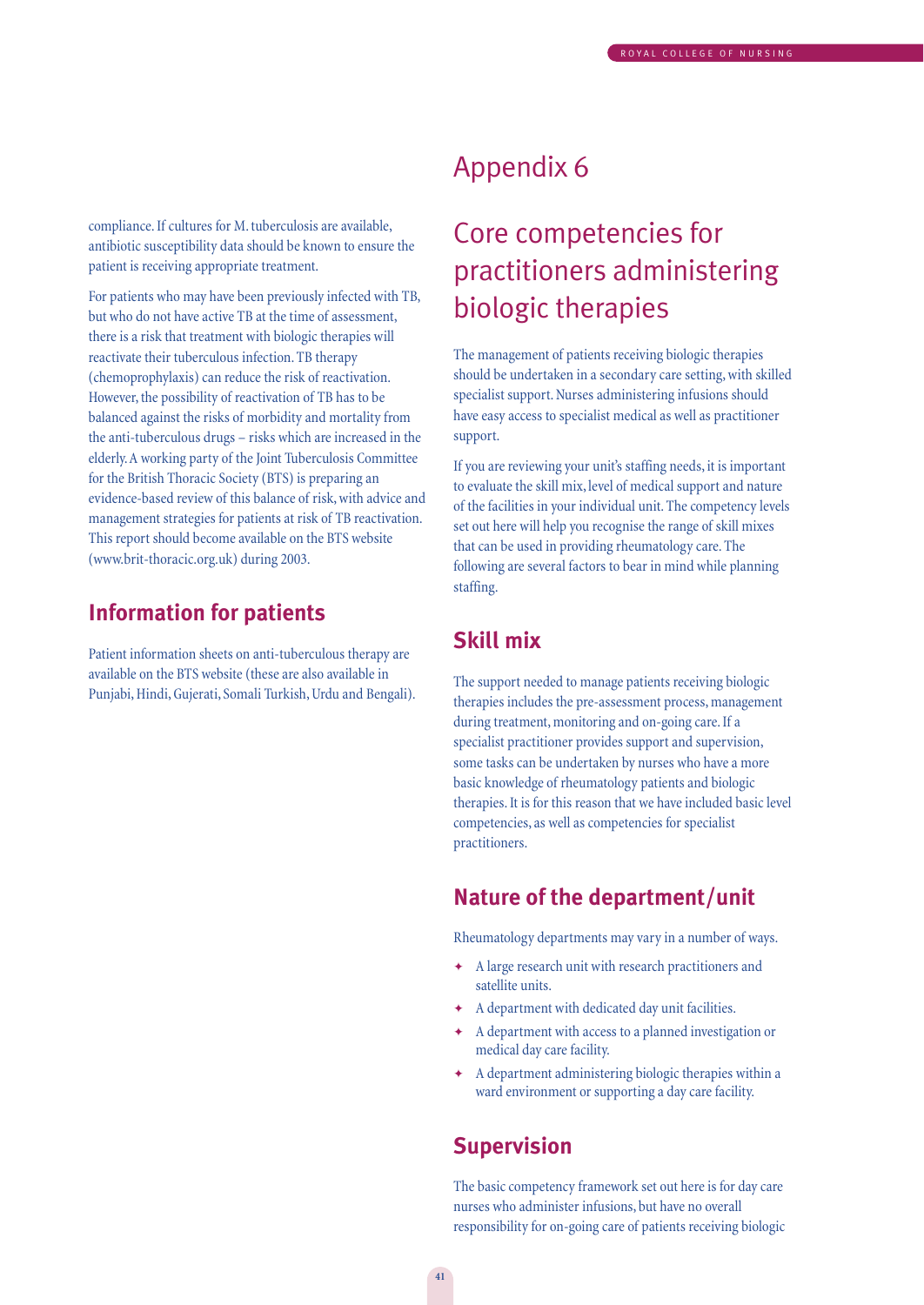therapies. When you are reviewing staffing and practice, you must ensure that appropriate practitioner supervision is provided for these nurses with minimal experience in providing day unit care. If no rheumatology specialist practitioner support is provided in the day care unit, it will be the responsibility of the hospital's rheumatology specialist practitioner to provide support and supervision for patients.This will include the pre-assessment, documentation, BSR Biologics Register data and on-going management and follow up.

ASSESSING, MANAGING AND MONITORING BIOLOGIC THERAPIES FOR INFLAMMATORY ARTHRITIS

## **Basic practitioner competencies**

Nurses working in day care facilities who administer infusions, but have no overall responsibility for ongoing care of patients on biologic therapies, should have the following skills and knowledge:

- ✦ relevant and current statutory training and experience in the administration of intravenous infusions, emergency resuscitation and anaphylaxis procedures
- ✦ expertise in venepuncture and cannulation techniques is preferable but not essential
- basic understanding of chronic disease management including the risks of immuno-suppression and opportunistic infections
- able to recognise the need to seek specialist support if a patient highlights new issues that may affect treatment (for example, recent contact with chicken pox, changes in general health that may indicate problems, such as neurological problems)
- undertaken basic training sessions in the management of rheumatology patients, including an awareness of painful joints and appropriate siting of venflon, pain control, the use of joint protection and mobility issues
- ✦ be aware of biologic therapies, mode of action, risks and benefits, and possible side effects
- understand the assessment and management issues that form the total care of patients receiving biologic therapies
- ✦ be aware of specialist practitioner support and know how to access this.

Many specialist practitioners have expertise that extends far beyond competencies documented above. Service needs may determine whether practitioners will need further education to meet these competencies - for example, a practitioner might want to acquire cannulation skills to improve patient care and support the medical team in preparing patients for treatment, and they would need to undertake training in intravenous administration and cannulation skills in accordance with local policies; similarly, day care unit nurses with infusion expertise will need additional specific training

and supervision in the management of patients receiving biologic therapies.

## **Essential specialist practitioner knowledge and skills**

All practitioners responsible for assessment and monitoring of treatment should have undertaken a period of study in, and feel confident that they have an understanding of, the following areas.

- ✦ Inflammatory joint diseases.
- Functional assessments.
- Social and psychological aspects of chronic disease.
- ✦ Management, assessment and therapeutic options for chronic pain.
- ✦ The role of disease-modifying drugs, side effects and monitoring.
- The basic mechanism how biologic therapies act, and their routes of administration.
- ✦ The side effects of biologic therapies including the side effects of subcutaneous injections or intravenous infusions. The practitioner should be competent in acting on observed changes, including knowledge of procedures in the case of emergency resuscitation and anaphylaxis.
- ✦ Proficiency in the administration and training of subcutaneous injections.
- The value of multi-disciplinary team support for patients.
- The value of providing patient information literature and the use of telephone helpline services.
- ✦ Knowledge of NICE recommendations, BSR Biologics Register and BSR Eligibility Criteria.
- ✦ The ability to collect accurate data for audit and research purposes.
- ✦ Recognition of the limits of their expertise and clinical competencies, and an ability to access appropriate clinical support.

If practitioners don't feel confident or don't have the relevant training in a particular area, adequate supervision by a competent nurses should be provided.

The specialist practitioner should also be competent in:

- the ability to educate patients about disease-modifying drugs and biologic therapies. This includes providing appropriate patient information
- clear and concise documentation in the medical records
- ✦ joint assessment including the use of the EULAR 28 joint count score
- ✦ managing patients receiving intravenous infusions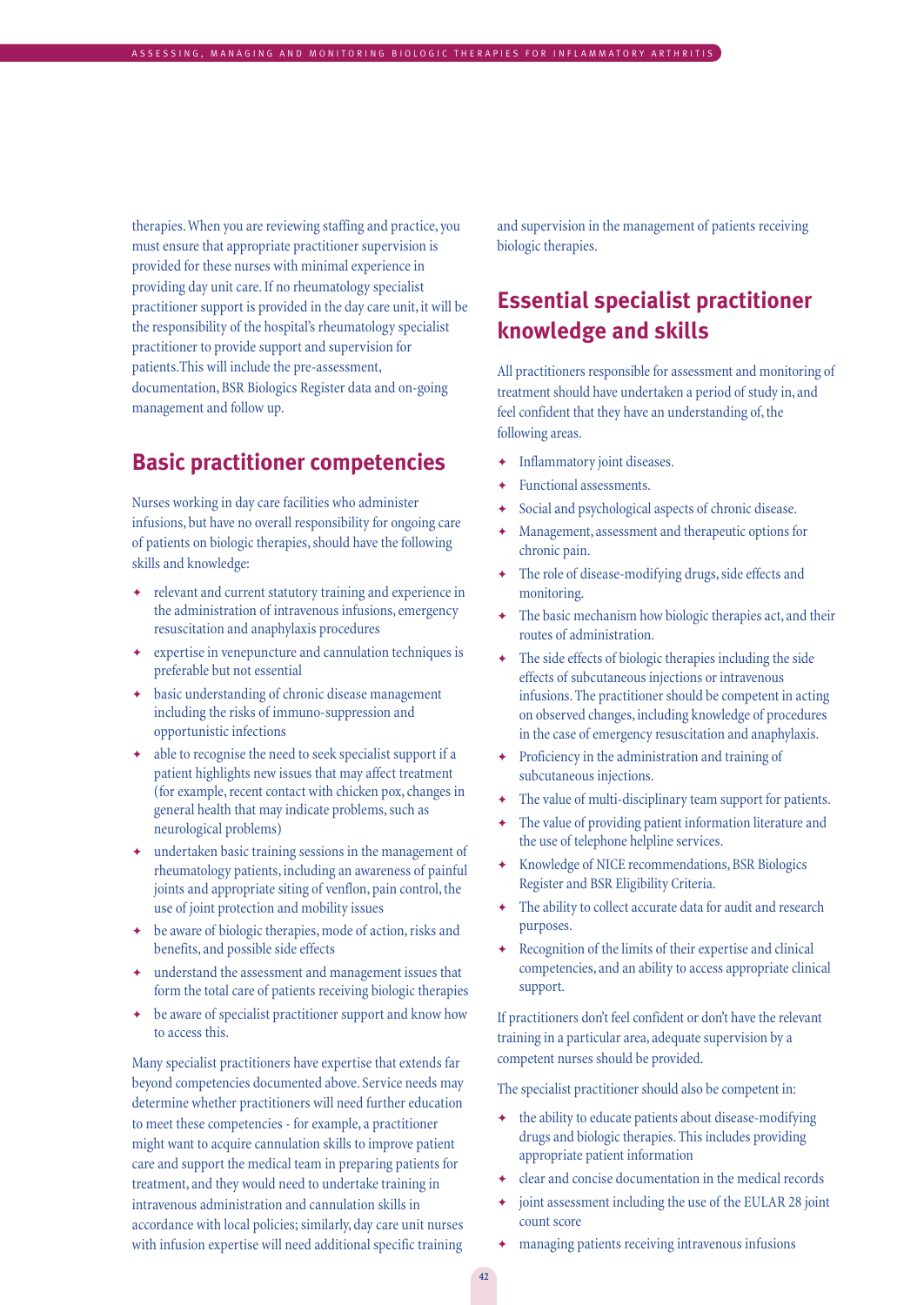- ✦ relevant and current statutory training for emergency resuscitation and anaphylaxis procedures
- ✦ experience in routine assessment and screening of patients with chronic disease including observations of blood results, routine screening for possible infections, exacerbation of disease, blood pressure, temperature, and urine testing
- ✦ management of patients receiving intravenous infusions via an infusion pump
- ✦ knowledge of the statutory legal responsibilities of ensuring adequate documentation of care, including routine observations and follow-up care arranged
- ✦ managing a telephone helpline service
- ✦ training patients in self administration of subcutaneous treatments, if appropriate.

The practitioner should be practising using a trust policy document to support their practice.

## Non-essential specialist practitioner knowledge and skills

- ✦ Practitioners may wish to develop local policies and training procedures for patients to be trained in the self administration of subcutaneous injections.
- ✦ Cannulation skills.
- ✦ Competence in managing patients receiving intravenous infusions via an infusion pump - where adequate competent practitioners are available to support nurses administering infusions, specialist nurses won't necessarily need to be competent in this area, but they may choose or need to extend their skills in this.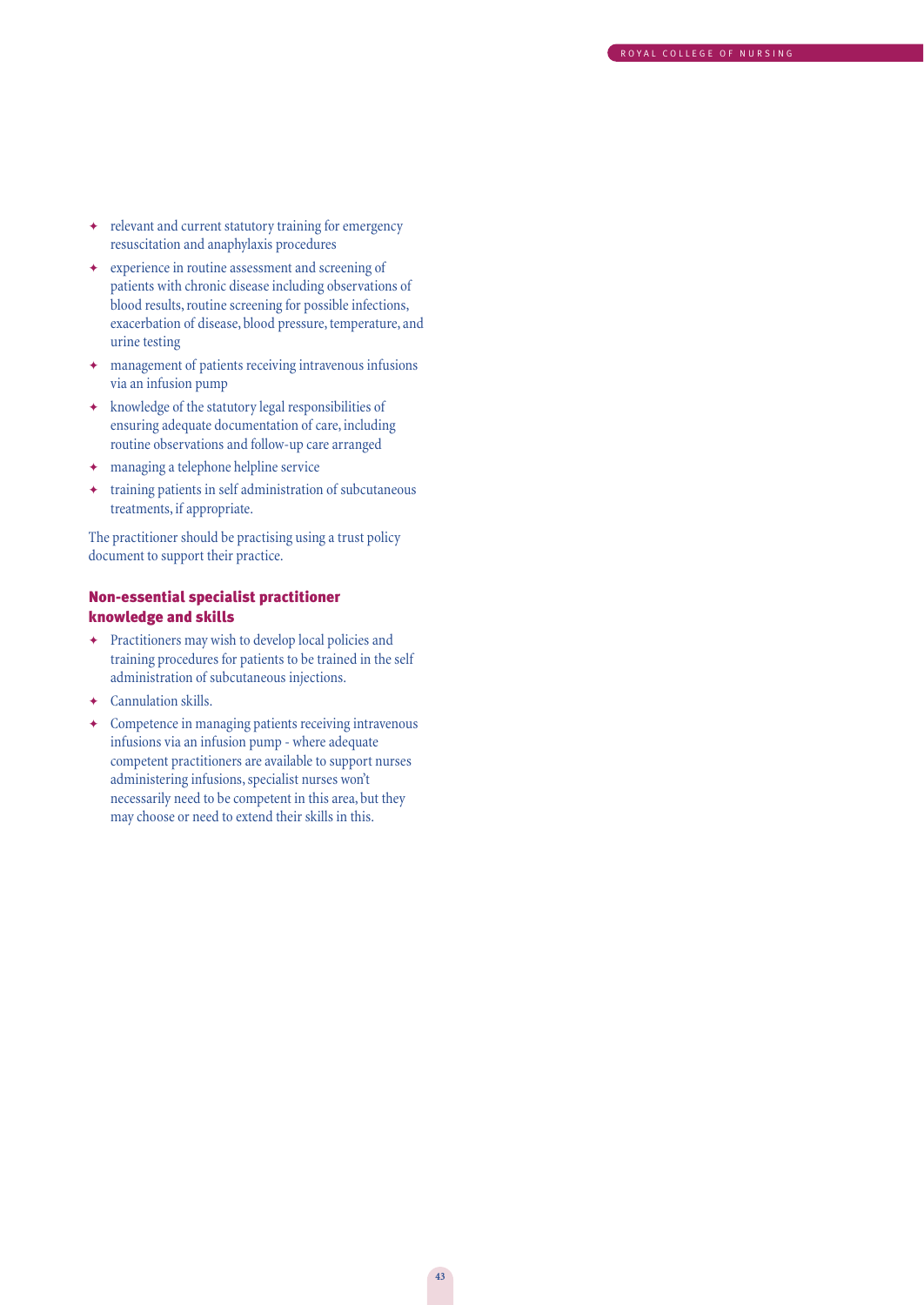# Calculating nursing and practitioner time and costs

These time allocations will help you calculate the cost of staffing in your unit/department. Costs will vary according to how many patients can be treated in a department at the same time and the skill mix of the nurses or practitioners competent in providing care for biologic therapies.There will be an optimum number of patients that the department can safely manage.

Less time can be allocated per patient in a department where more than one patient can be treated at one time. Nursing/practitioner time can also be significantly reduced where appropriate clerical support is available.

Specialist practitioners should also take into account the time necessary to provide education, training and support to other health care professionals caring for patients receiving biologic therapies.

The times set out below are based upon one patient episode at the beginning of treatment. Individual aspects of the time analysis can be used to calculate ongoing costs of care. It is important that you discuss with the department business manager the grades of staff and additional staffing costs which include cover for holidays, national insurance and other 'on costs' before submitting a detailed cost analysis.

| <b>Procedure</b>                                                                                                                                                                                   | <b>Time</b>                                                                                                                                                               |
|----------------------------------------------------------------------------------------------------------------------------------------------------------------------------------------------------|---------------------------------------------------------------------------------------------------------------------------------------------------------------------------|
| Patient educational session to discuss treatment and<br>provide patient information literature                                                                                                     | $30$ minutes x $2$<br>Initial session information giving, second session to<br>review and answer specific questions following review<br>of patient information literature |
| Screening and assessment of joints                                                                                                                                                                 | 30 minutes<br>Basic screening and assessment of joints                                                                                                                    |
| Preparation of documentation<br>and Biologics Register Data                                                                                                                                        | $30$ minutes + 15 minutes preparation time with patient<br>prior to treatment for consent and questionnaire<br>completion                                                 |
| Documentation in medical records, nursing reports and<br>clerical time arranging inpatient admission and review<br>of results                                                                      | 30 minutes                                                                                                                                                                |
| Specialist practitioner - providing support for nurses in<br>ward/day care facilities, administering/training and<br>resolving clinical decision-making issues. Liaising with<br>rheumatology team | 60 minutes                                                                                                                                                                |
| Management of intravenous infusion therapy including<br>all observations and post infusion care                                                                                                    | Total first treatment costs - Total: 4 hours 15 minutes                                                                                                                   |
| Office administration, telephone<br>review and ongoing support                                                                                                                                     | 30 minutes                                                                                                                                                                |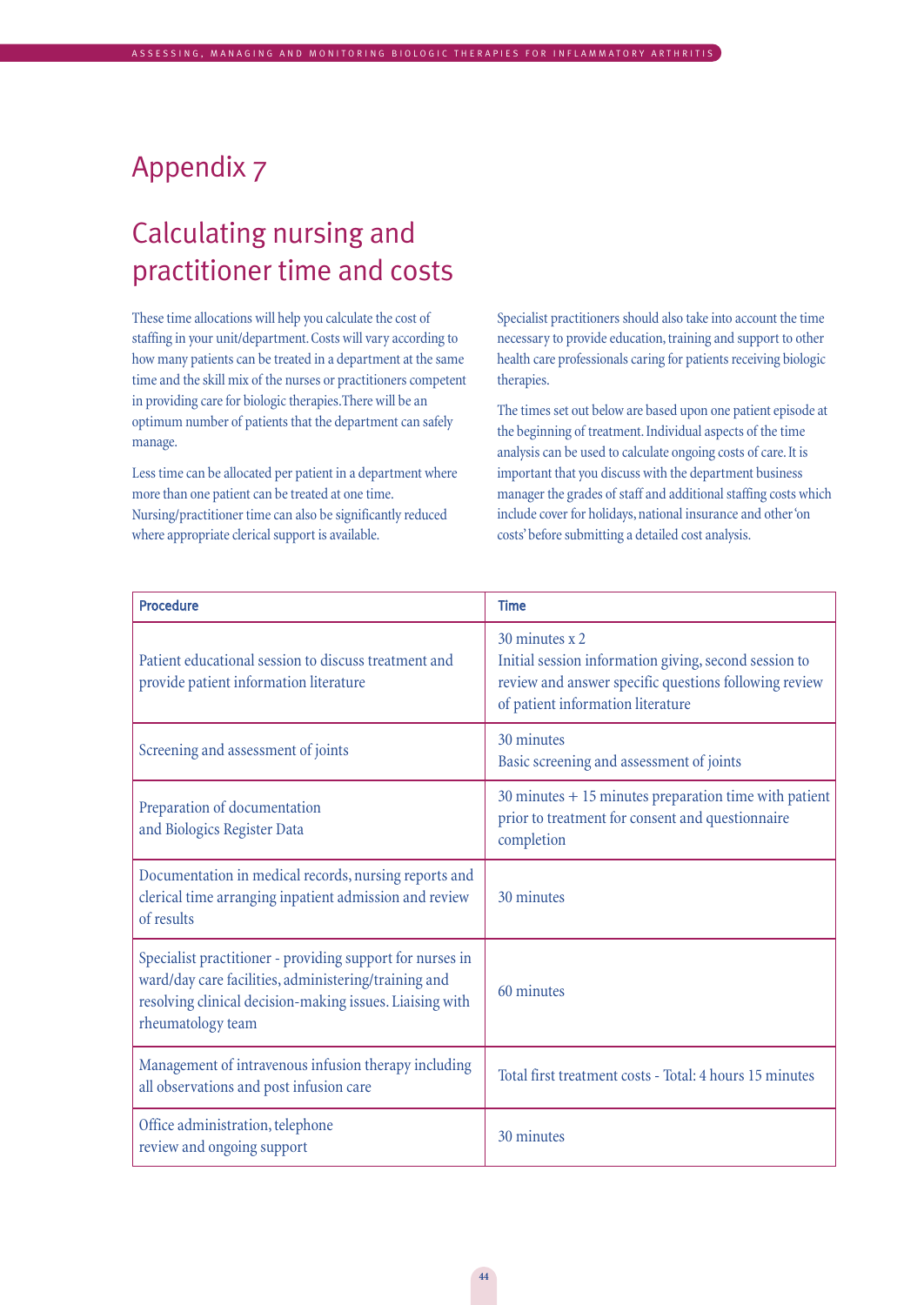# The RCN Rheumatology Biologics Working Party members and remit

# **Members of the RCN Rheumatology Biologics Working Party**

#### Representation

All the appropriate members of the Arthritis and Musculoskeletal Alliance (ARMA) were represented on this group. Members represented included:

- ✦ Arthritis Care
- ✦ Arthritis and Musculoskeletal Alliance (ARMA)
- ✦ Arthritis Research Campaign (arc Education subcommittee)
- ✦ British Healthcare Professionals Allied to Rheumatology
- ✦ British Paediatric Rheumatology Group (BPRG Nursing, medicine and allied healthcare professionals - a specialty group within the Royal College of Paediatric Child Health)
- ✦ British Society for Rheumatology (clinical affairs committee)
- ✦ National Rheumatoid Arthritis Society (NRAS)
- ✦ Paediatric patient groups including: The Lady Hoare Trust and Young Arthritis Group
- ✦ Royal College of Nursing.

RCN Paediatric Rheumatology Specialist Nurses Group contacted via the RCN Paediatric Nurse Adviser via the RCN website, www.rcn.org.uk

## Members

(All members and contributors have documented their vested interests with the working party.)

#### **Chair of Working Party**

Professor D.G. I. Scott, MD, FRCP Consultant Rheumatologist and Honorary Professor University of East Anglia, President British Society for Rheumatology, Norfolk and Norwich University Hospital, Colney Lane, Norwich NR4 7UZ. Email: david.scott@norfolk-norwich.thenhs.com

#### **Principal Author and Working Party Lead**

Mrs Susan Oliver, RGN, MSc Working Party Co-ordinator and member of the RCN Policy and Practice Rheumatology Forum, Clinical Nurse Specialist Rheumatology, Northern Devon Healthcare Trust, Raleigh Park, Barnstaple, Devon. EX31 4JB. Tel: 01271 374294 Email: susan.oliver@bigfoot.com

## **Working Party Members**

- Mrs Janice Mooney, RGN, DMS, BSc (Hons) MSc Chair of RCN Policy and Practice Rheumatology Forum Lecturer in Primary Care/Rheumatology Nurse Practitioner, University of East Anglia, Norwich. Email: j.mooney@uea.ac.uk
- Mrs Margaretta Rooney, RGN, SCM, Dip N (London)DHSM Rheumatology Nurse Practitioner
- Mrs Maggie Carr, RGN, DPSN, MSc Rheumatology Nurse Practitioner, representing ARC Educational sub-committee
- Mrs Ailsa Bosworth, and Mr. Peter Hare National Rheumatoid Arthritis Society
- Mrs Jane Leeder, RGN Rheumatology Nurse Practitioner, representing the British Healthcare Professionals Allied to Rheumatology
- Ms Emily Butler Representing Arthritis Care

## **Paediatric Working Party Members**

- Mrs Liz Hutchinson,RSCN, RGN, DN Cert Paediatric Rheumatology Clinical Specialist Nurse, Queen's Medical Centre, Nottingham University Hospital NHS Trust, Nottingham NG7 2UH. Email: liz.hutchinson@mail.qmcuh-tr.trent.nhs.uk
- Dr Helen Venning, BM, BS, FRCP (London) FRCPCH Representing British Paediatric Rheumatology Group

## **Additional contributors**

- Dr R. Hull Consultant Paediatric Rheumatologist Chairman of Clinical Affairs Committee - Paediatric Rheumatology Group
- Dr E. Baildam, FRCP, FRCPCH, MRCGP, MBChB, DCH Consultant Paediatric Rheumatologist, Member of the Executive of the British Paediatric Rheumatology Group and Chair of Clinical Affairs Working Party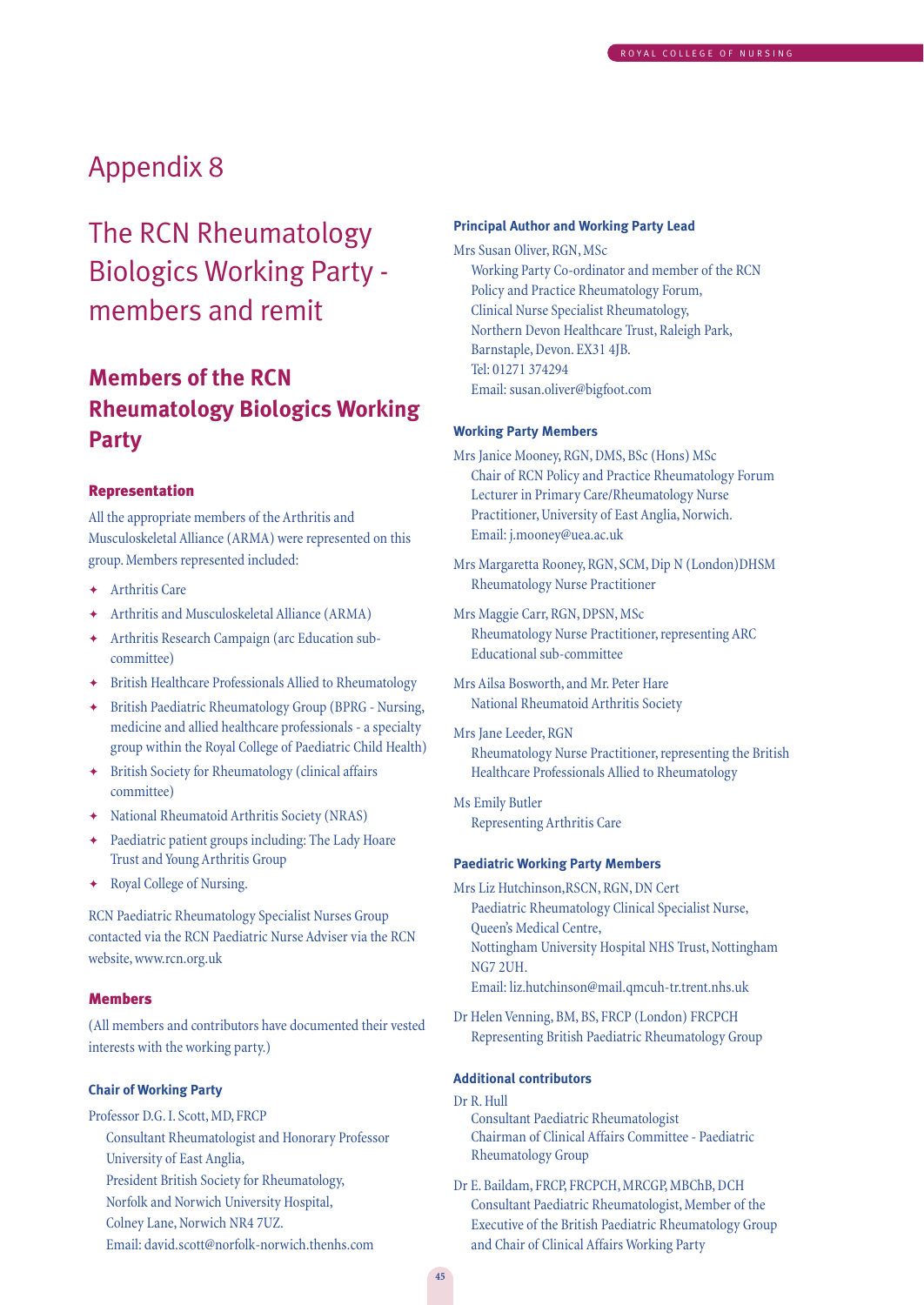Dr M. Webley President and representing Arthritis and Musculoskeletal Alliance (ARMA)

Ms Sophie Edwards Chief Executive and representing ARMA

- Mr N. Betteridge Representing Arthritis Care
- Mrs Margaret Somerville, RGN, BA, MSc Clinical Research Manager Representing BHPR

Ms Helen Strike, RGN, RSCN Paediatric Rheumatology Clinical Nurse Specialist,

Ms Pam Whitworth, RGN, RSCN Paediatric Rheumatology Clinical Nurse Specialist,

#### **Representing Scotland**

Dr Duncan Porter Consultant Rheumatologist Co-ordinator of SPECTRA (Scottish Prospective Evaluation of Clinical Effectiveness of anti-TNF Therapy in Rheumatoid Arthritis)

Ms E. McIvor, RGN, RSCN Clinical Nurse Specialist

#### **Representing Northern Ireland**

Mrs Elaine Wylie, RGN, BSc (Hons)., PGDip Rheumatology Liason Nurse

Ms Joyce Patton,RGN Deputy Ward Manager, Green Park Healthcare Trust

## **Representing Wales**

Mrs Lisa Howie Clinical Nurse Specialist

Mr B. Rhys Dillon, RGN Clinical Nurse Specialist

## **The remit of the RCN Rheumatology Biologics Working Party**

#### **a. Administration and management**

- ✦ Roles and responsibilities of practitioners in the care of patients receiving biologic therapies.
- Practical issues of assessment, counselling and administration of treatment.
- ✦ Documentation and competencies.
- ✦ Monitoring post treatment reviews/contact.
- Troubleshooting prophylactic and anaphylactic treatment issues, infections, blood results.
- ✦ Review/Consensus on best practice and areas of management.
- Review of patient information provided.
- Specific needs of paediatric patients.
- Biologics Register information.
- The role of pharmaceutical companies.
- New biological therapies. (Awaiting review by the National Institute of Clinical Excellence or pending licence.)

## **b. Resource issues in administration of treatment**

- ✦ Where treatments are administered and by whom.
- Admission and discharge policies.
- Facilities to administer treatment.
- ✦ Paperwork and clerical administration.
- Disparities in implementation of NICE guidance.
- Management of patient expectations.
- ✦ Role of voluntary organisations.
- ✦ The role of pharmaceutical companies.

## **c. Review of current pharmaceutical company strategies for supporting the development of service provision**

(for example, Remicare nurses and Wyeth home care plan.)

- ✦ How should pharmaceutical support be utilised?
- What do we need and how should it be delivered?
- ✦ Developing expertise and succession planning.

## **d. Unified lobbying for service provision**

- What are the issues?
- Where should the guidance and working party review be distributed?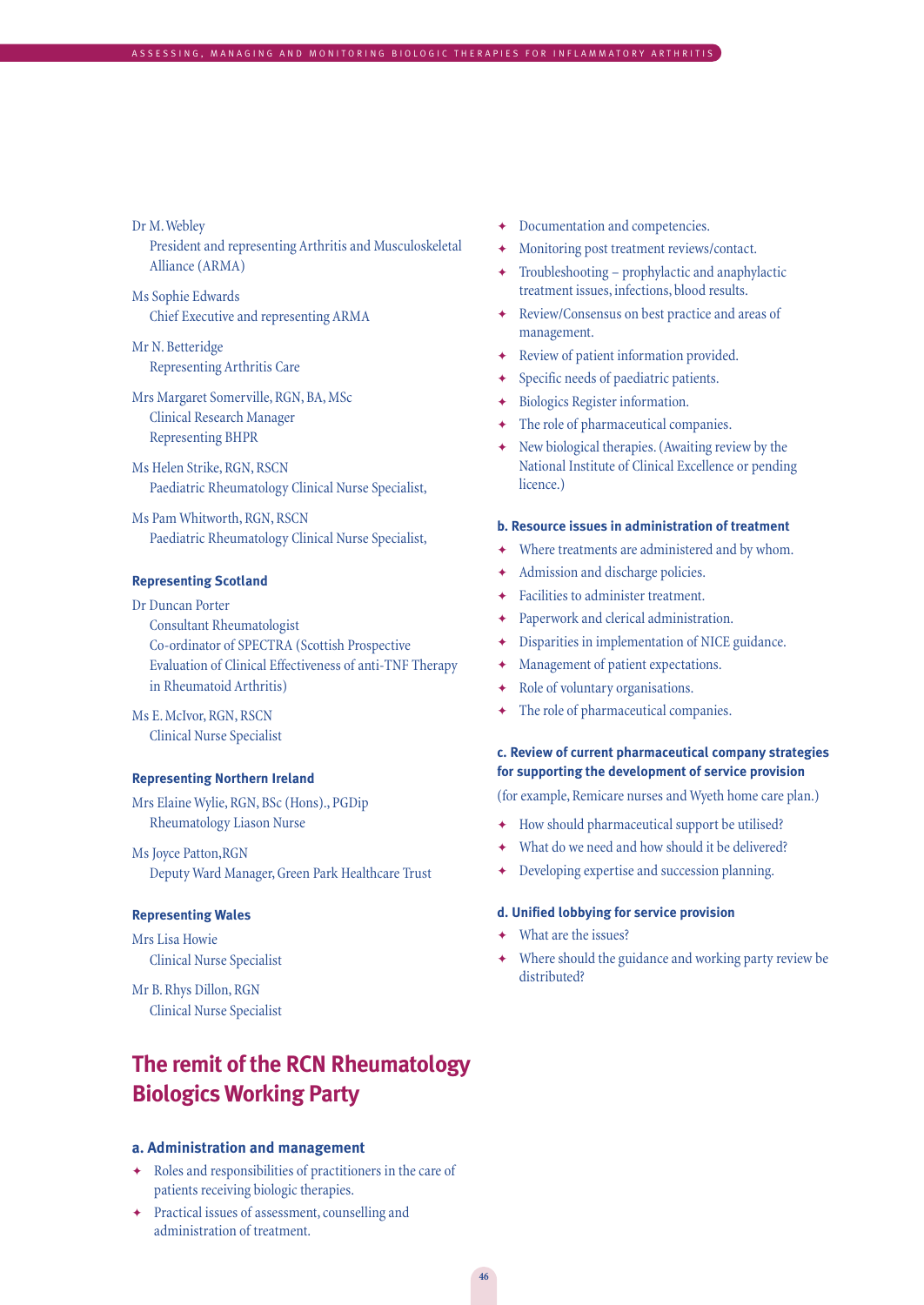## **Part 2: Children and young people**

# Introduction

The role of biologic therapies in the treatment and management of children and young people with inflammatory joint disease is an evolving area with significant implications for all paediatric rheumatology clinical nurse specialists, paediatric rheumatologists and allied health practitioners who provide the supportive therapies to children and young people.

Children and young people with juvenile idiopathic arthritis (JIA) are significantly fewer in number than the adult population with rheumatoid arthritis. JIA is a relatively rare disease, with an estimated incidence in the UK of 0.1 per 1,000 children, which is equivalent to 1,000 new cases per year. About 10,000 children and young people in the UK are affected (NICE 2002). *For classification of juvenile idiopathic arthritis, see Paediatric Appendix 1*.

## **This guidance**

Part 2 of the Royal College of Nursing's *Assessing, managing and monitoring biologic therapies for inflammatory arthritis: Guidance for rheumatology practitioners* has been developed to highlight the key issues for treating children and young people. It provides guidance for paediatric rheumatology clinical nurse specialists caring for children and young people of 16 years and under who are receiving biologic therapies for juvenile idiopathic arthritis (JIA).

It will also help paediatric rheumatology clinical nurse specialists to develop a standardised approach to reviewing care for children and young people receiving biologic therapies. The experience gained in the assessment and management of children and young people receiving these drugs provides an opportunity for paediatric rheumatology nurse specialists and paediatric rheumatologists to develop a framework for practice and a consensus on areas of management.

# **Developing this guidance**

The guidance on paediatric care set out in Part 2 was developed in conjunction with the main RCN Rheumatology Biologics Working Party, which was chaired by Professor DGI Scott, President of the British Society for Rheumatology (BSR). A full list of the working party members and contributors appears in Part 1: Appendix 8.You will find references, resources and additional guidance on treating children and young people in the Part 2 paediatric appendices.

The RCN Working Party identified three key national issues in the care of children and young people with JIA:

- 1. nursing resource implications for anti-TNFa treatments. Although biologic therapies have been endorsed for children and young people by NICE, the funding for necessary additional nursing support has not been addressed
- 2. the need to provide guidance on specific clinical issues in the assessment and management of children and young people receiving biologic therapies
- 3. the need for consensus and clarity about emerging evidence and about what can be agreed as best practice.

## **The special needs of children and young people**

As a specialist practitioner, it is essential that you are aware that the care of children and young people of 16 years and under should be managed according to paediatric rheumatology criteria for disease classification and treatment.

This applies even though young people are sometimes currently admitted to adult wards and rheumatology units (although in line with the Children's National Service Framework for England, each trust will now need to identify alternative locations to ensure children and young people receive care and treatment in specifically designated facilities to meet their distinct needs). Whatever the setting, it is always advisable when managing young people's care to seek guidance from a paediatric rheumatology consultant - and this is particularly important when the young patient is being cared for in an environment where the health care professionals are expert in the care of adults. It may also be necessary to seek specific guidance for patients with juvenile idiopathic arthritis (JIA) to ensure that the appropriate treatment guidelines are used.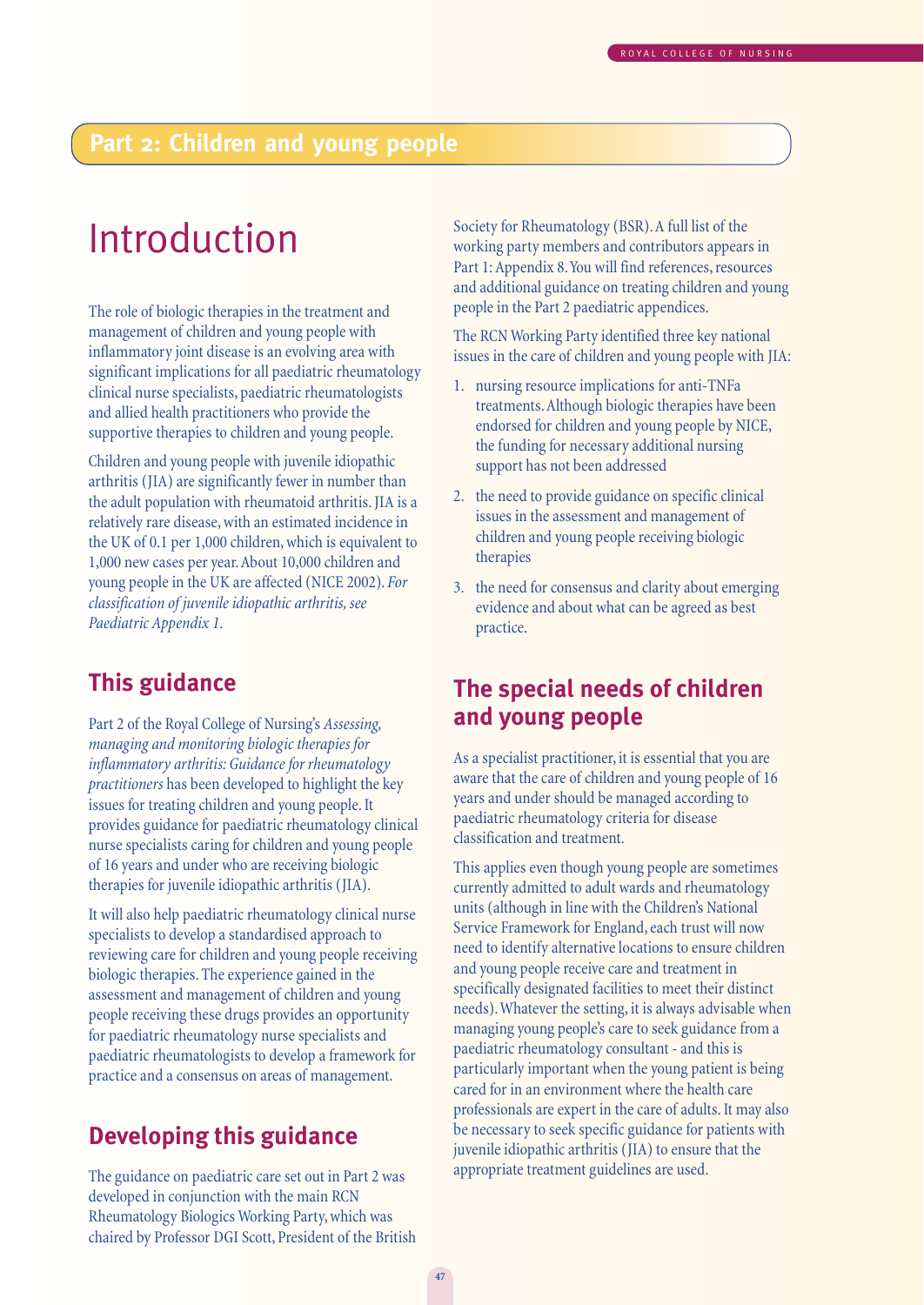## **Treating JIA with biologic therapies**

In March 2002, the National Institute of Clinical Excellence (NICE) published guidance on the antitumour necrosis factor alpha (anti-TNFa) treatment, etanercept and infliximab for adults. At the same time, NICE (2002) published guidance on the use of etanercept for children and young adults with JIA.

Currently, the only biologic therapy licensed and recommended for use in patients with JIA aged 4 - 17 years is etanercept.

There are, however, research trials in both the UK and USA for the use of infliximab in treating JIA. In the future, infliximab, anakinra and adalimumab may all be used in paediatric treatment. The RCN Paediatric Rheumatology Specialist Nurses Group will be monitoring the evolution of these therapies and will develop further guidance in accordance with NICE recommendations *(see Part 1: Appendix 8 for details of how to contact this group)*.

Most paediatric rheumatology units are already administering etanercept, although prescribing remains restricted by the availability of treatment and resource implications, and service provision varies around the UK.

## **The need for specialist nurses**

The expansion of numbers of paediatric patients prescribed etanercept has been limited by insufficient numbers of paediatric rheumatology clinical nurse specialists (CNS). In writing this guidance, therefore, the RCN Working Party had to recognise that at present children and young people may not be exclusively cared for by designated paediatric rheumatology CNS. Care may be shared by other health care professionals, including adult rheumatology nurse specialists, community children's nurses (CCNs), paediatric nurses or allied health professionals (AHPs).

As a matter of urgency, the RCN believes that individual NHS trusts should develop strategies to ensure that children and young people receive care and treatment from nurses who have received specific training (RCN, 2003). A non-registered children's nurse currently providing care to children and young people must only do so under the direct supervision of a registered children's nurse on Part 8 or 15 of the Nursing and

Midwifery Council Register (NMC, 1997).

The RCN Paediatric Rheumatology Nurse Specialists Group advocates the expansion of the paediatric rheumatology CNS role, although it recognises that this may be achieved initially through shared care arrangements, until sufficient paediatric rheumatology nurse specialists are appointed.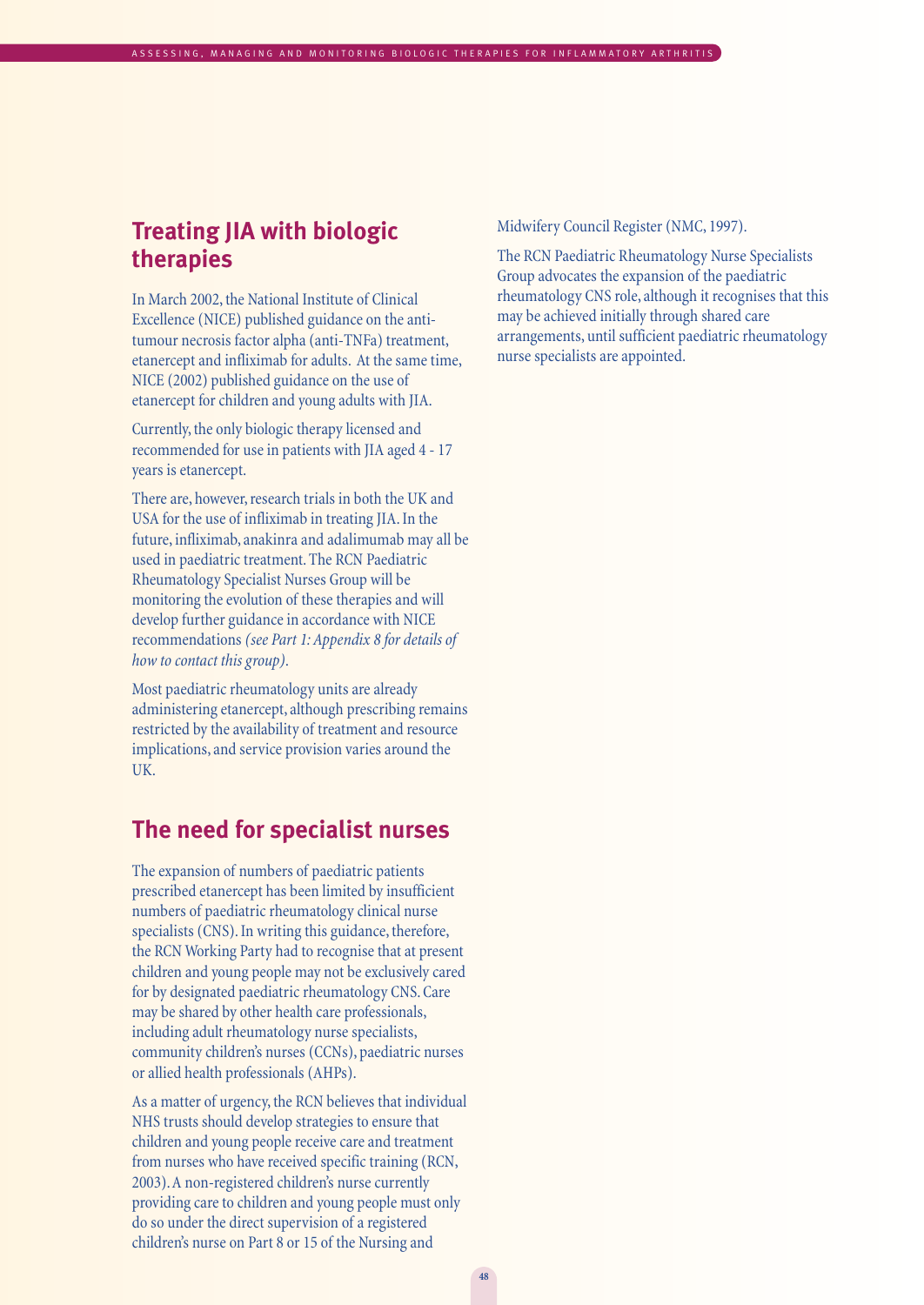## **Paediatric Section 1**

# Assessment and management of patients

Note that in preparing this guidance, the Working Party found that in some areas of clinical practice, the evidence to support best practice remains unclear. In these cases, we have provided advice based on pragmatic clinical experience and information gained from clinicians who are experienced in the assessment and management of children and young people receiving biologic therapies.

# **a.The Biologics Register**

While managing all patients receiving biologic therapies, it is important to collect data for the British Society of Rheumatology Biologics Register (BSRBR). The British Paediatric Rheumatology Group is currently developing a Biologic and New Drugs Register (BNDR) for children and young people, which forms an integral part of the NICE guidance document on the use of etanercept (NICE, 2002). The BNDR is being designed to ensure linkage of data to the adult Biologics Register so that young people's transition to adult services is properly recorded.

# **b.Special skills for working with children and young people receiving biologic therapies**

Paediatric rheumatology CNS's and nurses who assist the administration of biologic therapies should:

- ✦ have specialist expertise in biologics and the side effects of treatment
- ✦ be skilled in teaching children and young people about their treatment, recognising their patients' level of physical and cognitive abilities
- $\triangleleft$  be competent in the administration of subcutaneous injections and have the ability to teach and assess the competence of children, young people and their

families /carers in such techniques. When learning these techniques, children and young people need time to play and explore placebo equipment, and time to practice the techniques under the supervision of the specialist nurse or delegated colleagues, until both the family and the nurse feel they are safe and competent

involve other specialists such as hospital play specialists who can be invaluable in supporting children and young people who require injections, particularly those who are needle phobic.

# **c. Selection of patients**

*For eligibility criteria for treatment with etanercept in children and young people, see Paediatric Appendix 2.*

To ensure that children and young people under 16 years of age are selected appropriately to receive biologic therapies, you should undertake a risk benefit analysis of each patient which is based on:

- 1. fulfilment of British Paediatric Rheumatology Group (BPRG) criteria for selection
- 2. adherence to the Biologic Register (BNDR) and adequate data collection
- 3. potential for self-administration: the child/young person or their parents/carers may decide to administer treatments themselves, after appropriate training.You should take into account the family's level of emotional and social support and their home circumstances when deciding whether home administration is an option
- 4. involvement in decision-making: the child, young person, parents and carers should be actively involved in decision making about their treatment. You can help achieve this by making sure:
- information is given to them in a form and at a level which they can understand
- information includes the risks and benefits of the treatments offered
- the child/young person and family/carers are given time with a paediatric rheumatology CNS after their initial consultation with medical staff, so that they have an opportunity to review the information, and make an informed decision
- children/young people together with their parents/carers should be provided with support, education and training plans for home administration.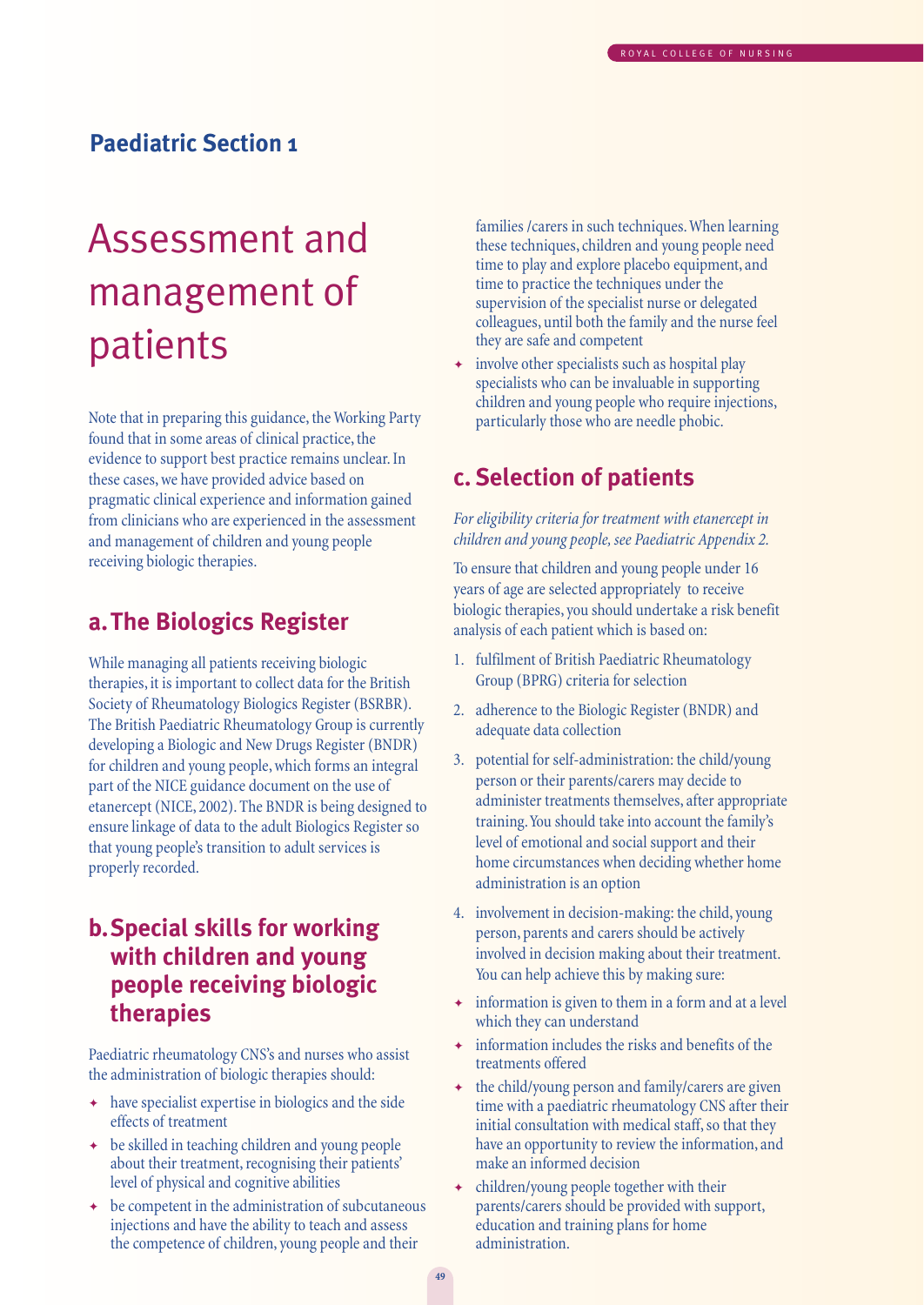5. alternative protocols: children and young people may be given the treatment, after consultation with their consultant paediatric rheumatologist, using an alternative protocol, based upon another indication. This should be clearly documented and supporting evidence written in the patient's medical notes. (Royal College of Paediatrics and Child Health (RCPCH) *Medicines for Children* gives helpful information on the use of off-licence drugs)

ASSESSING, MANAGING AND MONITORING BIOLOGIC THERAPIES FOR INFLAMMATORY ARTHRITIS

- 6. drug availability: you must contact your unit's pharmacy department to ensure that the drug will be available at the appropriate dosage for the child/young person
- 7. managing expectations: the parent or carer, and where appropriate the child/ young person should recognise that there are criteria by which the benefit of treatment with etanercept will be assessed. They should be advised that if the treatment doesn't bring them significant clinical improvement, it is likely that treatment with etanercept will be stopped. The family also need to know that whilst the NICE guidance recommends the use of etanercept, there is as yet no additional funding to support the delivery of treatment, and these resource issues could lead to a delay in treatment beginning.

# **d. Detailed assessment of patients**

Full assessment of the child or young person, and accurate data collection about them, is essential both before treatment begins and throughout its course.*The BPRG guidance (2000) is set out in Appendix 2*.

The assessment should include the following:

- 1. Haematology and biochemistry (including Urea and Electrolytes), according to BPRG or local trust guidelines. These tests should fulfil the criteria for monitoring of other disease-modifying drugs coprescribed with etanercept. It is not essential for blood monitoring to be undertaken immediately before treatment, although ideally monthly blood monitoring should be planned to be near the time of the treatment.
- 2. Height and weight checks before commencement of treatment, and drug dosage calculated according to this weight.
- 3. Tuberculosis (TB):
- ✦ children and young people who have had TB should be excluded from biological therapies
- ✦ attention must be given to the presentation of TB in children and young people, whilst biological therapies are being administered. If the patient has any of these high risk factors listed below, their case should be reviewed by the prescribing physician.You may also need to involve the local paediatric respiratory consultant for further assessment and investigation. High risk factors are:
- ✦ a personal or close family history of TB
- lived in or visited a community with a high prevalence of TB.
- 4. Live vaccines: live vaccines, including BCG for TB, should not be administered concurrently in patients receiving biologic therapies (See RCPCH (2002) *Immunisation of the Immuno-compromised child, best practice statement* at www.rcpch.ac.uk. *See also treatment eligibility criteria Appendix 2*). Live vaccines must not be given during treatment and for six months following the completion of treatment.

You should reinforce this information about live vaccines with parents and carers, and liaise with health visitors and school nurses to make sure they know live vaccines must not be given. Problems can arise as immunisations in school are usually administered without the parent/carer being present, further complicated by the fact that parents/carers often give consent to the full immunisation schedule months before it is actually administered, and may not be aware of the need to inform the school that they have withdrawn their consent due to their child's treatment with biological therapies, long-term steroids or methotrexate.

- 5. Consent: the child/young person as appropriate and their parents/carers are accurately informed and prepared to continue with treatment. They must have signed the relevant consent form (if necessary for local policy). If no consent form is used in your trust, ensure you document what information was given to the child/young person and their family/carers, and document the consent of parent/carers (or if appropriate the child/young person) in their medical notes.
- 6. BPRG Critera and BNDR: you should complete, or liaise with prescribing physician to support completion of, the BPRG criteria and biologic register (BNDR) (currently under development)
- 7. Psychological preparation: children and young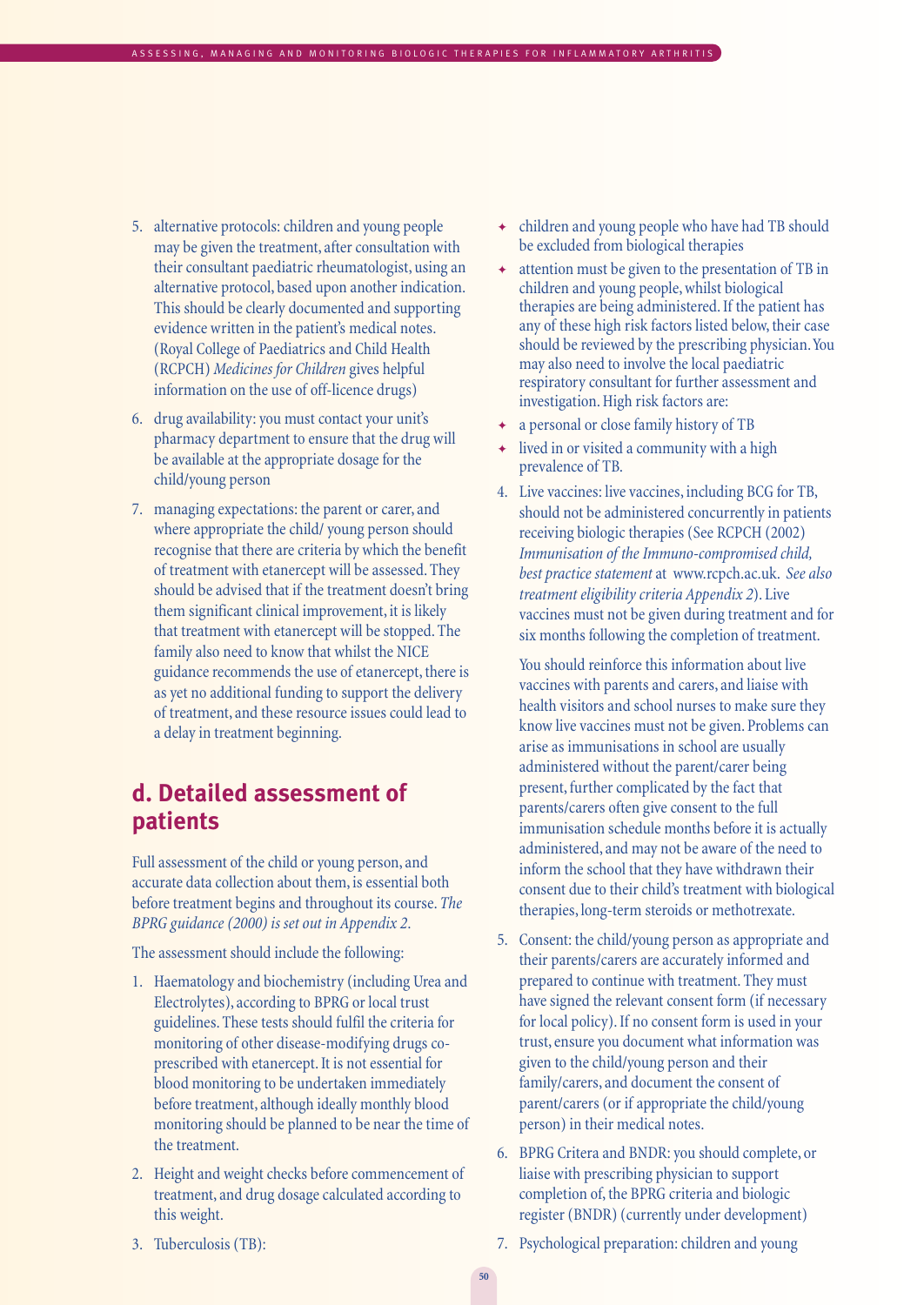people must have been prepared psychologically for the treatment, and given preparation which is age appropriate, so they know what to expect. They need to know, and assist the decision about, how, where and by whom subcutaneous administration will be delivered. Parents and carers also need to be prepared adequately, to ensure they can meet the needs of the child/young person.

8. Training for subcutaneous administration of biologic therapies at home: a training package is required to ensure the child/young person and their parent/carer understands their responsibilities in ensuring a supply and keeping up treatment. The family also needs to understand about the safe handling, storage and disposal of etanercept and the associated equipment at home.

## **e.Before subcutaneous biologic therapies are administered**

- 1. A paediatric rheumatology CNS or a nurse with designated responsibility must be available to support and guide nurses or practitioners providing care for paediatric rheumatology patients.
- 2. The preparation of the injection must be undertaken according to the Summary of Product Characteristics (SPC) of the drug, and administered within the stipulated time frame.
- 3. The paediatric consultant rheumatologist or their registrar must have assessed and stated that the child/young person is fit for treatment.
- 4. Checks before the first administration: the first and subsequent assessments should include the following:
	- ✦ routine questioning about potential infectious contacts (for example, chicken pox, TB). If an infection is suspected, consult prescribing physician
	- ✦ confirmation from the parent/carer, and if appropriate the child/young person, that they are not aware of any inter-current infections
	- ✦ with young girls/women of childbearing age, thorough discussion of the potential risks to the foetus if the girl is pregnant whilst receiving etanercept and or methotrexate.You should ensure that young women know what local community resources are available to support

sexual health, and you should have information readily available on contraception, emergency contraception and the management of unplanned pregnancies. Reassure the patient that you and your paediatric colleagues will give them a confidential service

- ✦ young women of childbearing age should confirm that they are using an effective method of contraceptive if sexually active. The point at which this information is discussed will be dependant on the maturity of the child/young person
- ✦ whether the child or young person has any known allergies. It is essential that all allergies be taken seriously.
- 5. Continued checks: after the first dose, you or an appropriately trained and competent nurse should undertake the routine checking of the child/young person to ensure they continue to be fit to receive their subcutaneous injection.

If observations by you or another nurse indicate abnormalities/infections, or raise doubts about whether the treatment should continue, seek specialist advice from the paediatric rheumatology nurse specialist or prescribing physician.

# **f. Drug dosages**

Etanercept for children and young people is prescribed as 0.4mg per kg twice weekly. The total dose must not exceed a maximum dose of 25mg twice weekly.

## **g.Follow-up care between treatments**

- 1. Make sure that the family are given, both verbally and in writing, contact details, both for normal hours and out-of-hours. Out of hours contact will depend on local services and on-call arrangements within your paediatric rheumatology team.
- 2. Make sure the child/young person and their parent/carer knows when their next treatment date is, and when they need to have drug monitoring/bloods repeated.
- 3. Ensure a date is set for a full assessment and review of treatment. This should be carried out monthly for the first three months of treatment, and then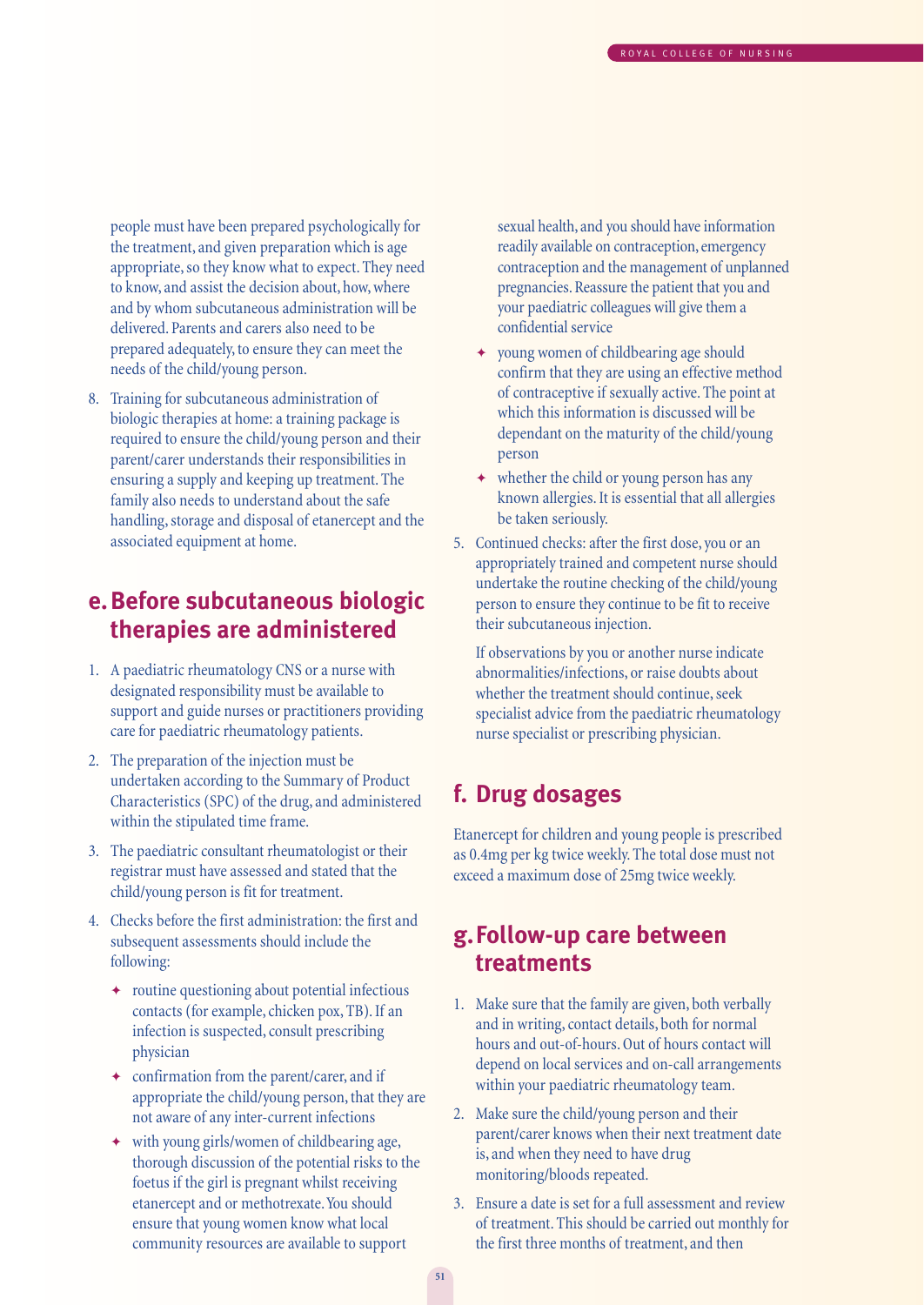## **Paediatric Section 2**

continue three-monthly whilst on etanercept, if the child's/young person's condition allows, and for one year after etanercept treatment has stopped. Even if families become self-sufficient in the administration of etanercept at home, they must continue to be monitored, as problems with compliance are not uncommon, particularly with adolescent patients.

- 4. Ensure the family and patient, if appropriate, are informed of the date for the review appointments.
- 5. Keep the child or young person informed by letter of the treatment schedule and monitoring. Make sure the GP is aware of the BSR website for information on biologic therapies.
- 6. Alert cards: the RCN Paediatric Rheumatology Specialist Nurses Group is exploring the option of an alert card for children and young people, similar to those provided for adult rheumatology patients. When available, this should be given to the young person or their family.

# Specific issues in resource planning for children and young people

As a specialist paediatric rheumatology practitioner, it is your responsibility to ensure that appropriate resources are available to provide safe and effective treatment of children and young people in your unit. Each unit will have particular strengths and weaknesses in their team skill mix, level of medical support and facilities. In Part 1 (Adult section) of *Assessing, managing and monitoring biologic therapies for inflammatory arthritis, Section 2: Resource issues* (page 10), you will find detailed help in analysing current and future provision and costs in your unit.

Here, in the Paediatric Section, we have highlighted particular issues for the care of children and young people, which you will need to take into account if you are planning services which include paediatric treatment. This is purely an advisory document, and you will need to develop guidance that is tailored to local needs.

You will find a list of key documents to access before planning service provision of biologic therapies in the reference sections of the Adult guidance.

# **Biologics Register**

Whatever the structure of your local paediatric rheumatology service, it is very important that you recognise the importance of collecting data for the British Society of Rheumatology Biologics Register (BSRBR) or for the new Biologic and New Drugs Register (BNDR) for children and young people being prepared by the British Paediatric Rheumatology Group.

When reviewing and planning your local service needs, you will need to take into account the time implications of collecting data for the BSRBR or BNDR.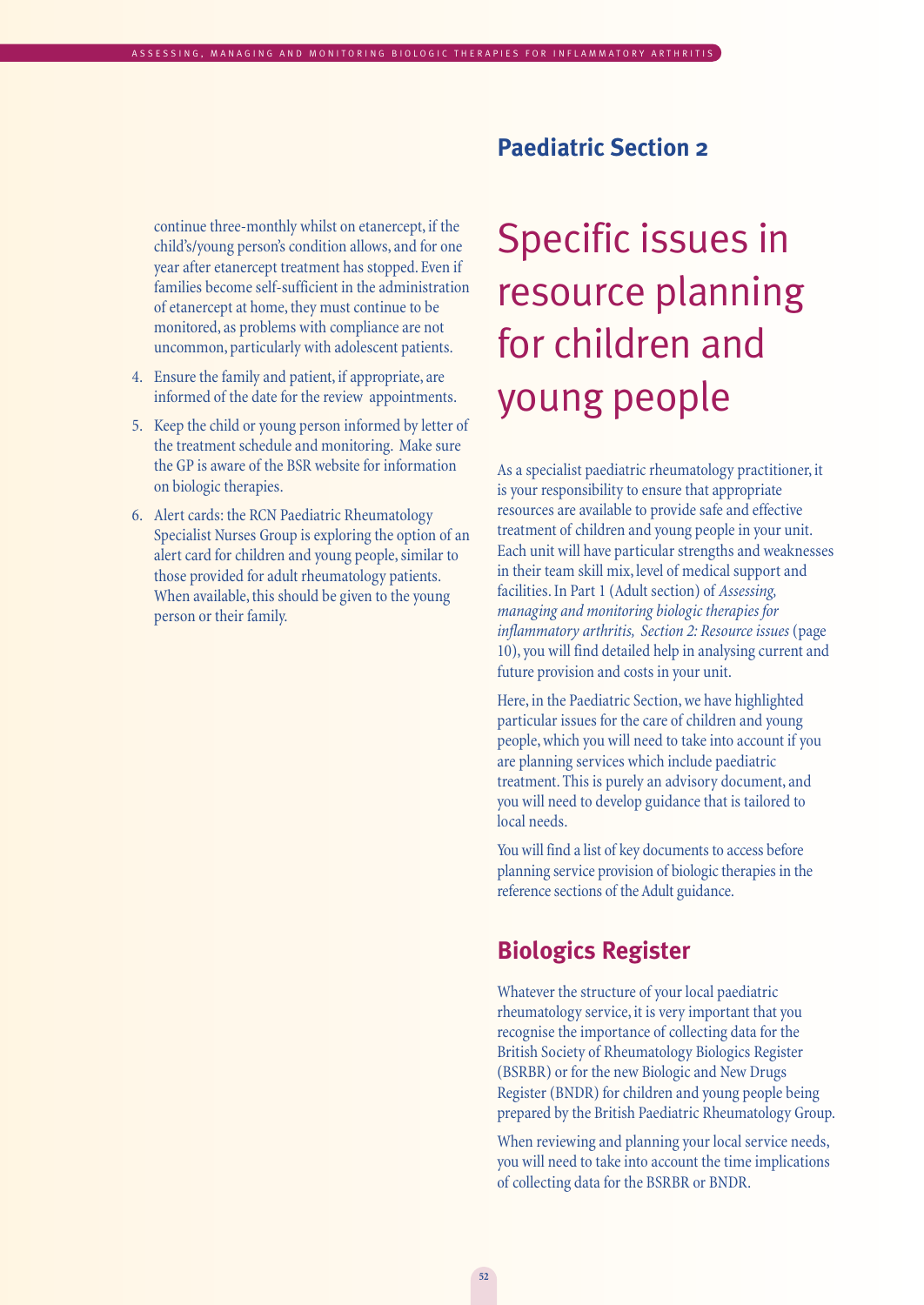## **Providing a seamless service**

Due to the distances some children and young people often need to travel to access specialist paediatric rheumatology services, shared care arrangements are often instigated. This arrangement for care must be highly organised and robust to maintain a safe and efficient service. Everyone involved in delivering care must be fully informed and competent in the specialist care required by children and young people and their parents or carers.

Close liaison is also required between the specialist hospital services, primary health care teams and educational teams, especially when these professionals are directly involved in the administration and support of children and young people receiving biologic therapies.

## **Tailoring support from pharmaceutical companies**

Some rheumatology units are supported by pharmaceutical companies in employing nurses to support the care of children and young people. It is important that these nursing staff are specifically assessed for their competency to work with children and young people. This includes assessment regarding:

- ✦ child protection issues
- ✦ paediatric clinical skills
- ✦ attitudes to children and young people
- ✦ communication with children, young people and parents/families.

Not all staff employed by pharmaceutical or drug distribution companies will be able to meet these criteria. For more information, see the Nursing and Midwifery Council/UKCC1997 guidance,*Working in posts not related to your registration status*.

If pharmaceutical companies support new posts, you need to ensure that the employing NHS trust is committed to ensuring that the new position will be substantive once pharmaceutical funding ceases, especially if the post is directly attributable to the administration and ongoing monitoring of treatments.

## **Specialist expertise and skill mix**

The RCN Working Party identified three levels of competency to help paediatric rheumatology clinical nurse specialists recognise the range of skill mixes that may be used in planning the provision of care.

Whatever the skill mix, it is essential that it includes adequate paediatric rheumatology CNS support for children and young people receiving biologic therapies. The competency levels are set out in detail in Paediatric Appendix 4.

**Note: when using Part 1 (Adult section), Section 2:** *Resource Issues* **to plan paediatric rheumatology services, you will need to substitute 'specialist rheumatology practitioner' with 'paediatric rheumatology clinical nurse specialist'. Some units will, of course, have nurse specialists in both adult and paediatric care.**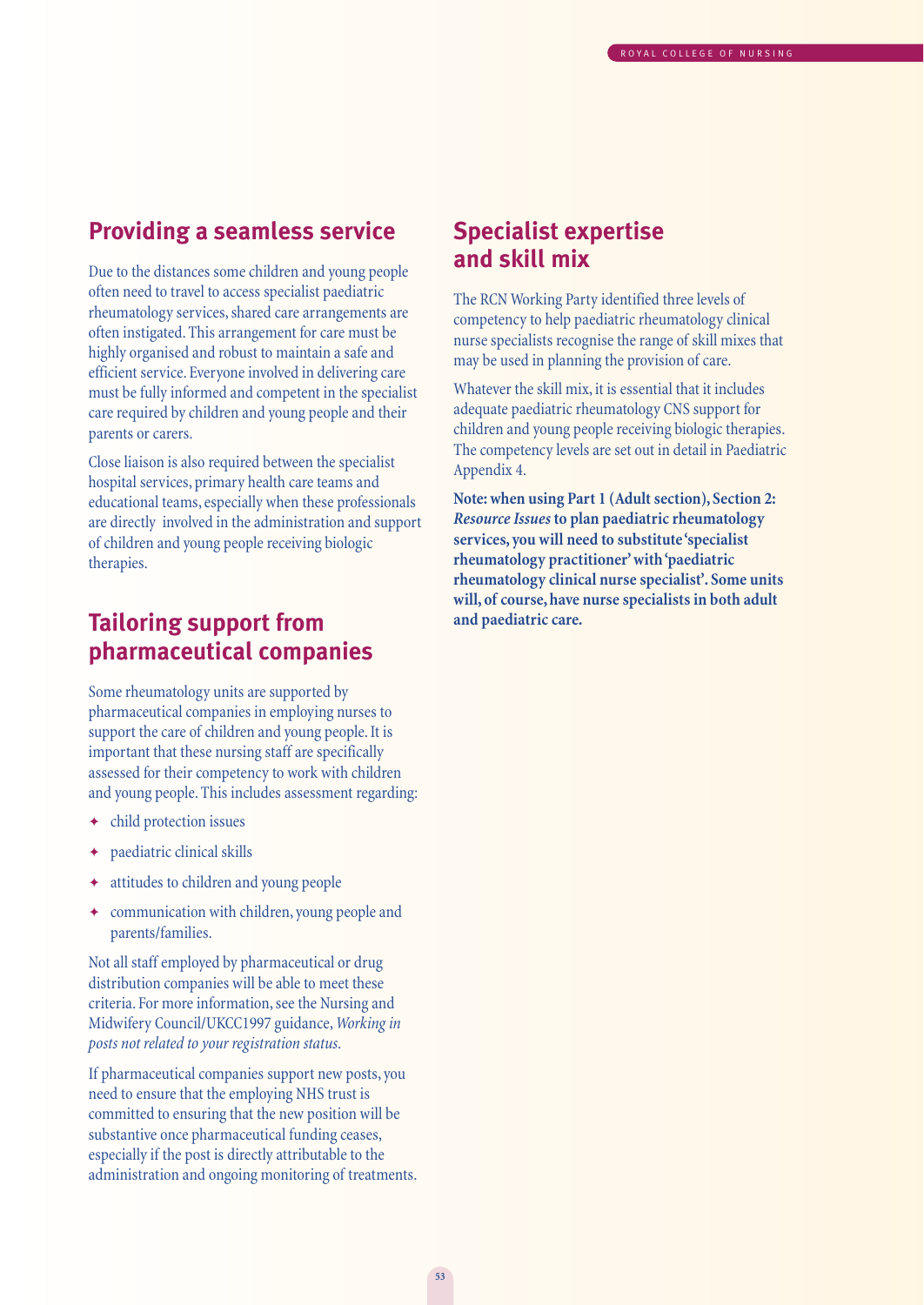# Paediatric references and contacts

ASSESSING, MANAGING AND MONITORING BIOLOGIC THERAPIES FOR INFLAMMATORY ARTHRITIS

# References

British Medical Association and Royal Pharmaceutical Society of Great Britain (2002) *Polio Vaccinations (Salk)* British National Formulary (BNF) p591 vol 43, London: BMA

Duffy, C.M. and Duffy, K.N. (1997) Health assessment in the rheumatic diseases of childhood,*Current Opinion in Rheumatology* 9: 440 - 447

Lovell, D.J., Giannini, E.H., Reiff, A., Cawkell, G.D.,*et al* (2000) Etanercept in children with polyarticular juvenile rheumatoid arthritis, *New England Journal of Medicine*, 342: 763-9 (A)

Lovell, D.J., Giannini, E.H., Reiff, A., Jones, O.Y.,*et al* (2003) Long-term efficacy and safety of etanercept in children with polyarticular-course juvenile rheumatoid arthritis. Interim results from an ongoing multicentre, open-label, extendedtreatment trial,*Arthritis and Rheumatism,*Vol. 48 No 1. pp 218-226

National Institute of Clinical Excellence (2002) *Patient information: guidance on the use of etanercept and Infliximab for the treatment of rheumatoid arthritis*. London: NHS, NICE (www.nice.org.uk)

National Institute of Clinical Excellence (2002) *Patient information: guidance on the use of etanercept for the treatment of juvenile idiopathic arthritis*. London: NHS, NICE (www.nice.org.uk)

Royal College of Nursing (2002) *Position statement on injection technique*. www.rcn.org.uk

Royal College of Nursing (2002) *Caring for young people: guidance for nursing staff.* (publication code: 001 824) London: RCN

Royal College of Paediatrics and Child Health (2000) *Medicines for Children: information for parents and carers*. London: RCPCH

Schering Plough (2002) Infliximab – Summary of Product Characteristics. www.emc.vhn.net

Nugent, J., Ruperto, N., Grainger, J., Paediatric Rheumatology International Trials Organisation, *et al* (2001) The British version of the childhood health assessment questionnaire (CHAQ) and the child health questionnaire (CHQ).*Clin Exp Rheumatology* 19 (4 suppl 23) 163-7

The British Paediatric Rheumatology Group (2000) *Guidelines for prescribing biologic therapies in children and young people with juvenile idiopathic arthritis.* London: BPRG

The National Institute of Clinical Excellence (2002) *Guidance on the use of etanercept for Juvenile idiopathic arthritis. Technology Appraisal Numbers 35*. NICE, www.nice.org.uk

The Royal College of Paediatrics and Child Health (2002) *Immunisation of the immuno-compromised child: best practice statement*, www.rcpch.ac.uk

Workman, B. (1999) Safe injection technique,*Nursing Standard*,Vol 13 (39) June 16, pp 47-53

# Bibliography

Amgen (2002) *Summary of Product Characteristics Anakinra*

Keane, J. *et al* (2001) Tuberculosis associated with Infliximab, a tumour necrosis factor alpha – neutralizing agent. *New England Journal of Medicine*,Vol 345: No15: 1098-104

Lamb, J. (1999) Legal and Professional aspects of intravenous therapy, in Dougherty, L., Lamb, J. (eds.) *Intravenous therapy in nursing practice*. Edinburgh: Churchill Livingstone

Nursing and Midwifery Council (2002) *Code of Professional Conduct*. London: NMC

Nursing and Midwifery Council (2001) *Fitness for practice and purpose*. London: NMC

Nursing and Midwifery Council (2002) *Guidelines for the administration of medicines*. London: NMC

Nursing and Midwifery Council (2002) *Guidelines for records and record keeping*. London: NMC

Nursing and Midwifery Council/UKCC (1997) *Working in posts not related to your registration status* London: NMC (and at www.nmc-uk.org)

Royal College of Nursing (in production) *Children's and young people's nursing: a philosophy of care*. London: RCN

Royal College of Nursing (1999) *Guidance for nurses giving intravenous therapy*. London: RCN

Royal College of Nursing (2000) *A charter for rheumatology nursing*. London: RCN

Royal College of Nursing (in production) *Preparing nurses in the care of children and young people*. London: RCN

Schering Plough (2002) *Infliximab TB update: supporting summary of product characteristics recommendations*. www.emc.vhn.net

Wyeth (2003) *Summary of Product Characteristics Etanercept.* www.emc.vhn.net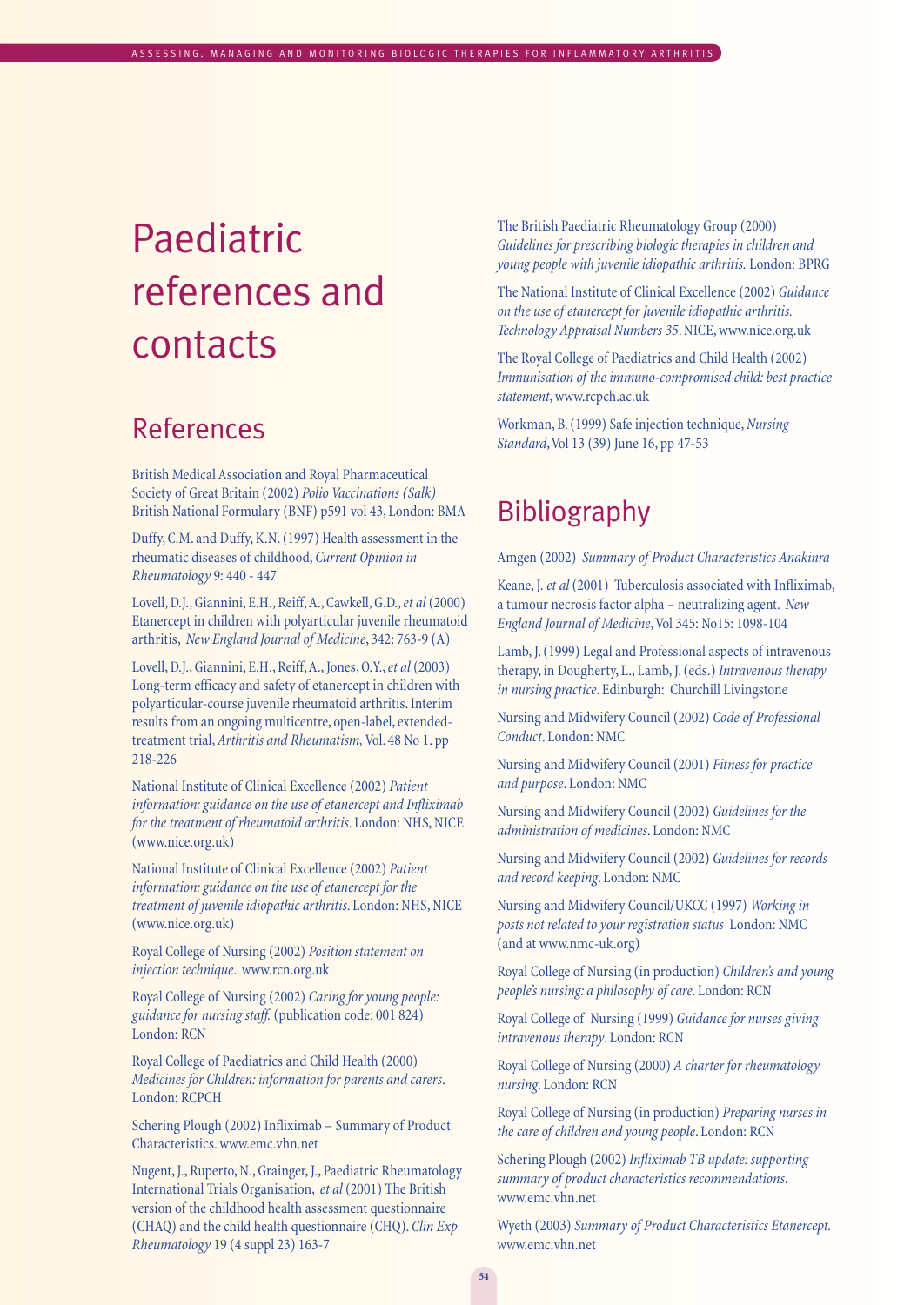# Websites and other contacts

Abbott – request for adult licence submitted to the European Agency for the Evaluation of Medicinal Products (EMEA). For specific information about Adalimumab (D2E7). Seek advice from Rheumatology Medical Adviser at Abbott UK. www.abbottuk.com or telephone 01628 773355

Arthritis Care – guidance for adults and children receiving anti-Tumour Necrosis Factor alpha treatment. www.arc.org.uk

Arthritis Musculoskeletal Alliance (ARMA) www.boneandjointdecade.org.uk

Arthritis Research Campaign: patient information leaflets on Infliximab and Etanercept. www.arc.org.uk

British Society for Rheumatology website for guidance on preparing a business case. www.BSR.org.uk

British Society for Rheumatology Biologics Register www.arc.man.uk

Children's Chronic Arthritis Association: Tel: 01905 745595 www.ccaa.org.uk

GP information on the treatment and management of biologic therapies: www.BSR.org.uk.

Lady Hoare Trust for Physically Disabled Children: 87 Worship Street, London. EC2A 2BE, telephone: 0207 8209989. www.ladyhoaretrust.org.uk

National Rheumatoid Arthritis Society (NRAS) www.rheumatoid.org.uk

Patient information leaflets on tuberculosis treatment www.Brit-thoracic.org.uk

Pharmaceutical companies:

www.abbottuk.com. www.kineretrx.com.

www.remicare.co.uk. This website has additional practitioner support including educational programmes. For further information speak to the local Schering Plough representative or Remicare Team. www.wyeth.co.uk

Royal College of Nursing Rheumatology Forum www.rcn.org.uk

The Royal College of Paediatrics and Child Health www.rcpch.ac.uk

Scottish Consensus Guidelines: these will be published on the Scottish Society web page later in 2003: www.sign.ac.uk

Summary of Product Characteristics (SPC) for Biologic Therapies (www.EMC.vhn.net). A full summary of product characteristics of licensed therapies can be found on this site. These are regularly updated. Practitioners will need to register using their professional registration number to access this website

The Source.Young Arthritis Care, for young people aged 25 and under. 18 Stephenson Way, London. NW1 2HD, Helpline: 0808 8082000

# Further reading

British Society for Rheumatology (2001) *Drug monitoring guidelines.* London: BSR

British Thoracic Society Guidelines: Joint Tuberculosis Committee (1998) Chemotherapy and management of tuberculosis in the United Kingdom: recommendations 1998. *Thorax*: 53: 536-548

Choy, E. and Panayi, G. (2001) Cytokine pathways and joint inflammation in rheumatoid arthritis,*New England Journal of Medicine*: Vol 344: No 12, 907-916

Consensus Statement (2001) Updated consensus statement on tumour necrosis factor blocking agents for the treatment of rheumatoid arthritis and other rheumatic diseases (April, 2001).*Annals of Rheumatic Diseases*, 60: iii2-iii5. www.annrheumdis.com

Arthritis Research Campaign (2001) Defining the extended clinical role for allied health professionals in rheumatology. *arc Conference Proceedings No.12*. London: Arthritis Research Campaign

The British Society for Rheumatology Working Party guidelines (April 2000) *Guidelines for prescribing TNF-alpha blockers in adult RA*. (currently under review) www.bsr.org.uk

Genovese, M.C., (2001) Presentation at American College of Rheumatology Conference: Boston November 2001.*TNF inhibition in treatment of rheumatic disease: what have we learned from RA?* For further information contact medical information department at Wyeth Laboratories: 01628 604377

Hanauer, S.*et al* (2000) *Long-term follow-up of patients treated with Infliximab (anti-TNF alpha) in clinical trials*. Poster presented at Digestive Disease Week. San Diego, California. May 21-24 2000. For further information contact medical information department at Schering Plough Ltd: 01707 363636

Maini, R.N.*et al* (1998) Therapeutic efficacy of multiple intravenous infusions of anti-tumour necrosis factor alpha monoclonal antibody combined with low dose weekly methotrexate in RA.*Arthritis and Rheumatism*: 41: 1552- 1563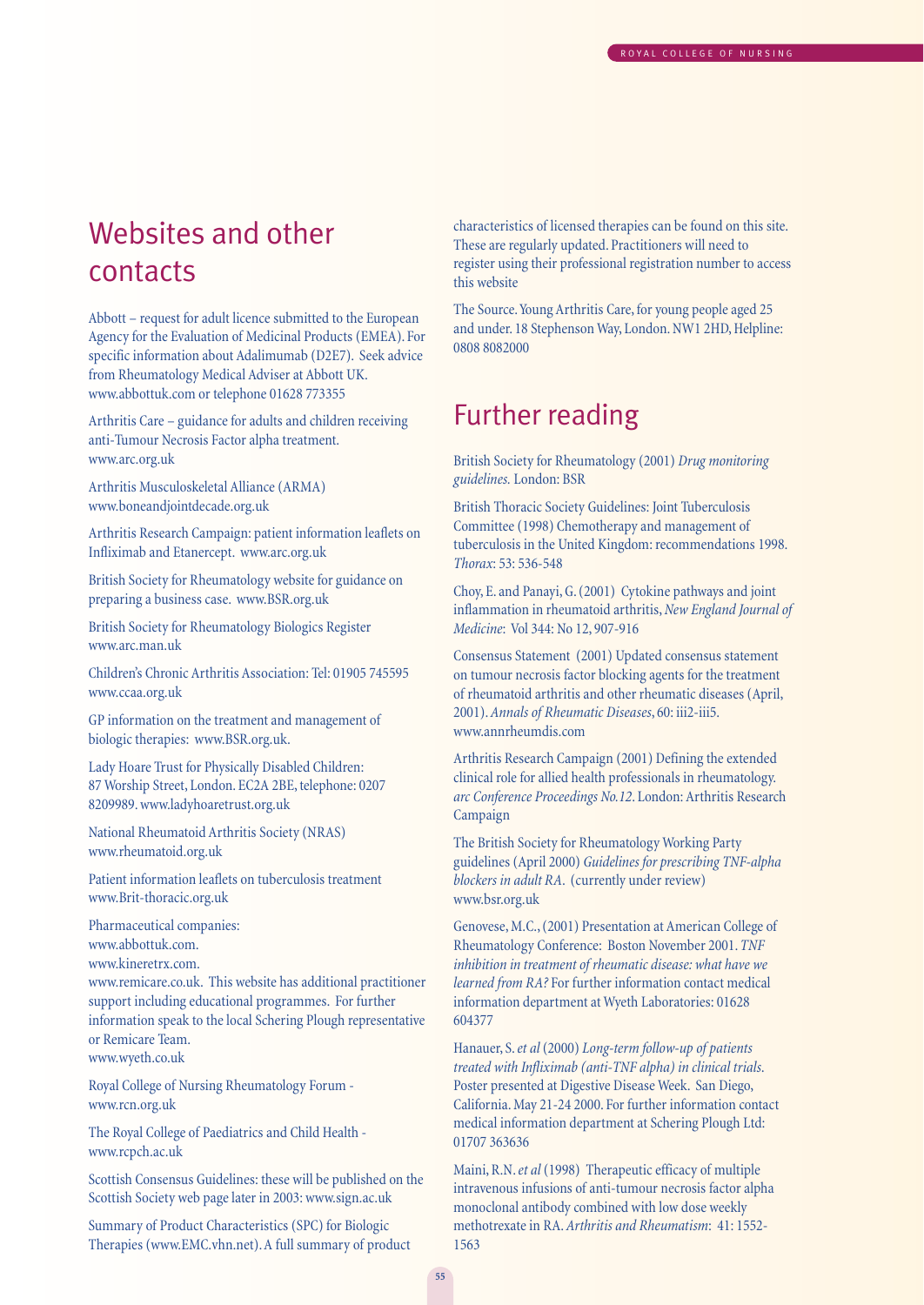# Paediatric Appendix 1:

Moreland, L.W., Cohen, S.B., Baumgartner, S.W., Tindall, E.A, *et al* (2001). Long-term safety and efficacy of Etanercept inpatients with rheumatoid arthritis.*The Journal of Rheumatology*, 28: 6. 1238-1244

Moreland, L.W., Cohen, S.B., Baumgartner, S.W., Schiff, M.H. *et al* (2002) *Etanercept monotherapy for more than five years in patients with DMARD refractory RA*. Poster presentation American College of Rheumatology. New Orleans. For further information contact medical information department at Wyeth Laboratories: 01628 604377

Rau, R. (2002) Adalimumab (a fully human anti-tumour necrosis factor alpha monoclonal antibody) in the treatment of active rheumatoid arthritis: the initial results of five trials. *Annals of Rheumatic Diseases,* 61: Supp ll: ii70-ii73

Royal College of Nursing (2001) *Standards for effective practice and audit in rheumatology nursing: guidance for nurses*. London: RCN (Publication code: 001 201)

# Classification of juvenile idiopathic arthritis (JIA)

**1. Oligoarticular onset:** 5 joints involved in the first 6 months of disease

**Persistent:** 4 or fewer total joints involved in the duration of follow up

**Extended:** 4 joints involved in the duration of follow-up

**2. Polyarticular onset:** 5 or more joints involved in the first 6 months of disease, usually involving small joints in a symmetrical distribution

Rheumatoid Factor Positive

Rheumatoid Factor Negative

- **3. Systemic Onset:** Chronic arthritis associated with systemic features. Including: high temperature, spiking fevers, transient episodic erythematous rash, Lymphadenopathy and hepatosplenamegaly
- 4. Psoriatic Arthritis: Chronic arthritis usually with asymmetrical small and large joint involvement and either or evidence of psoriatic diathesis (family history or nail pits)
- 5. Enthesitis-related arthritis: Previously known as juvenile arthropathy. Chronic arthritis associated with enthesitis (inflammation at the insertion of the tendons, ligaments or facia to bone), with lower axial skeletal involvement.An HLA B27 related arthropathy.A significant proportion of patients will develop sacro-iliitis as adults, but back and sacro-iliac involvement is uncommon during childhood
- **6. Unclassified:** Any form of idiopathic chronic arthritis which does not fit into the above categories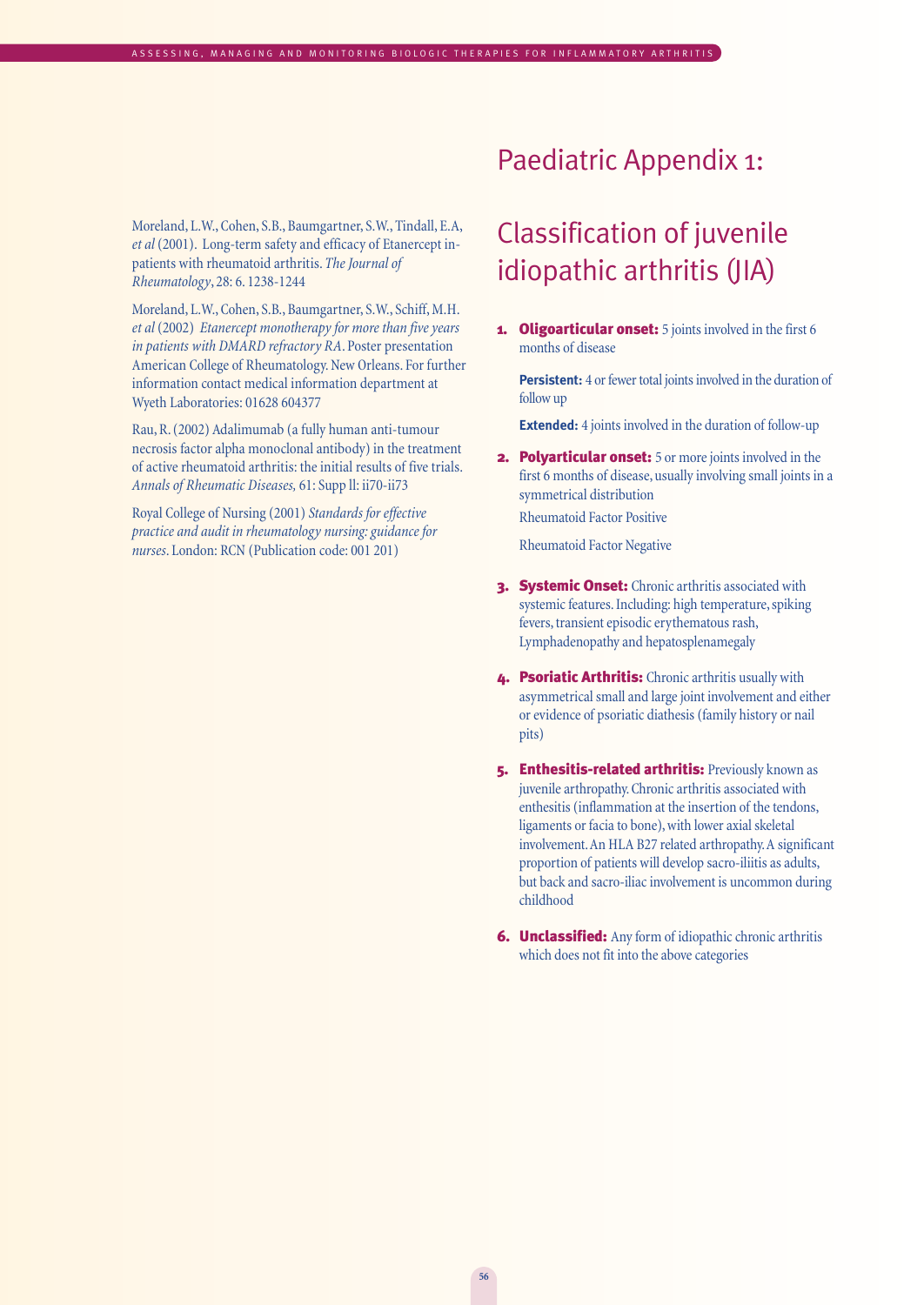# Paediatric Appendix 2:

# The British Paediatric Rheumatology Group Guidelines for prescribing biologic therapies for children and young persons with juvenile idiopathic arthritis

Eligibility for treatment with etanercept in children and young people. (British Paediatric Rheumatology Group April 12 2000)

## **Inclusion criteria**

Juvenile Idiopathic Arthritis (JIA) of the following types (see Paediatric Appendix 1 for definitions):

- ✦ systemic
- ✦ polyarticular (sero-negative or positive for rheumatoid factor)
- extended oligo-articular
- psoriatic
- ✦ enthesitis-related

And the following features:

- ✦ 5 or more swollen joints and
- 3 or more joints with limitation of motion and pain, tenderness or both.

The measurement of disease activity must be strictly defined, objective and robust.

The standard core set data will be used to assess response to therapy:

- ✦ number of active joints
- ✦ number of joints with loss of range of movement
- ✦ physicians global assessment
- ✦ patient or Parent's global assessment
- ✦ CHAQ (Childhood Health Assessment Questionnaire)
- ✦ ESR.

Measurements should be made at 2 points, 1 month apart.

*(For Information on Varicella please see Paediatric Appendix 3)*

## **Failure of standard therapy**

Patients must have had adequate therapeutic trial of methotrexate. An adequate therapeutic trial would be defined as:

- ✦ treatment for at least 3 months at a dosage of parenteral methotrexate of 20 mg/m2 weekly (unless significant toxicity limited the dose tolerated)
- $\triangle$  ≥ 5 active joints and ≥ 3 joints with loss of motion plus pain / tenderness

✦ the disease is only controlled by unacceptable side effects of high doses of Corticosteroids (>0.25 mg/kg daily) and has active disease as defined above in the last 6 months.

## **Exclusion criteria**

Reference should be made to the drug data sheet (SPC), but important exclusions include:

- ✦ young women who are pregnant or breast-feeding or who are sexually active but with inadequate contraception
- ✦ active infection
- current or previous tuberculosis
- previous or present sepsis of a prosthetic joint still in situ
- malignancy or pre-malignancy states
- immuno-deficiency.

## **Criteria for withdrawal of therapy**

Treatment will be withdrawn in the event of adverse events:

- ✦ malignancy
- ✦ severe drug related toxicity
- ✦ pregnancy (temporary withdrawal)
- ✦ severe inter-current infection (temporary withdrawal).

Response should be assessed at 6 months by core set outcomes and reference made to the current guidelines on continuing treatment.

## **Prescribing centres**

It is recommended that consultants should only prescribe etanercept if they regularly see children and young people with JIA. They must have expertise in the use of parenteral methotrexate at the dosage described in this guidance. They must also be willing to take part in future studies of biologic agents. In addition, the centre must have a nurse specialist who is able to teach children and parents injection techniques and does this regularly. A condition of the drug licence is that all patients should be entered into the BPRG Biologic Registry. This reflects good practice for a novel therapy.

This guidance will be reviewed in line with development of the Biologics and New Drugs Register (BNDR).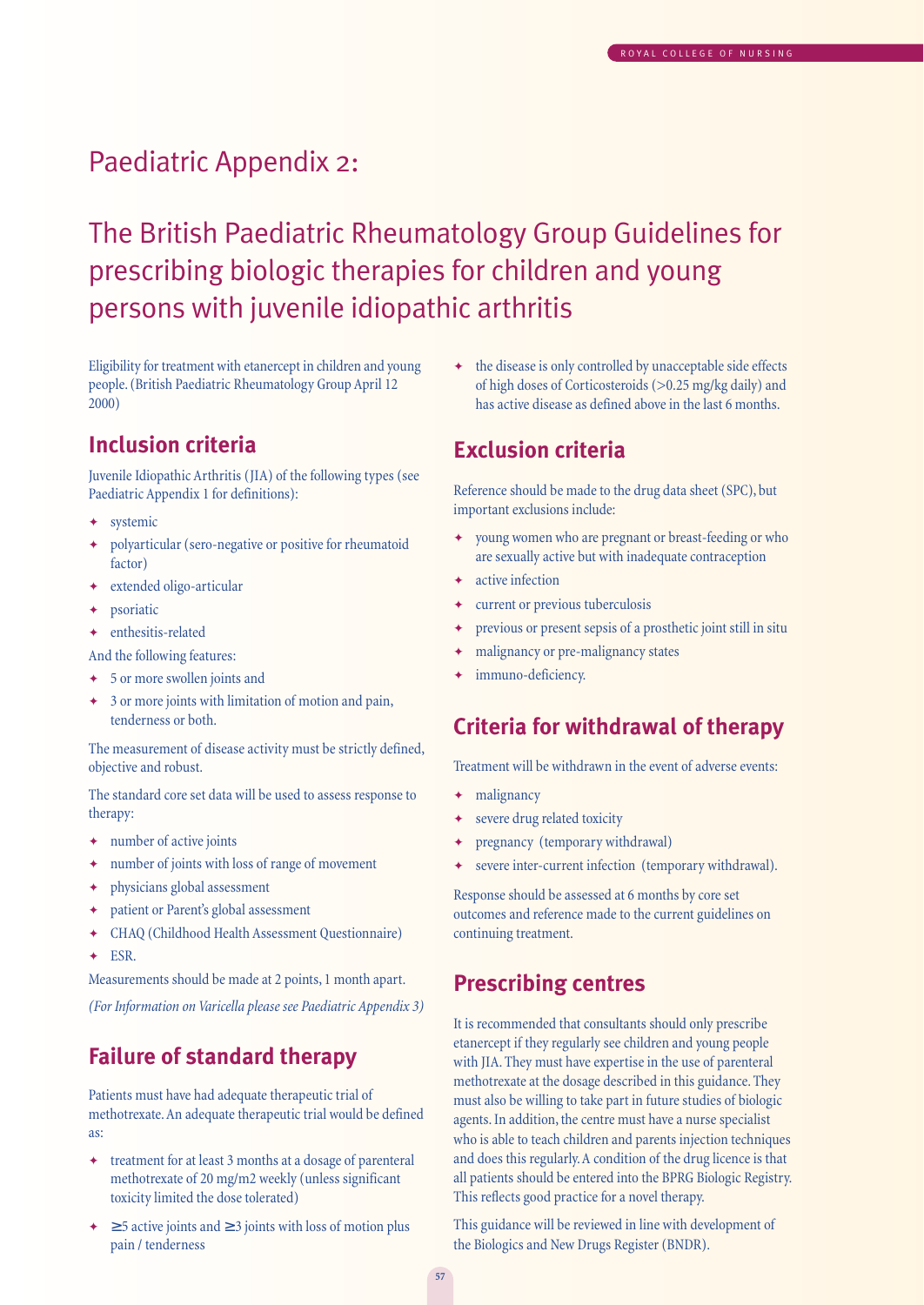# Varicella and vaccinations

All patients should have their Varicella antibody status measured before commencing Immuno-suppressive treatment (for example, etanercept, steroids and methotrexate).

In children and young people who do not have adequate antibodies, this test should be re-checked annually as the child/young person may have been in contact with chickenpox and sero-converted to being positive.

Children/ young people and their siblings can be considered for Varicella immunisation, if appropriate, before commencement of immuno-suppressive treatment. This does not always give full immunity and may need to be repeated. There are three issues to be considered when immunosuppressing children and young people are following the administration of a live vaccine:

- 1. the risk of clinically developing the illness
- 2. the immune response being modified such that the vaccine will be less effective
- 3. the timing for the commencement of treatment should be discussed with the prescribing physician.

Zoster Immuno Globulin (ZIG) can be given to a seronegative patient who has been in contact with chickenpox if given less than 72 hours from contact (it may attenuate infection if given up to 10 days post exposure). However, this will only provide temporary immunity of approximately 4 weeks.

Acyclovir (oral or intravenous) can be given if a child/young person displays clinical features of chickenpox (RCPCH, 2002).

All live vaccines are contra-indicated, for example, polio, BCG, MMR, oral typhoid and yellow fever vaccines. Inactivated polio vaccine (Salk) should be given instead of live polio to all household contacts British National Formulary (BNF) (2002).

# Paediatric Appendix 3: Paediatric Appendix 4:

# Core competencies for paediatric rheumatology care

## **Competencies level 1:**

**Paediatric rheumatology clinical nurse specialist, educated to degree standard or working towards a degree.**

## Level 1 nurses should have a working knowledge of:

- ✦ inflammatory joint disease
- ✦ role of disease-modifying anti-rheumatic drugs (DMARDS), their side effects and monitoring
- role of biologic therapies, their side effects and monitoring
- ✦ managing the safe administration of therapies, including development of therapies and procedures, basic life support, anaphylaxis support/awareness, and able to consider environments available for administering therapies and ensure they are made safe
- ✦ cytotoxic policies and procedures (if child/young person receiving chemotherapy)
- ✦ NICE recommendations about etanercept (or relevant guidance depending on area of UK)
- ✦ knowledge of functional assessments, in collaboration with physiotherapy and occupational therapy colleagues
- ✦ pain management in chronic inflammatory disease
- psycho-social and holistic support.

#### Level 1 nurses should be able to facilitate:

- ✦ recognition of the CNS role within the multi-disciplinary team
- ✦ ensuring all members of the team understand the limitations of their authority
- ✦ ensuring that nursing practices are safeguarded when undertaking nurse-led initiatives
- development and dissemination of patient information, providing regular updates
- ✦ monitoring of the child's/young person's disease activity and outcomes
- provision of care in a safe, appropriately resourced environments, or clear identification of resource deficits to senior management
- ✦ training programmes for the multi-disciplinary team and in external settings where other health professionals are administering biologic therapies to children and young people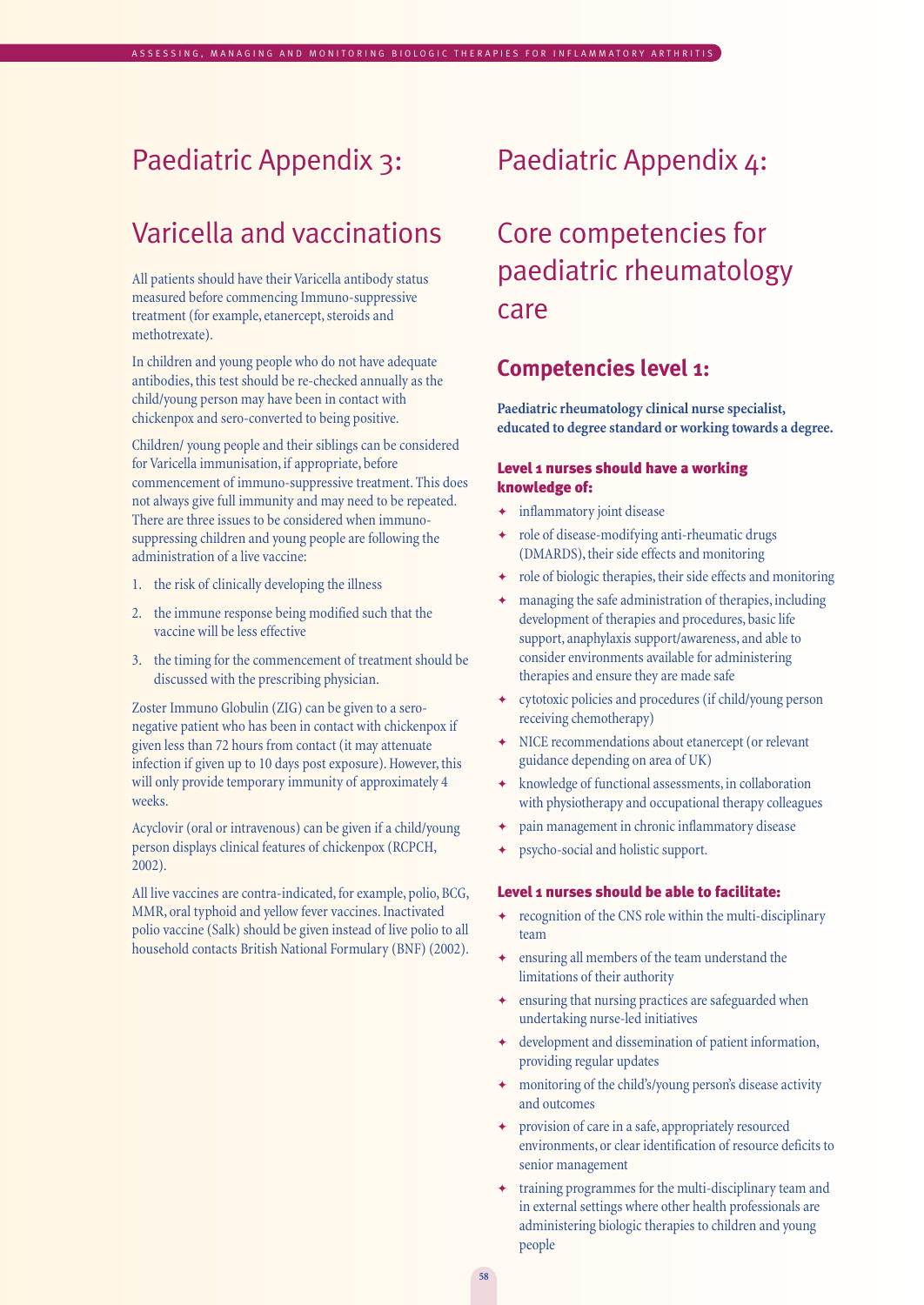✦ access to 24 hour contact by families, by giving them the knowledge of who to contact and when.

## **Competencies level 2:**

#### Ward or clinic nurse, in hospital setting

These nurses must be assessed as competent by the paediatric rheumatology CNS or delegated deputy, and will require information about:

- ✦ basic rheumatology knowledge
- ✦ knowledge of protocols and disease management
- ✦ understanding of drug therapies
- ✦ knowledge and understanding of safe administration of therapies
- ✦ knowledge of safe cytotoxic administration (if appropriate).

## **Competencies level 3:**

## Community practitioners, parents, carers, and as appropriate children and young people themselves.

These people should:

- ✦ be able to administer therapies within defined protocols
- ✦ have knowledge of safe practices in administration and disposal of equipment
- ✦ have basic knowledge of the disease and its management.

The assessment of families, children and young people as competent to home-administer therapies requires considerable skill. Practitioners based in hospital should, if possible, link with community children's nurses to draw on their considerable expertise in supporting the delivery of therapies in community settings.

When considering home administration, ensure that an adult trained in the safe administration of biological therapies supervises children and young people administering their own treatment. Safety of drugs storage and equipment in the home is also an issue for consideration.

Any non-registered children's nurse providing care/treatment to children and young people must be directly supervised by a registered children's nurse on part 8 or 15 of the NMC register. Trusts must identify a strategy to ensure that children and young people receive care/treatment from appropriately trained personnel.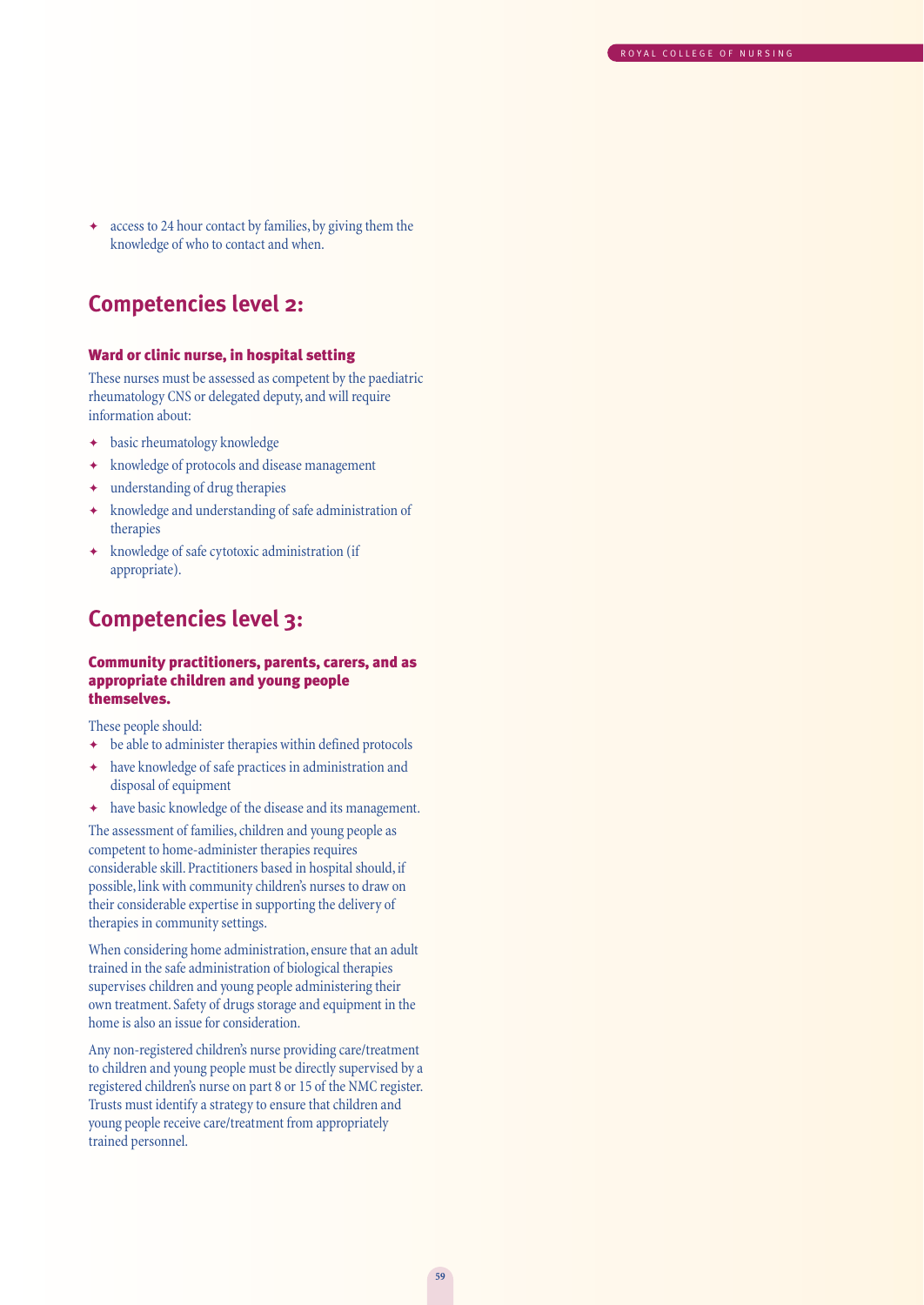ASSESSING, MANAGING AND MONITORING BIOLOGIC THERAPIES FOR INFLAMMATORY ARTHRITIS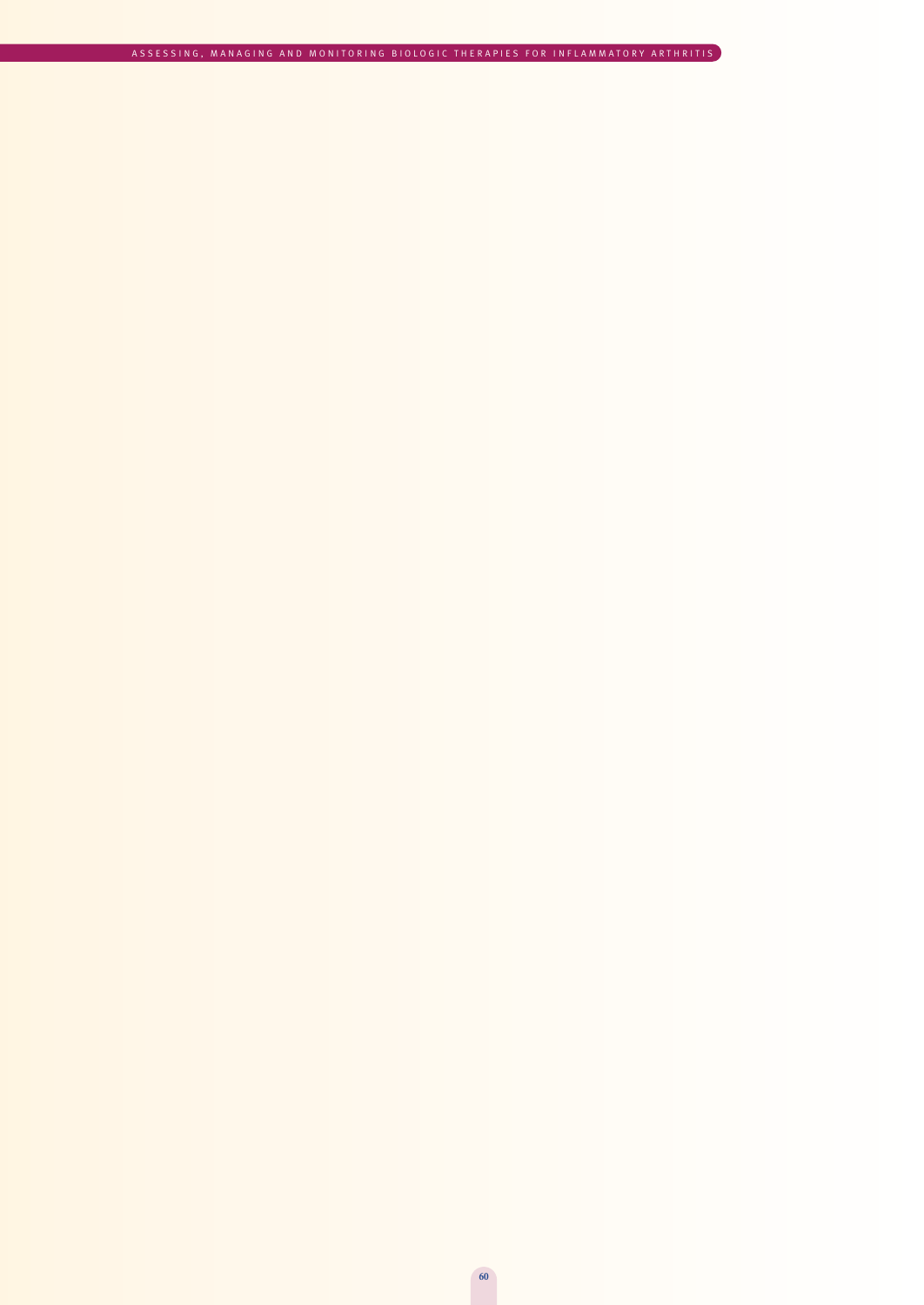

## **April 2003**

Published by the Royal College of Nursing 20 Cavendish Square London W1G 0RN

020 7409 3333

The RCN represents nurses and nursing, promotes excellence in practice and shapes health policies.

## **RCNONLINE** www.rcn.org.uk

**RCNDIRECT** www.rcn.org.uk/direct

Publication code 001 984



Schering-Plough

# Wyeth